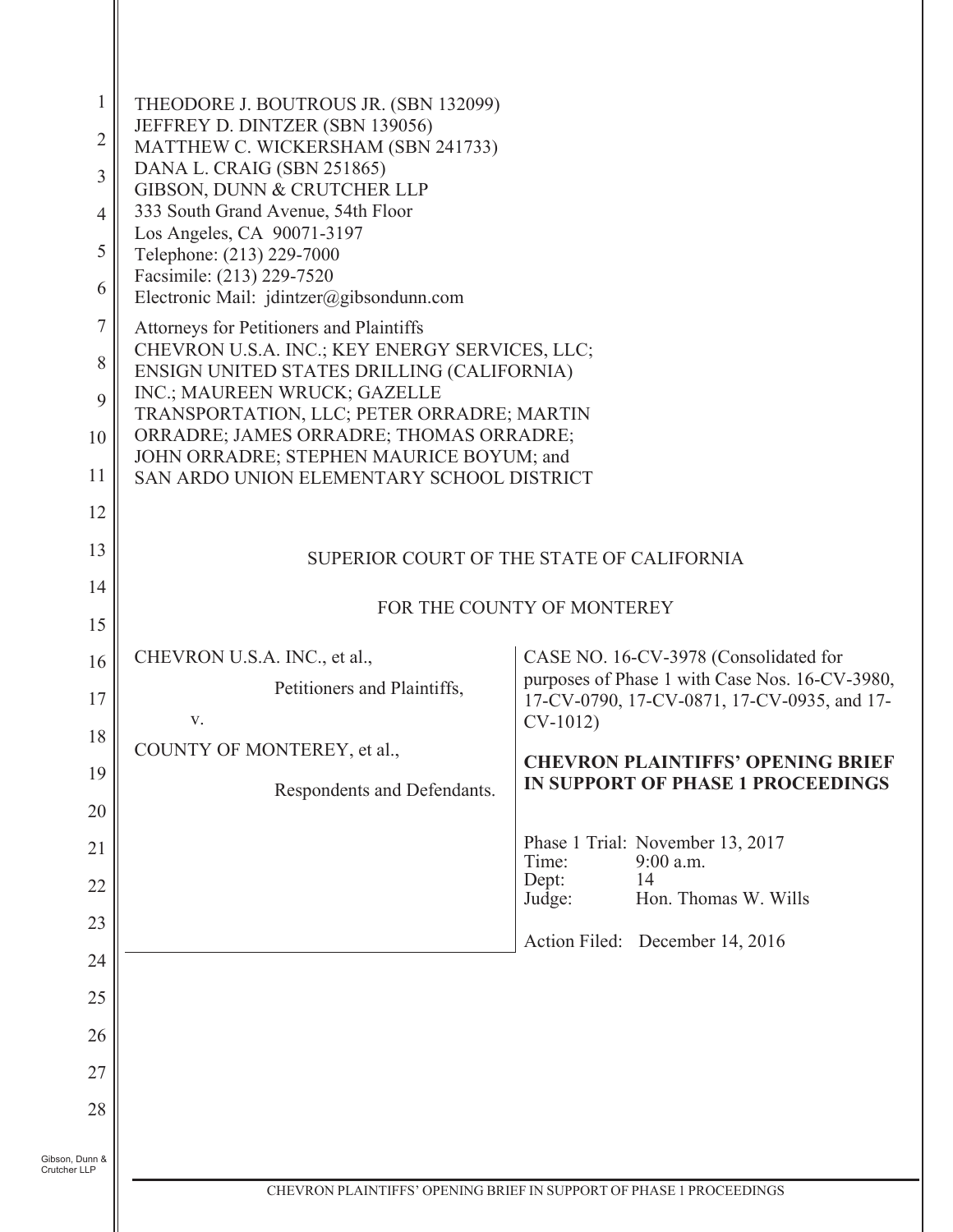| $\mathbf{1}$                   | TODD W. SMITH (SBN 235566)<br>RAGGHIANTI   FREITAS LLP                                       |
|--------------------------------|----------------------------------------------------------------------------------------------|
| $\overline{2}$                 | 1101 5th Avenue, Suite 100<br>San Rafael, CA 94901                                           |
| $\mathfrak{Z}$                 | Telephone: (415) 453-9433 ext. 115<br>Facsimile: (415) 453-8269                              |
| $\overline{4}$                 | Electronic Mail: tsmith@rflawllp.com                                                         |
| 5                              | Attorneys for Petitioners and Plaintiffs                                                     |
| 6                              | CHEVRON U.S.A. INC.; KEY ENERGY SERVICES, LLC;<br>ENSIGN UNITED STATES DRILLING (CALIFORNIA) |
| $\boldsymbol{7}$               | INC.; MAUREEN WRUCK; GAZELLE<br>TRANSPORTATION, LLC; and SAN ARDO UNION                      |
| 8                              | ELEMENTARY SCHOOL DISTRICT                                                                   |
| 9                              |                                                                                              |
| 10                             |                                                                                              |
| 11                             |                                                                                              |
| 12                             |                                                                                              |
| 13                             |                                                                                              |
| 14                             |                                                                                              |
| 15                             |                                                                                              |
| 16                             |                                                                                              |
| $17\,$                         |                                                                                              |
| 18                             |                                                                                              |
| 19                             |                                                                                              |
| 20                             |                                                                                              |
| 21                             |                                                                                              |
| 22                             |                                                                                              |
| 23                             |                                                                                              |
| 24                             |                                                                                              |
| 25                             |                                                                                              |
| 26                             |                                                                                              |
| 27                             |                                                                                              |
| 28                             |                                                                                              |
| Gibson, Dunn &<br>Crutcher LLP | $\overline{2}$                                                                               |
|                                | CHEVRON PLAINTIFFS' OPENING BRIEF IN SUPPORT OF PHASE 1 PROCEEDINGS                          |
|                                |                                                                                              |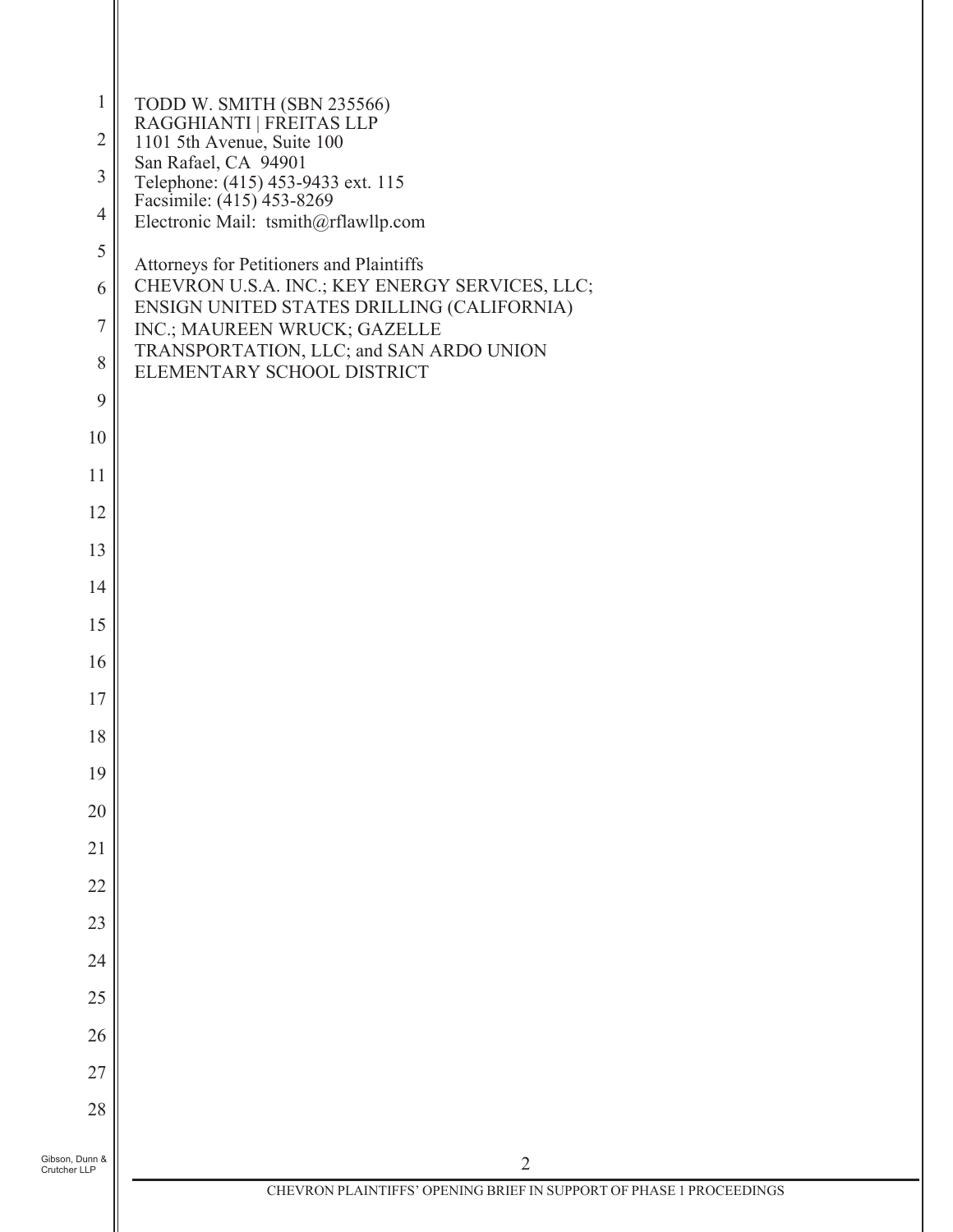| 1                              |      |           |    | <b>TABLE OF CONTENTS</b>                                               |             |
|--------------------------------|------|-----------|----|------------------------------------------------------------------------|-------------|
| $\overline{2}$                 |      |           |    |                                                                        | <u>Page</u> |
| $\mathfrak{Z}$                 | I.   |           |    |                                                                        |             |
| 4                              | II.  |           |    |                                                                        |             |
| 5                              |      | A.        |    | Federal and State Oversight of Oil and Gas Operations in California 12 |             |
| 6                              |      | <b>B.</b> |    | There Are Significant Benefits to Monterey County from Chevron's Oil   |             |
| $\overline{7}$                 |      |           |    |                                                                        |             |
| 8                              | III. |           |    |                                                                        |             |
| 9                              |      | A.        |    |                                                                        |             |
| 10                             |      |           | 1. | The Prohibition on Well Stimulation Treatments Is Preempted by         |             |
| 11                             |      |           |    |                                                                        |             |
| 12                             |      |           | 2. | The Prohibition on Underground Injection is Preempted by Federal       |             |
| 13                             |      |           | 3. |                                                                        |             |
| 14                             |      |           | 4. | The Preempted Portions of Measure Z Cannot Be Severed from the         |             |
| 15                             |      |           |    |                                                                        |             |
| 16                             |      |           |    | The Prohibitions on WST or Injection Cannot Be Volitionally<br>a.      |             |
| 17                             |      |           |    | $\mathbf b$ .                                                          |             |
| 18                             |      |           |    | Voters Would Not Have Separately Approved the Remainder of             |             |
| 19                             |      | <b>B.</b> |    |                                                                        |             |
| 20                             |      |           | 1. | The WST Provision Creates Conflicting Prohibitions and Exceptions.  29 |             |
| 21                             |      |           | 2. | Measure Z's Definition of Wastewater Is Ambiguous and Circular 30      |             |
| 22                             |      |           | 3. | Measure Z Cannot Make Up Its Mind Whether to Prohibit                  |             |
| 23                             |      |           |    |                                                                        |             |
| 24                             |      |           | 4. | The Prohibition on "Drilling New Oil and Gas Wells" Is                 |             |
| 25                             |      |           | 5. | Measure Z Does Not Define the Enforcement Mechanisms for these         |             |
| 26                             |      |           |    |                                                                        |             |
| 27<br>28                       |      | C.        |    | Measure Z Violates the Takings Clause of the U.S. and California       |             |
|                                |      |           |    |                                                                        |             |
| Gibson, Dunn &<br>Crutcher LLP |      |           |    | 3                                                                      |             |
|                                |      |           |    | CHEVRON PLAINTIFFS' OPENING BRIEF IN SUPPORT OF PHASE 1 PROCEEDINGS    |             |

 $\overline{\phantom{a}}$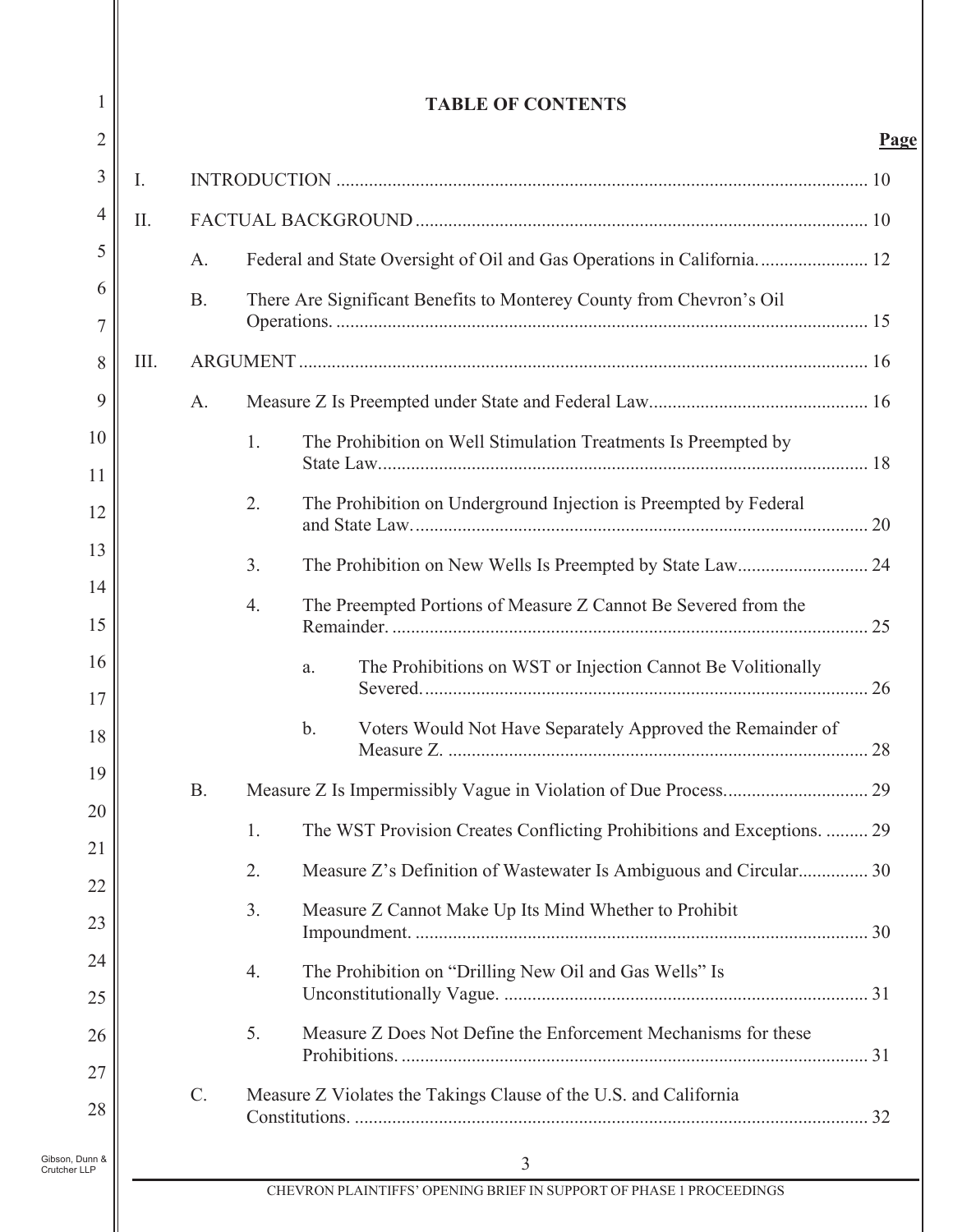| 1<br>$\overline{2}$            | 1.<br>New Wells Are Needed To Maintain Current Oil Production in the  |  |
|--------------------------------|-----------------------------------------------------------------------|--|
| $\mathfrak{Z}$                 | 2.<br>Measure Z Makes It Impossible to Use Needed Enhanced Oil        |  |
| 4<br>5                         | 3.<br>Measure Z Will Deprive the Oilfields of All Economically Viable |  |
| 6                              | 4.<br>Section 6(C) of the Measure Does Not Provide a Safe Harbor from |  |
| $\overline{7}$                 | IV.                                                                   |  |
| 8                              |                                                                       |  |
| 9                              |                                                                       |  |
| 10                             |                                                                       |  |
| 11<br>12                       |                                                                       |  |
| 13                             |                                                                       |  |
| 14                             |                                                                       |  |
| 15                             |                                                                       |  |
| 16                             |                                                                       |  |
| $17\,$                         |                                                                       |  |
| 18                             |                                                                       |  |
| 19                             |                                                                       |  |
| 20                             |                                                                       |  |
| 21                             |                                                                       |  |
| 22                             |                                                                       |  |
| 23                             |                                                                       |  |
| 24                             |                                                                       |  |
| 25                             |                                                                       |  |
| 26                             |                                                                       |  |
| 27                             |                                                                       |  |
| 28                             |                                                                       |  |
| Gibson, Dunn &<br>Crutcher LLP | 4                                                                     |  |
|                                | CHEVRON PLAINTIFFS' OPENING BRIEF IN SUPPORT OF PHASE 1 PROCEEDINGS   |  |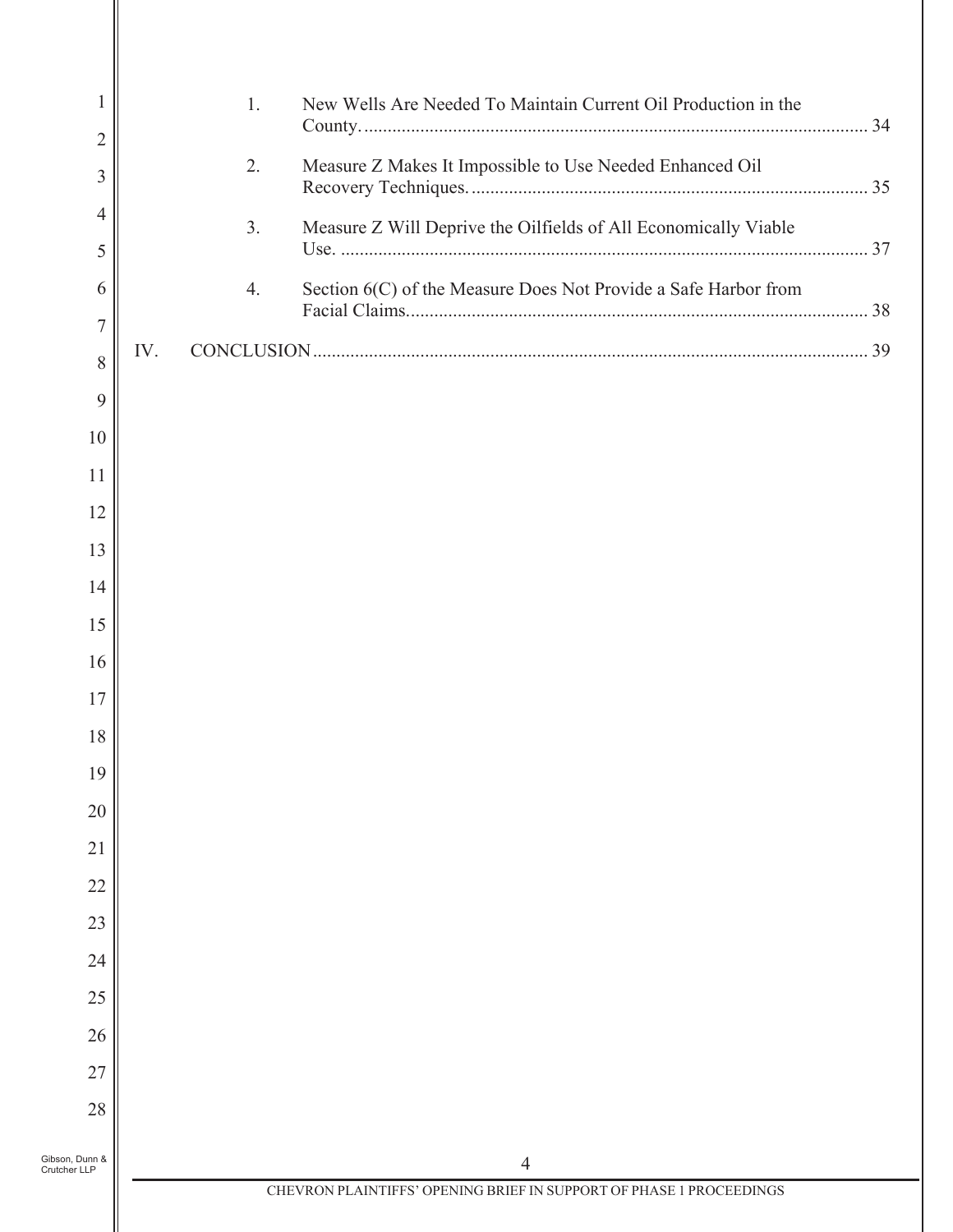| 1                   | <b>TABLE OF AUTHORITIES</b>                                                         |  |
|---------------------|-------------------------------------------------------------------------------------|--|
| $\overline{2}$      | Page(s)                                                                             |  |
| 3                   | Cases                                                                               |  |
| $\overline{4}$<br>5 | Acosta v. City of Costa Mesa (9th Cir. 2012)                                        |  |
| 6                   | Barlow v. Davis (1999)                                                              |  |
| 7<br>8              | Bath Petroleum Storage, Inc. v. Sovas (N.D.N.Y. 2004)                               |  |
| 9                   | Big Creek Lumber Co. v. County of Santa Cruz (2006)                                 |  |
| 10<br>11            | Birkenfeld v. City of Berkeley (1976)                                               |  |
| 12                  | Blue Circle Cement, Inc. v. Bd. of County Comrs. (10th Cir. 1994)                   |  |
| 13                  | BMW of N. Am., Inc. v. Gore $(1996)$                                                |  |
| 14<br>15            | Braly v. Board of Fire Com'rs of City of L.A. (1958)                                |  |
| 16                  | Cal. Grocers Assn. v. City of L.A. (2011)                                           |  |
| 17<br>18            | Calfarm Ins. Co. v. Deukmejian (1989)                                               |  |
| 19                  | Capital Cities Cable, Inc. v. Crisp (1984)                                          |  |
| 20<br>21            | Cassinos v. Union Oil Co. (1993)                                                    |  |
| 22                  | Christopher v. SmithKline Beecham Corp. (2012)                                      |  |
| 23<br>24            | City of Riverside v. Inland Empire Patients Health and Wellness Center, Inc. (2013) |  |
| 25                  | Crosby v. Nat. Foreign Trade Council (2000)                                         |  |
| 26<br>27            | Del Monte Dunes at Monterey, Ltd. v. City of Monterey (9th Cir. 1996)               |  |
| 28                  |                                                                                     |  |
| unn &<br>LP         | 5                                                                                   |  |

Gibson, Dunn &<br>Crutcher LLP

 $\parallel$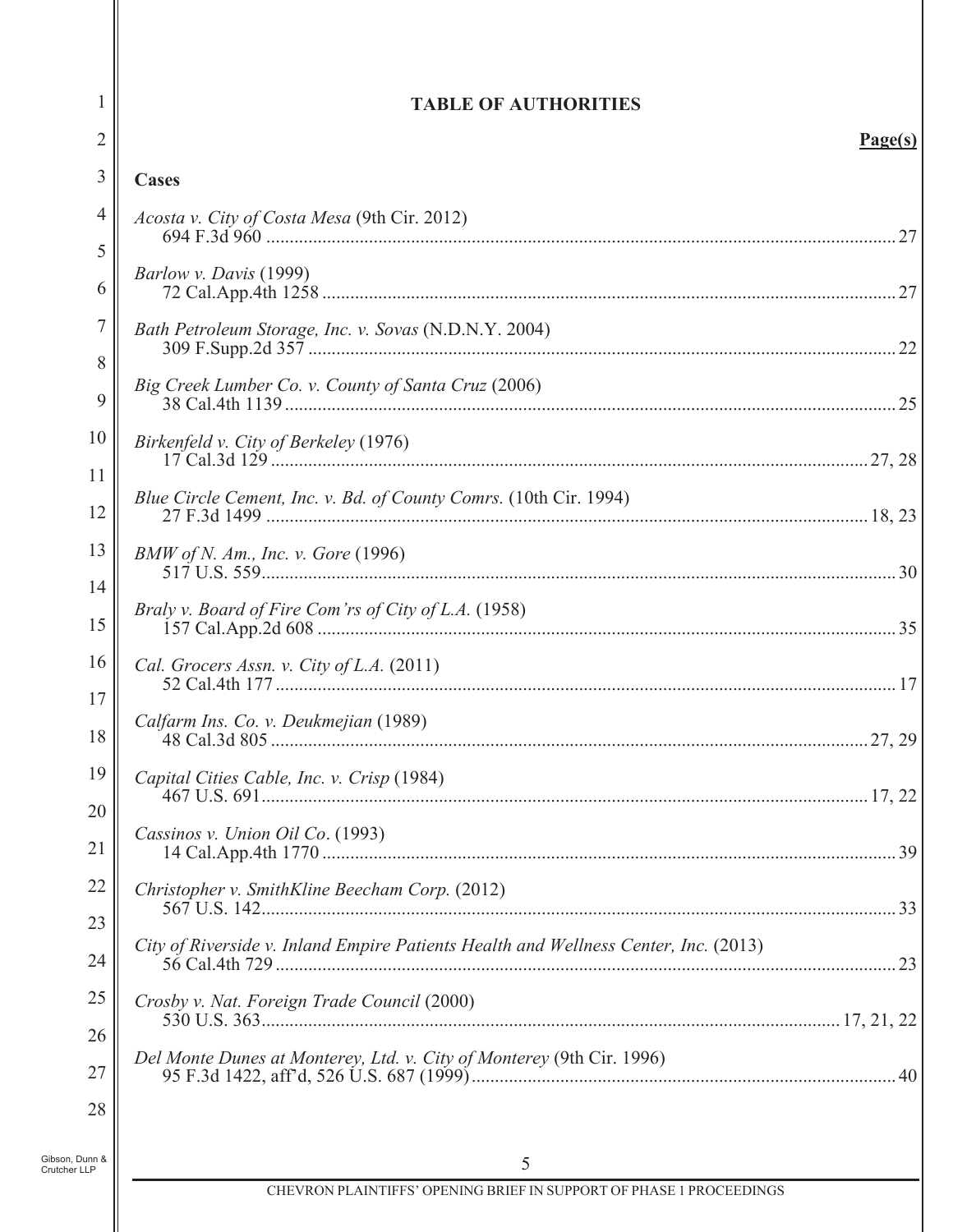| 1                              | English v. General Electric Co. (1990)                                              |  |
|--------------------------------|-------------------------------------------------------------------------------------|--|
| $\overline{2}$                 | EQT Production Co. v. Wender (S.D. W. Va. 2016)                                     |  |
| 3                              |                                                                                     |  |
| $\overline{4}$                 | FCC v. Fox Television Stations, Inc. (2012)                                         |  |
| 5                              |                                                                                     |  |
| 6                              | Fiscal v. City & County of S.F. (2008)                                              |  |
| 7                              | Friends of the Eel River v. N. Coast Railroad Authority (No. S222472, Cal. July 27, |  |
| 8                              | 2017)                                                                               |  |
| 9                              | Garneau v. City of Seattle (9th Cir. 1998)                                          |  |
| 10                             |                                                                                     |  |
| 11                             | Gerken v. Fair Political Practices Com. (1993)                                      |  |
| 12                             | Great Western Shows, Inc. v. County of L.A. (2002)                                  |  |
| 13                             |                                                                                     |  |
| 14                             | Healing v. Cal. Coastal Com. (1994)                                                 |  |
| 15                             | Hensler v. City of Glendale (1994)                                                  |  |
| 16                             |                                                                                     |  |
| 17                             | Hodel v. Va. Surface Mining & Reclamation Assn. (1981)                              |  |
| 18                             | <i>Hunt v. City of L.A.</i> (9th Cir. 2011)                                         |  |
| 19                             |                                                                                     |  |
| 20                             | Kavanau v. Santa Monica Rent Control Board (1997)                                   |  |
| 21                             | Legislature v. Deukmejian (1983)                                                    |  |
| 22                             |                                                                                     |  |
| 23                             | Levald, Inc. v. City of Palm Desert (9th Cir. 1993)                                 |  |
| 24                             | Lucas v. S.C. Coastal Council (1992)                                                |  |
| 25                             |                                                                                     |  |
| 26                             | Monks v. City of Rancho Palos Verdes (2008)                                         |  |
| 27                             | Morrison v. State Bd. of Educ. (1969)                                               |  |
| 28                             |                                                                                     |  |
|                                |                                                                                     |  |
| Gibson, Dunn &<br>Crutcher LLP | 6                                                                                   |  |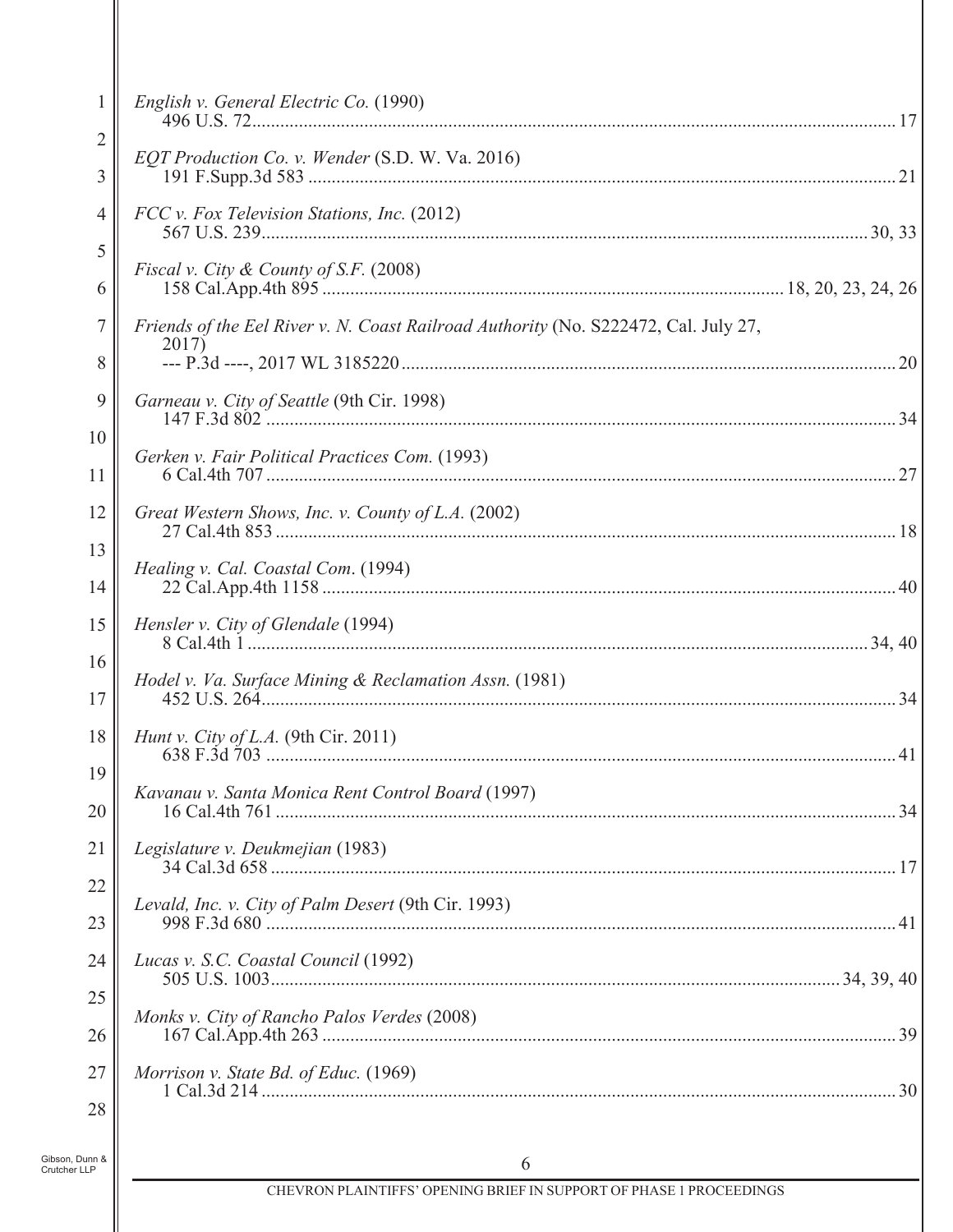| $\mathbf{1}$                   | Nat. Advertising Co. v. County of Monterey (1970)                                            |  |
|--------------------------------|----------------------------------------------------------------------------------------------|--|
| $\overline{c}$                 |                                                                                              |  |
| 3                              | Nat. People's Action v. Blue Island (N.D. Ill. 1984)                                         |  |
| 4                              | Outdoor Sys., Inc. v. City of Mesa (9th Cir. 1993)                                           |  |
| 5                              |                                                                                              |  |
| 6                              | Palazzolo v. Rhode Island (2001)                                                             |  |
| 7                              | Penn Central Transportation Co. v. New York City (1978)                                      |  |
| 8                              |                                                                                              |  |
| 9                              | Pennsylvania Coal Co. v. Mahon (1922),                                                       |  |
| 10                             | People ex rel. Dept. of Transportation v. Diversified Properties Co. III (1993)              |  |
| 11                             |                                                                                              |  |
| 12                             | People v. Gates (1974)                                                                       |  |
| 13                             | People v. iMERGENT, Inc. (2009)                                                              |  |
| 14                             |                                                                                              |  |
| 15                             | Prime Healthcare Servs., Inc. v. Harris (S.D.Cal. 2016)                                      |  |
| 16                             | Riegel v. Medtronic, Inc. (2008)                                                             |  |
| 17                             |                                                                                              |  |
| 18                             | Santa Barbara Patients' Collective Health Co-op. v. City of Santa Barbara (C.D.Cal.<br>2012) |  |
| 19                             |                                                                                              |  |
| 20                             | Santa Barbara Sch. Dist. v. Super. Ct. (1975)                                                |  |
| 21                             | Sherwin-Williams Co. v. City of L.A. $(1993)$                                                |  |
| 22                             |                                                                                              |  |
| 23                             | Sinclair Oil Corp. v. County of Santa Barbara (1996)                                         |  |
| 24                             | Suter v. City of Lafayette (1997)                                                            |  |
| 25                             |                                                                                              |  |
| 26                             | Tahoe-Sierra Pres. Council, Inc. v. Tahoe Regional Planning Agency (9th Cir. 2000)           |  |
| 27                             | Tobe v. City of Santa Ana (1995)                                                             |  |
| 28                             |                                                                                              |  |
| Gibson, Dunn &<br>Crutcher LLP | 7                                                                                            |  |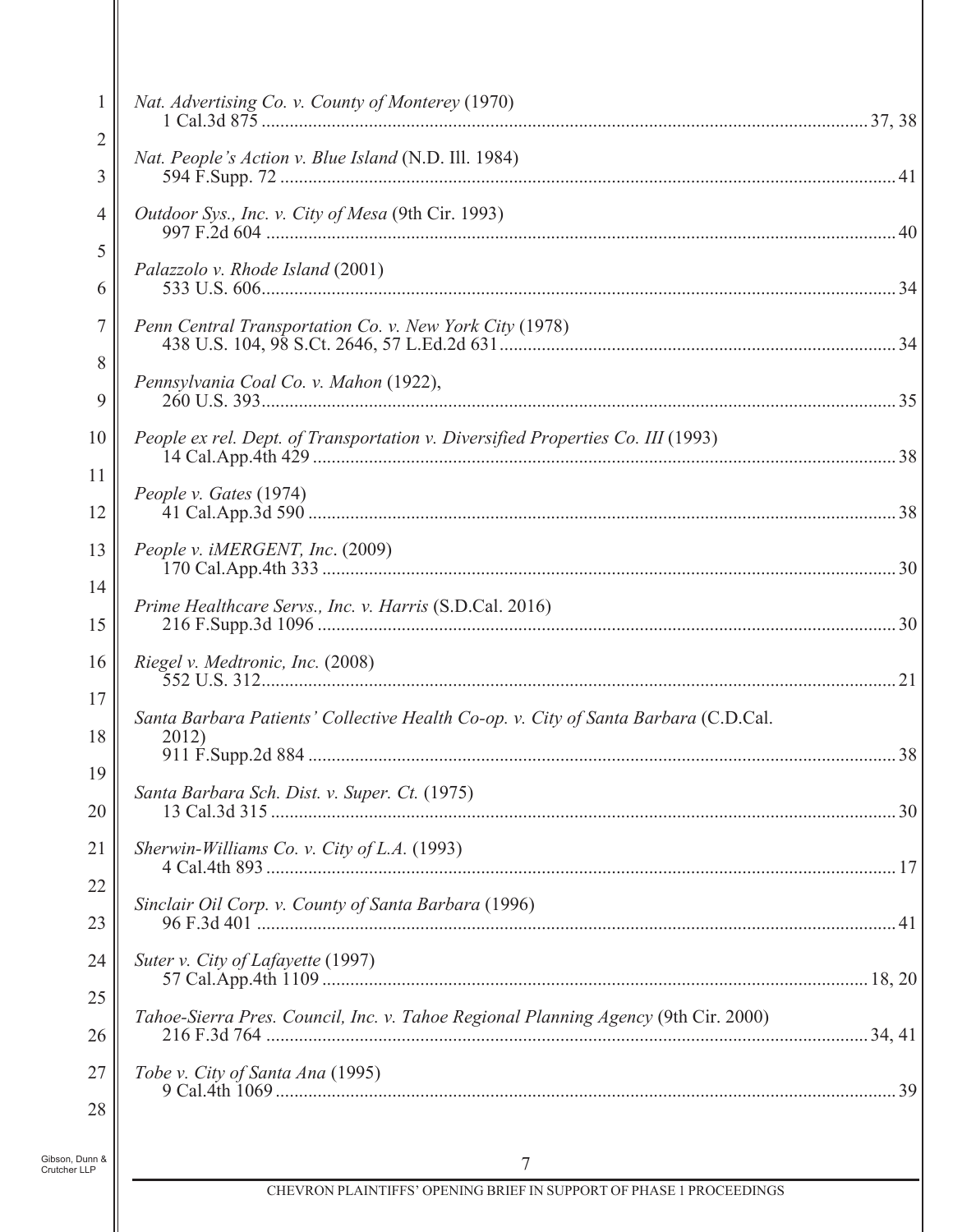| United States v. Locke (2000)                                                          |
|----------------------------------------------------------------------------------------|
|                                                                                        |
| Vergara v. State (2016)                                                                |
| Viva! Internat. Voice for Animals v. Adidas Promotional Retail Operations, Inc. (2007) |
| <i>W. Neb. Resources Council v. U.S. EPA</i> (8th Cir. 1991)                           |
| <i>Wall v. Shell Oil Co.</i> $(1962)$                                                  |
| Water Quality Assn. v. City of Escondido (1997)                                        |
| Whistler Investments, Inc. v. Depository Trust and Clearing Corp. (9th Cir. 2008)      |
| World Wide Video of Wash., Inc. v. City of Spokane (9th Cir. 2004)                     |
| <b>Statutes</b>                                                                        |
|                                                                                        |
|                                                                                        |
|                                                                                        |
|                                                                                        |
|                                                                                        |
| 19                                                                                     |
| <b>Regulations</b>                                                                     |
|                                                                                        |
|                                                                                        |
|                                                                                        |
|                                                                                        |
|                                                                                        |
|                                                                                        |
|                                                                                        |
|                                                                                        |
|                                                                                        |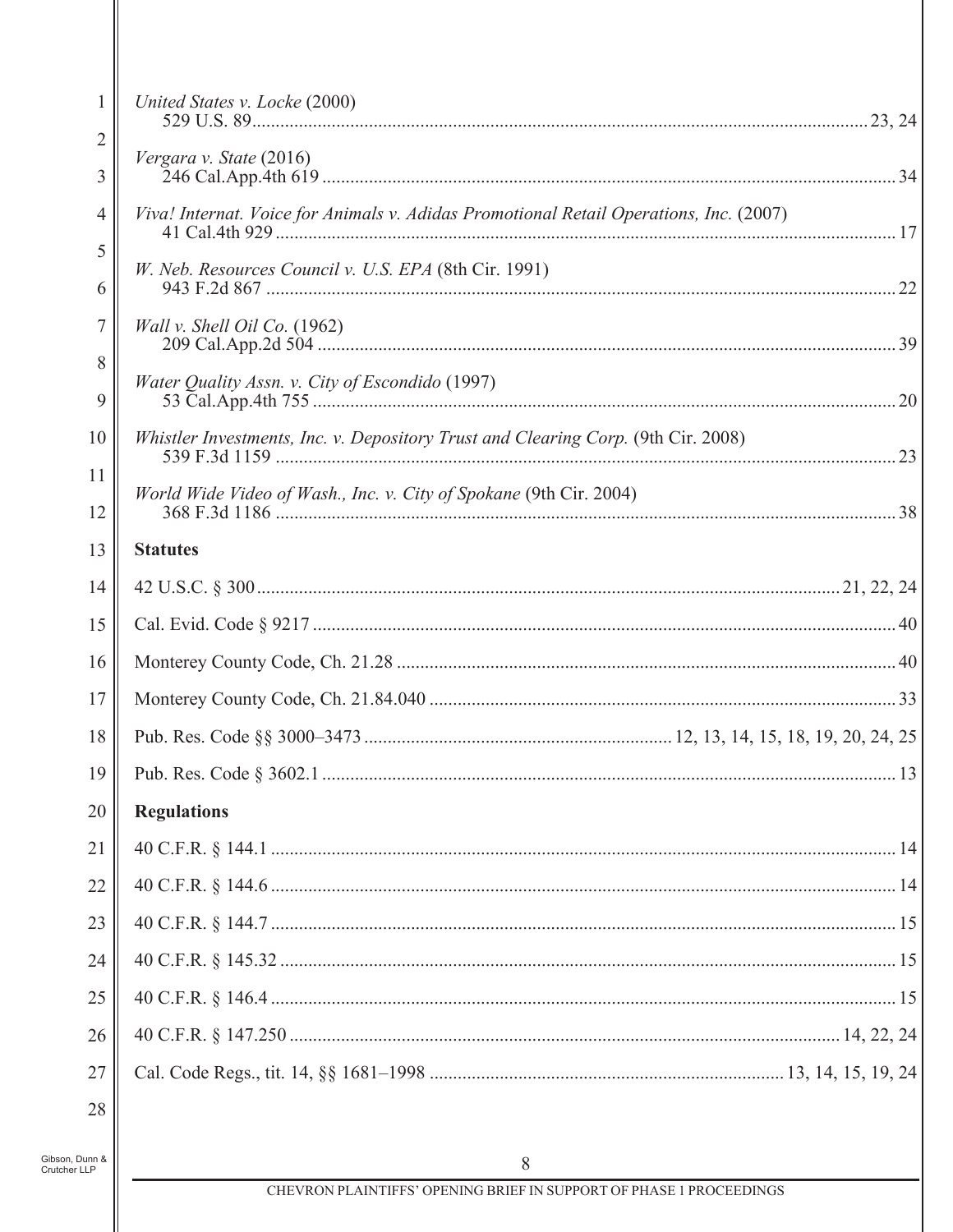| $\mathbf{1}$     | <b>Constitutional Provisions</b>                                    |
|------------------|---------------------------------------------------------------------|
| $\overline{2}$   |                                                                     |
| $\mathfrak{Z}$   |                                                                     |
| $\overline{4}$   |                                                                     |
| 5                |                                                                     |
| 6                |                                                                     |
| $\boldsymbol{7}$ |                                                                     |
| 8                |                                                                     |
| 9                |                                                                     |
| 10               |                                                                     |
| 11               |                                                                     |
| 12               |                                                                     |
| 13               |                                                                     |
| 14               |                                                                     |
| 15               |                                                                     |
| 16               |                                                                     |
| 17               |                                                                     |
| 18               |                                                                     |
| 19               |                                                                     |
| 20               |                                                                     |
| 21               |                                                                     |
| 22               |                                                                     |
| 23               |                                                                     |
| 24               |                                                                     |
| 25               |                                                                     |
| 26               |                                                                     |
| 27               |                                                                     |
| 28               |                                                                     |
| Gibson, Dunn &   | 9                                                                   |
| Crutcher LLP     | CHEVRON PLAINTIFFS' OPENING BRIEF IN SUPPORT OF PHASE 1 PROCEEDINGS |
|                  |                                                                     |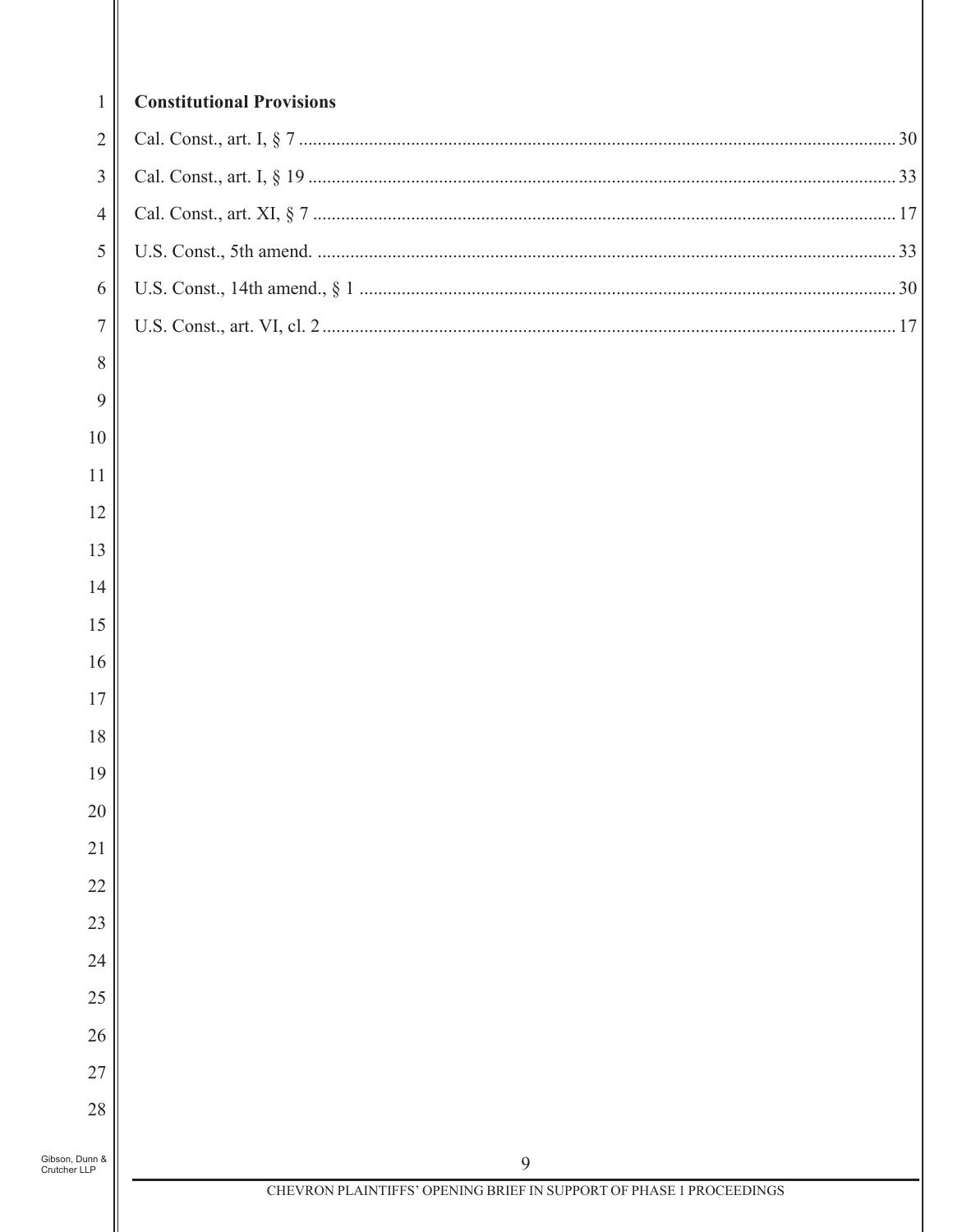#### L. **INTRODUCTION**

At issue in this case is a voter-approved initiative that imposes a series of radical, countywide prohibitions on certain oil production techniques permitted and promoted by state and federal law. Despite masquerading as an "anti-fracking land use" ordinance, Measure Z was contrived to end oil production in the County. But instead of expressly prohibiting production outright, Measure Z bans the use of vital production techniques that are lawfully permitted and comprehensively regulated by state and federal authorities. Because the principal provisions of Measure Z operate in direct conflict with superior authorities that occupy the regulatory field, the entire initiative is preempted and void.

9 Moreover, the interlocking prohibitions in Measure Z create a series of contradictory outcomes 10 that render the initiative impermissibly vague, contrary to fundamental due process guarantees. Worse still, by effectively ending economic oil production in the County, Measure Z is facially invalid as an 11 12 unconstitutional taking of private property without just compensation. The sheer number of legal challenges brought by oil operators and royalty owners bears witness to the inevitable and universal 13 impact of Measure Z. The initiative will decimate any economic oil production in the County, rendering 14 15 valuable property rights worthless. Measure Z should be stricken in its entirety.<sup>1</sup>

16

 $\mathbf{1}$ 

 $\overline{2}$ 

3

 $\overline{4}$ 

5

6

 $\overline{7}$ 

8

#### II. **FACTUAL BACKGROUND**

On March 17, 2015, the Monterey County Board of Supervisors rejected a proposed interim 17 urgency ordinance prohibiting well stimulation treatments ("WST") in the County. (AR  $1-2$ ; List of 18 19 Stipulated Facts attached to 5/24/2017 Case Mgmt. Conference Stmt. ("Stip. Facts"), 1.) Intervenor 20 Protect Monterey County ("PMC") was formed in response to this decision, with the intent to develop an initiative to ban hydraulic fracturing  $(i.e., "fracking")$ , and end all oil production in the County. (See 21 PMC Mtn. to Intervene at 4:7–14; Stip. Facts,  $\P$  2.) Measure Z constitutes the fruit of their labor: a 22 23 countywide ballot initiative submitted by PMC to the County Registrar of Voters in February 2016.  $(AR 118-145; Stip. Facts, \P 3.)$  After certifying the supporting signatures, the Registrar of Voters 24 25 submitted Measure Z to the Board of Supervisors on June 1, 2016, which voted to place Measure Z on the November ballot. (AR 190, 195; Stip. Facts,  $\P$  $\sim$  7.) County voters approved Measure Z on 26

27

28

The Chevron Plaintiffs join in each of the arguments and briefing submitted by the other Measure Z Plaintiffs in these consolidated proceedings, and incorporate them here by reference.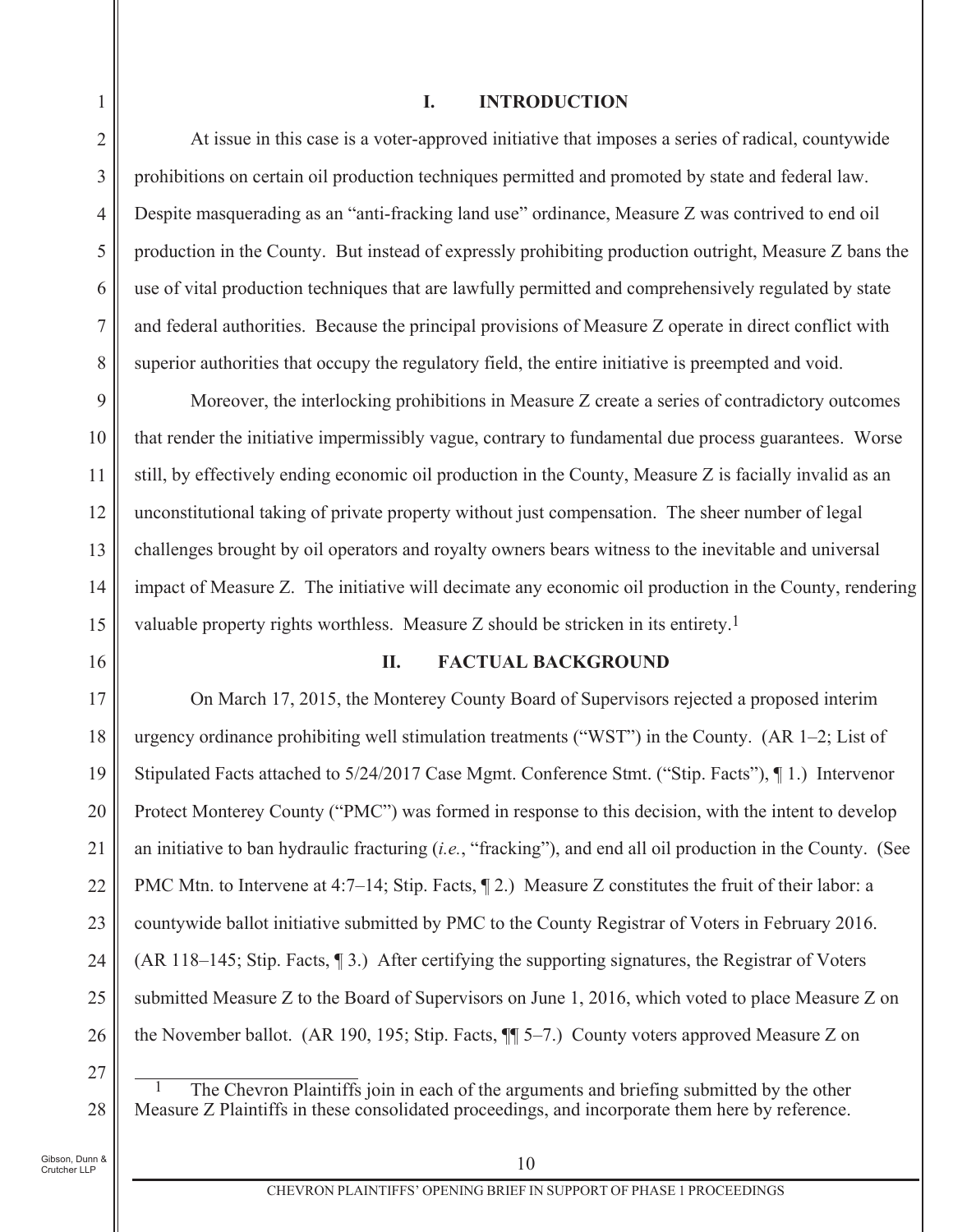November 8, 2016. (AR 392; Stip. Facts, ¶ 9.)

 $\mathbf{1}$ 

Unfortunately, County voters were misled as to the actual effect of Measure Z. During the  $\overline{2}$ campaign, Measure Z was heralded by proponents primarily as an "anti-fracking" ordinance, and 3 secondarily as a means to protect underground sources of drinking water. (Pls.' Request for Judicial  $\overline{4}$ 5 Notice, filed concurrently ("RJN"), Ex. 5 [PMC Homepage Image] [showing Measure Z signs stating "Ban Fracking" and "Protect Our Water"].) Hydraulic fracturing is not a production technique currently 6  $\overline{7}$ utilized by operators in the County, and current operations provide more than 520 million gallons of 8 purified water per year for beneficial use by the County. (RJN, Ex. 2 [7/21/16 Appraiser Analysis] at 9 COUNTY 0001219; Declaration of Dallas Tubbs, filed concurrently ("Tubbs Decl."),  $\P$  38, 42–43; Stip. Facts,  $\P$  27–29.) But Measure Z goes far beyond a ban on (non-existent) hydraulic fracturing, and 10 does not stop at prohibiting (vital, heavily-regulated) underground injection techniques. Instead, 11 12 Measure Z broadly amends the Monterey County General Plan, local coastal Land Use Plans, and the 13 Fort Ord Master Plan to: (1) prohibit WST, (2) require the "phase-out" of "wastewater" injection and impoundment, and (3) prohibit any drilling of new oil and gas wells.  $(AR 154-156.)$ 14

15 Measure Z prohibits "[t]he development, construction, installation, or use of any facility, appurtenance, or above-ground equipment, whether temporary or permanent, mobile or fixed, accessory 16 or principal, in support of [WST]." (AR 155.) "Well stimulation treatments" are defined as "any 17 18 treatment of a well designed to enhance oil and gas production or recovery by increasing the 19 permeability of the formation," explicitly including hydraulic fracturing and acid well stimulation, but 20 excluding "steam flooding, water flooding, or cyclic steaming and . . . routine well maintenance, . . . or routine activities that do not affect the integrity of the well or the formation." (Ibid.) 21

The second part of Measure Z prohibits "[t]he development, construction, installation, or use of any facility, appurtenance, or above-ground equipment, whether temporary or permanent, mobile or fixed, accessory or principal, in support of oil and gas wastewater injection or oil and gas wastewater impoundment." *(Ibid.)* "Oil and gas wastewater" is broadly defined as "wastewater brought to the surface in connection with oil or natural gas production," with no exception for produced water, even when it has been treated.  $(Ibid.)^2$  Nonconforming injection and impoundment uses must be

Gibson, Dunn &

.<br>Crutcher LLP

"Produced water" refers to water extracted from an oil-bearing formation during the process of [Footnote continued on next page]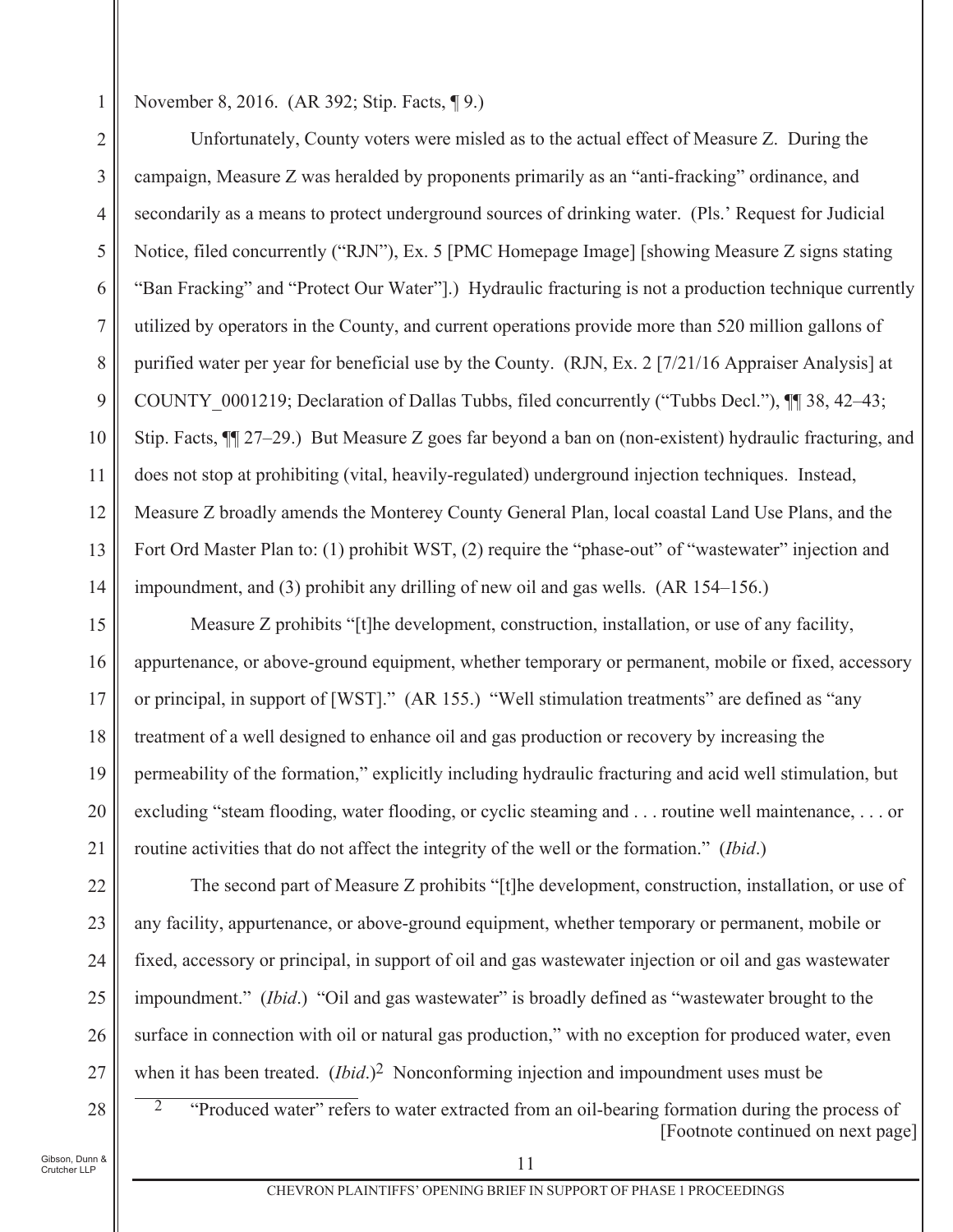discontinued within five years of the effective date of Measure Z.  $(Ibid.)^3$ 

The third part of Measure Z prohibits "[t] the drilling of new oil and gas wells." (AR 156.)<sup>4</sup> "Oil" and gas wells" are defined as "wells drilled for the purpose of exploring for, recovering, or aiding in the recovery of, oil and gas." *(Ibid.)* This prohibition precludes the drilling of new wells, as well as the side-tracking of existing wells, a common practice by oil operators to restore a non-productive well. In side-tracking, operators rework a well by drilling out the side of the existing wellbore and completing a new bottom hole. (Tubbs Decl.,  $\P$  47, 51, 52; Stip. Facts, 121.) Side-track operations are conducted to re-establish production near the original well. (*Ibid*.) The use of side-tracks is often essential to repair damaged wells and to access additional hydrocarbons in close proximity to the bottom of the current well. (Tubbs Decl., 1 51; Declaration of James Latham, filed concurrently ("Latham Decl."), 13.

11

10

 $\mathbf{1}$ 

 $\overline{2}$ 

3

 $\overline{4}$ 

5

6

 $\overline{7}$ 

8

9

#### Federal and State Oversight of Oil and Gas Operations in California. A.

Under existing law, the Division of Oil, Gas and Geothermal Resources ("DOGGR"), as part of 12 the California Department of Conservation, is obligated to regulate the drilling, operation, maintenance, 13 stimulation, and abandonment of oil and gas wells in the state. (Pub. Resources Code, §§ 3000 et seq.; 14 15 Stip. Facts, ¶ 30; Declaration of Burton Ellison, filed concurrently ("Ellison Decl."), ¶ [[ 3–7.) DOGGR has a dual mandate to promote the development of the state's oil and gas resources, and also to 16 supervise such operations in a manner to prevent, as far as possible, damage to life, health, property and 17 natural resources, including underground waters suitable for irrigation or domestic purposes. (Pub. 18 19 Resources Code, § 3106, subds. (a) & (b); Stip. Facts,  $\P$  31; Ellison Decl.,  $\P$  3–6.) To satisfy this dual

<sup>21</sup> [Footnote continued from previous page]

extracting oil. (Tubbs Decl., 127.) In Monterey County, production wells extract ten to twenty times 22 more produced water than oil.  $(Id, \P 32)$  As Measure Z specifically defines produced water as "wastewater" without any apparent distinction, this brief uses the two terms interchangeably.

<sup>23</sup> 3 Measure Z purports to authorize the County Planning Commission to extend otherwise prohibited injection and impoundment activities on a case-by-case basis for up to ten additional years. 24 (AR 155.) Any extension is limited to "the minimum length of time necessary to provide a reasonable amortization period pursuant to state law," and only if the Planning Commission determines the operator 25 had a "vested right" to engage in the otherwise prohibited activities. (*Ibid.*)

 $\overline{4}$ Measure Z also purports to allow the Board of Supervisors to grant, upon request of the affected 26 property owner, an exception to the application of any provision of Measure Z if the Board "finds, based" on substantial evidence, that both (1) the application of that provision of this Initiative would constitute 27 an unconstitutional taking of property, and  $\overline{2}$ ) the exception will allow additional or continued land uses only to the minimum extent necessary to avoid such a taking." (AR 160.) 28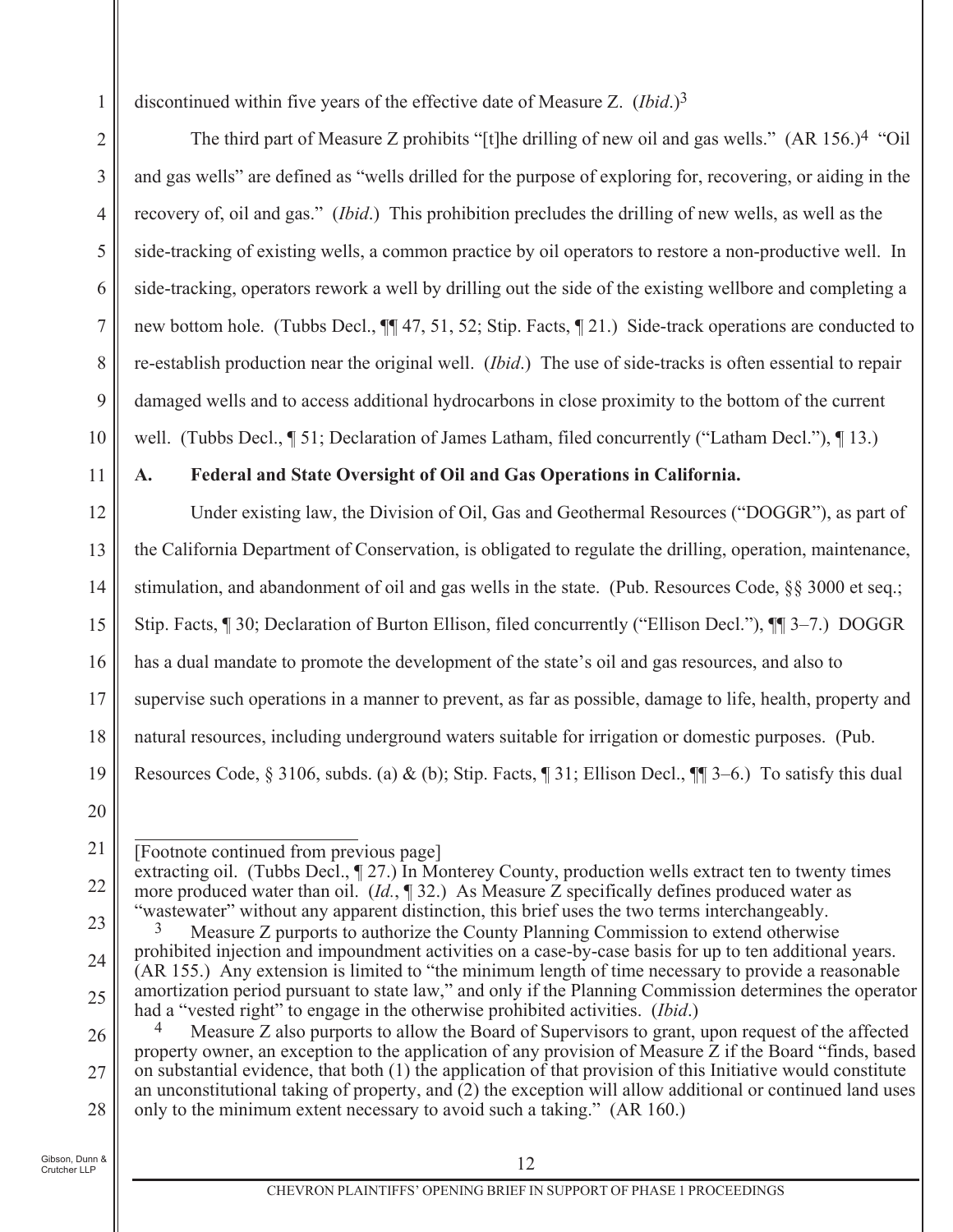mandate, the Legislature has enacted as state law that DOGGR shall "encourage the wise development 1 of oil and gas resources" in order "[t]o best meet oil and gas needs in this state[.]" (Pub. Resources  $\overline{2}$ Code, § 3106, subd. (d); see also id., § 3013 [stating that DOGGR "shall have all powers . . . which may 3 be necessary to carry out the purposes of this division"]; Ellison Decl.,  $\P$ [9] 3–6.) In fact, for oilfields like  $\overline{4}$ 5 those in Monterey that contain heavy crude (Stip. Facts, 16), DOGGR has discretion to "approve" proposals to drill wells at whatever locations [DOGGR] deems advisable for the purpose of the proper 6  $\tau$ development of such hydrocarbons by the application of pressure, heat or other means for the reduction 8 of oil viscosity, and such wells shall not be classed as public nuisances after approval by the supervisor." (Pub. Resources Code, § 3602.1.) 9

10 Pursuant to its statutory mandate, DOGGR has established "the most rigorous regulations in the country for oil and gas exploration, development and production." (See RJN, Ex. 26 [SB 4 EIR] at 11 C.10-24; Ellison Decl.,  $\P$ 7.)<sup>5</sup> Prior to well operations, DOGGR requires operators to file Notices of 12 Intention ("NOI") to Drill, Rework / Redrill or Abandon Wells along with a detailed program, which 13 must be approved by DOGGR. (Cal. Code Regs., tit. 14,  $\S$  1722, subd. (d); see, e.g., RJN, Exs. 7–10 14 15 [Exemplar permits]; Ellison Decl., 17.] NOIs expire after one year from submission if work has not commenced, subject to a potential one-year extension for good cause. *(Ibid.)* Operators must submit 16 well history and activity summary reports to DOGGR within 60 days after drilling, completion, 17 suspension, or abandonment, and must comply with detailed reporting requirements. (Pub. Resources 18 19 Code, §§ 3215, 3226.3, 3227; Cal. Code Regs., tit. 14, §§ 1724, 1724.1; Ellison Decl., ¶ 19, 26.) 20 DOGGR also has comprehensive regulations to ensure the safe operation of oil wells. (Cal. Code Regs., tit. 14, 88 1722–1722.9, 1723, 1723.7, 1775; Ellison Decl., ¶ 6–11.) In January 2009, the California 21 legislation known as AB 1960 went into effect, increasing design, inspection, maintenance, operating, 22 and recordkeeping requirements for onshore production facilities.<sup>6</sup> (Pub. Resources Code, § 3270; Cal. 23 For the oil fields in Monterey County, DOGGR has also established Field Rules that describe 24 subsurface conditions and govern well construction and operation in each reservoir. (RJN, Ex. 25 [San Ardo Field Rules]; Cal. Code Regs., tit. 14, § 1722, subd. (k); Stip. Facts, ¶ 32; Ellison Decl., ¶ 11.) 25 These rules expressly supplement more broadly applicable statutory and regulatory requirements. (Id., 88 1712, 1722, 1723.8.) 26 "Production facilities" are defined to include "any equipment attendant to oil and gas production or injection operations including, but not limited to, tanks, flowlines, headers, gathering lines, 27 wellheads, heater treaters, pumps, valves, compressors, injection equipment, and pipelines [that are not under the jurisdiction of the U.S. Department of Transportation]." (Pub. Resources Code, § 3010.) 28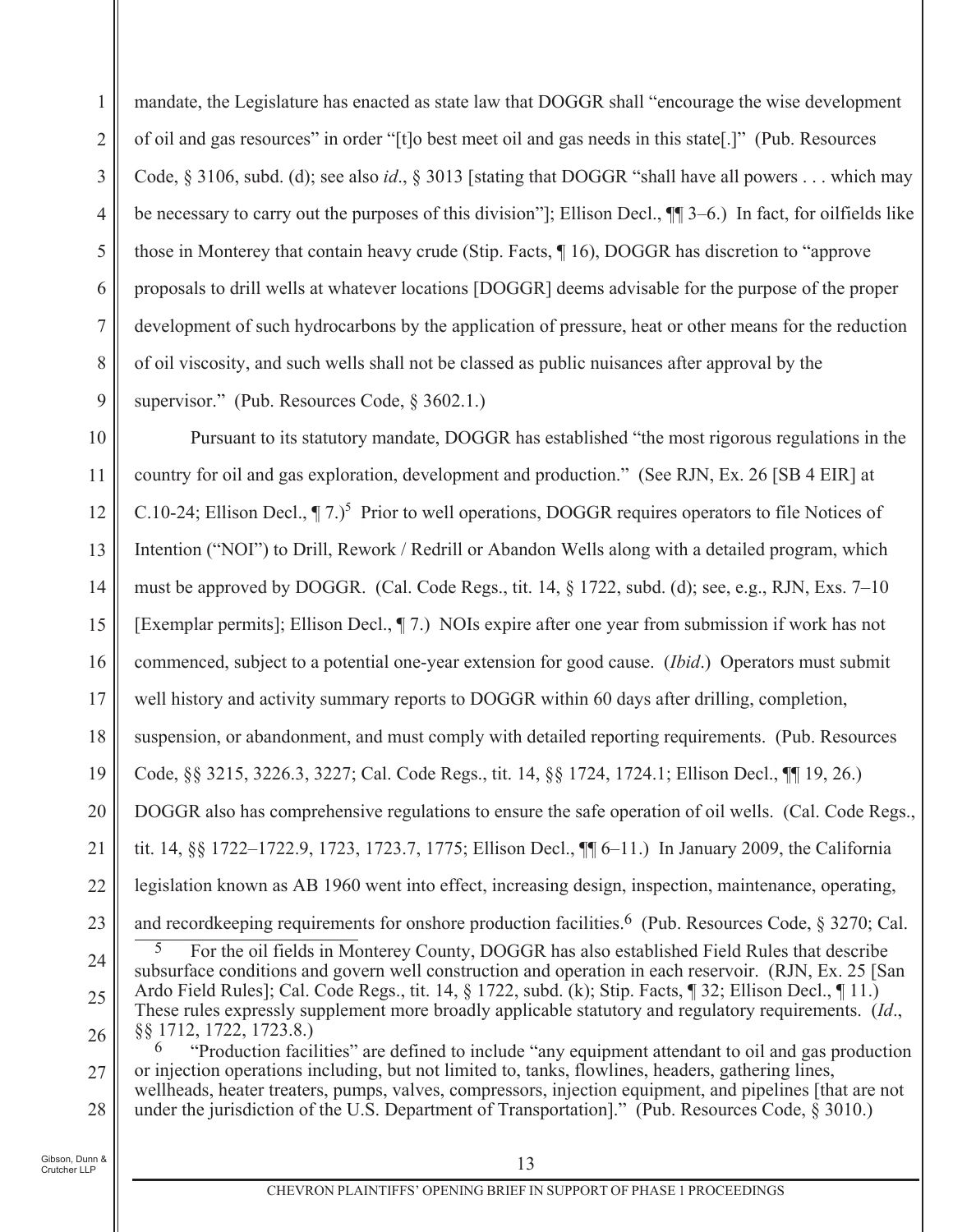Code Regs., tit. 14, §§ 1773–1773.5, 1774–1774.2, 1777–1777.4; Ellison Decl., ¶ 20.)

 $\overline{2}$ DOGGR is also responsible for regulating WST in California. Prior to 2014, DOGGR relied upon existing rules governing well integrity and provisions against fluid migration out of intended 3 zones. (Ellison Decl., 1 25; Stip. Facts, 11 14–15.) Effective January 1, 2014, DOGGR's obligation to  $\overline{4}$ 5 regulate the oil and gas industry's use of well stimulation techniques, including hydraulic fracturing, was expanded and codified by Senate Bill 4 ("SB 4"). (Pub. Resources Code, §§ 3160–3161.) As 6  $\overline{7}$ required by SB 4, DOGGR created permanent regulations that went into effect in July 2015 and created 8 a permitting system for the use of any WST in the state. (Cal. Code Regs., tit. 14, §§ 1761, 1780–1789; 9 Stip. Facts,  $\P$  33.) The goal of these regulations is to provide the public with information about when 10 and where well stimulation is used, to protect public health and the environment, and to give the oil and gas industry a set of standards to hold it accountable when using those techniques. (Cal. Code Regs., tit. 11 12 14,  $\S$  1761, 1780–1789; Ellison Decl.,  $\P$  25–26.) These are the strongest WST regulations in the 13 nation. (AR 12–16; RJN, Ex. 26 [SB 4 EIR] at C.2-67.)

In California, the U.S. Environmental Protection Agency ("U.S. EPA") has delegated to 14 15 DOGGR the authority to permit and regulate Class II injection wells under the Underground Injection Control ("UIC") program. (40 C.F.R. § 147.250; Ellison Decl., ¶ [14–18.) The UIC program falls 16 under the federal Safe Drinking Water Act ("SDWA"), the purpose of which is to protect "underground 17 sources of drinking water." (40 C.F.R. § 144.1.) The Class II injection category includes wells used to 18 19 enhance oil recovery through the injection of steam, water, or gas, and wells used to dispose of 20 produced water and certain other fluids that are generated by oil and gas exploration and production operations. (*Id.*,  $\&$  144.6; Ellison Decl.,  $\P$  17.) 21

DOGGR and the State Water Resources Control Board ("State Water Board") have proposed 22 23 filing an application with U.S. EPA to expand the limits of an existing aquifer exemption in and around the San Ardo and McCool Ranch Oil Fields. (RJN, Exs. 27 [8/12/16 DOGGR Ltr.], 28 [12/5/16 State 24 25 Wat. Bd. Ltr. 1.) DOGGR and the State Water Board have concurred that this expansion meets the criteria for exemption under state and federal law, conducted the public hearing in February, and are 26 completing their review of the public comments before submittal to U.S. EPA for final approval. *(Ibid.*; 27 RJN, Ex. 29 [2/7/17 Ntc. Exemption]; Pub. Resources Code, § 3131; 40 C.F.R. §§ 144.7, 145.32, 28

Gibson, Dunn & Crutcher LLP

 $\mathbf{1}$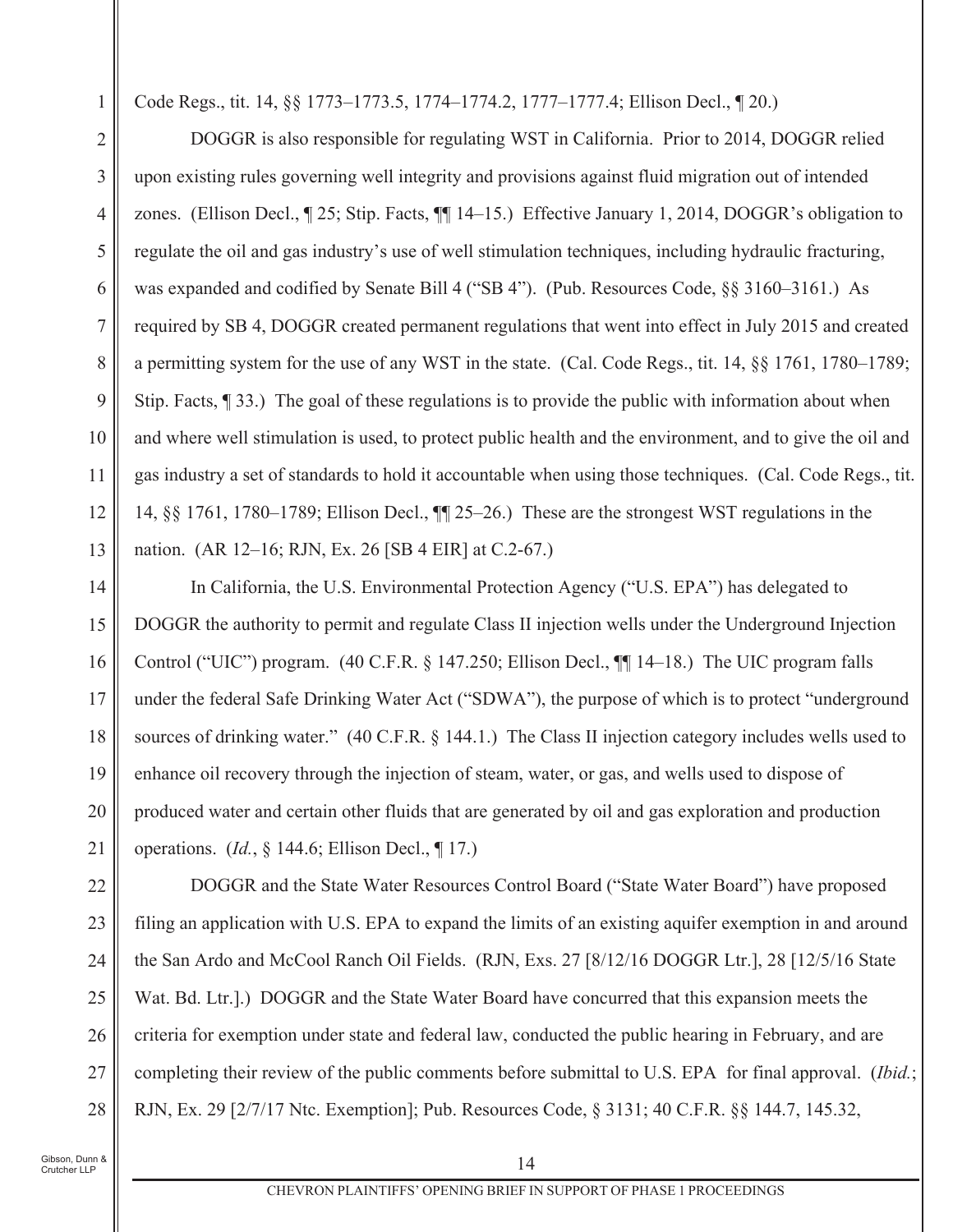146.4.) All UIC projects, including those in the San Ardo and McCool Ranch Oil Fields, are subject to approval by DOGGR. (Cal. Code Regs., tit. 14,  $\S$  1724.10.) DOGGR has strict requirements for UIC projects that include stringent testing and equipment requirements, monthly reporting of injection activity and chemical analysis of injection fluids.  $(Id., \S \S 1724.9, 1724.10;$  Ellison Decl.,  $\P\P$  16–18.)

5

**B.** 

 $\mathbf{1}$ 

 $\overline{2}$ 

3

 $\overline{4}$ 

6

 $\tau$ 

8

9

10

11

12

13

## There Are Significant Benefits to Monterey County from Chevron's Oil Operations.

Chevron conducts oil production operations at the San Ardo Oil Field in Monterey County. (Tubbs Decl., 14.) Chevron operates pursuant to a 1949 Use Permit issued by the County authorizing the holder to "drill for and/or remove oil, gas, or other hydrocarbon substances."  $(Id, \P 5, Ex. 7.)$  San Ardo was discovered two years prior in 1947.  $(Id, \P 3)$  Since that time, steamflood techniques have been necessary to enhance oil recovery by injecting steam underground to heat and displace the oil.  $(Id., \P \$  33–34, 43–44; Latham Decl.,  $\P$  14.) Production at San Ardo is subject to a natural, exponential decline without the support of additional production and steam injection wells.  $(Id, \P$  43–46, 58–59; Stip. Facts, ¶ 20–21; Latham Decl., ¶ 13–16.)

San Ardo has recently experienced a production resurgence due to enormous capital investments 14 15 made by Chevron in enhancing oil recovery by injecting steam, impounding produced water in constructed wetlands following treatment in a new reverse osmosis ("RO") plant, and drilling new 16 production and steam injection wells. (Tubbs Decl., ¶ 37–49.) Based in part on these improvements, 17 Chevron has increased total production at San Ardo from roughly 1.1 million barrels of oil equivalent 18 per year in 2006 to over 4 million barrels per year in 2015.  $(Id, \P 48)$  Chevron's production relies on a 19 20 field-wide "steam chest," which heats the heavy oil in San Ardo and allows it to flow to the well. (Id.,  $\P\P$  44–49; Stip. Facts,  $\P\P$  16–17.) Over the past decade, Chevron has invested significant resources in 21 expansion and maintenance of the steam chest by injecting steam into existing and new wells, thereby 22 23 steadily building the amount of steam underground that heats the heavy oil and reduces its viscosity.  $(Ibid.)$ 24

Measure Z will have a devastating impact on existing oil operations throughout the County. 25 (Latham Decl.,  $\P$  12–26.) Under the initiative, oil operators are banned from drilling new wells, 26 injecting produced water, or impounding treated water resulting from production. Without these 27 techniques, operators will not be able to conduct the enhanced oil recovery techniques that are necessary 28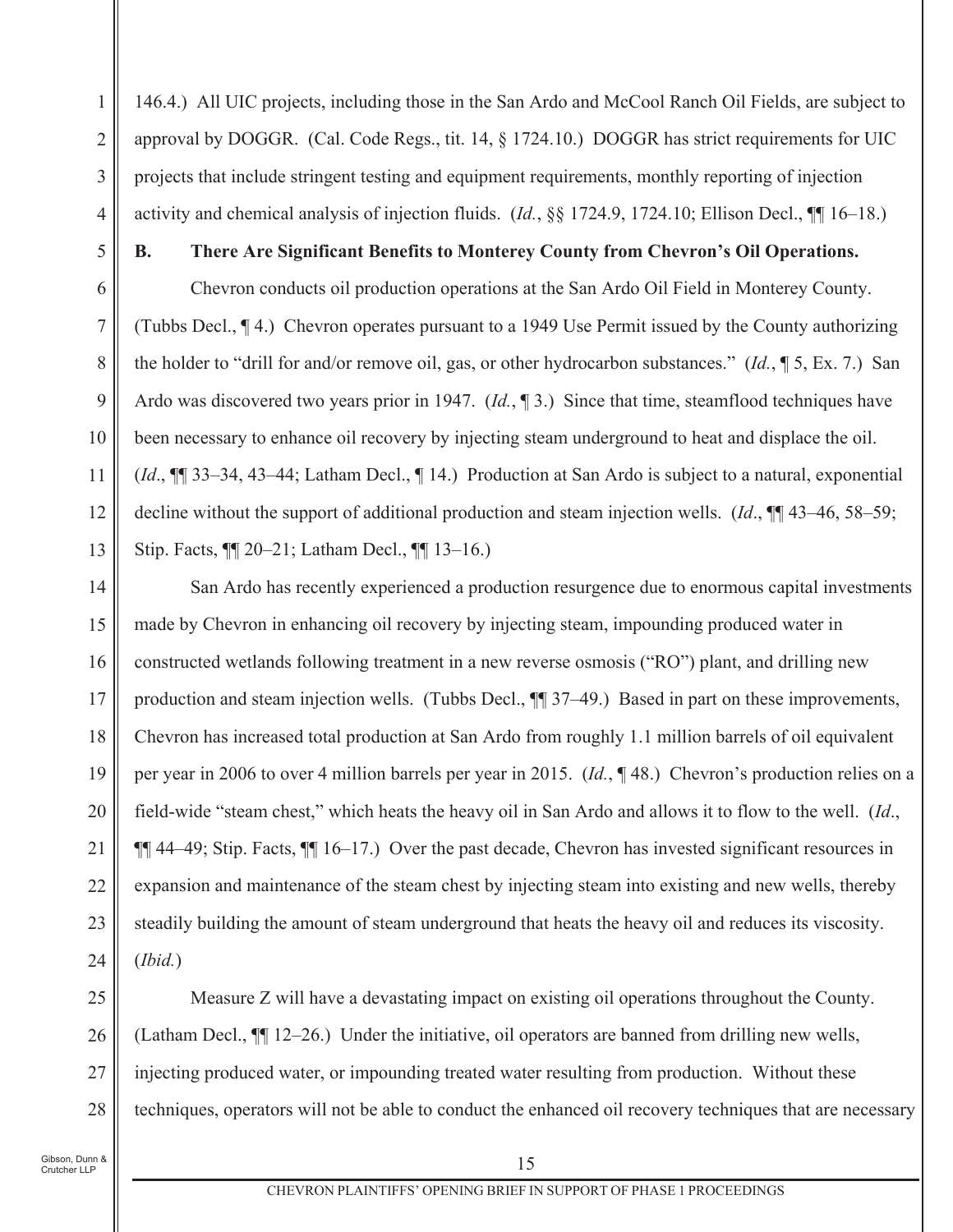for the feasible recovery of the heavy crude oil to which they hold mineral interests. (See *infra*,  $\S$  III(C);  $\mathbf{1}$ Latham Decl., III 20-26; Tubbs Decl., III 33, 42-49, 54-55.) The prohibition on new wells will prevent  $\overline{2}$ Chevron from maintaining the steam chest that it has developed for over a decade, thereby rapidly 3 decimating economic production. (Tubbs Decl.,  $\P$  50–60; Latham Decl.,  $\P$  14–18.) In addition,  $\overline{4}$ 5 implementation of the injection and impoundment prohibition will necessarily result in the immediate collapse of production at San Ardo. (Tubbs Decl., ¶ 54–56; Latham Decl., ¶ 20–24.) Under Measure 6 Z, operators will not be able to continue the economic production of oil, thereby eliminating any viable 7 use of their property within the County. (Tubbs Decl.,  $\P\P$  50–60; Latham Decl.,  $\P\P$  6, 12–26.) 8

Moreover, the County collects a significant amount of its budget from tax payments made by 9 10 owners of oil-producing properties. (AR 362; RJN, Ex. 2 [7/21/16 Appraiser Analysis], Ex. 67 [Top 10] Taxpayers].) Those payments will inexorably decline from the substantial devaluation of oil-producing 11 12 properties as a result of Measure Z. The local school district in San Ardo relies almost exclusively on these tax revenues. (Declaration of Catherine Reimer, Ed.D, filed concurrently ("Reimer Decl."),  $\P(6)$ .) 13 If allowed to go into effect, Measure Z would deprive the San Ardo school district of this critical 14 15 revenue source, likely resulting in the closure of the local school to the detriment of an entire community of children in Monterey. (Reimer Decl.,  $\P$ [11-12.) Chevron's operation of its reverse 16 osmosis facility at San Ardo also generates about 520 million gallons of purified water per year for 17 beneficial use by the County. (Tubbs Decl., 198.) All of these benefits will cease based on the 18 enactment of Measure Z. (Tubbs Decl.,  $\P$  50–60.) To avoid these outcomes, the Chevron Plaintiffs 19 20 filed their Petition for Writ of Mandate and Complaint for Declaratory Relief and Damages on December 14, 2016, immediately after the enactment date for Measure Z. 21

22

25

# 23

A.

# Measure Z Is Preempted under State and Federal Law.

III.

Voter-approved initiatives, such as Measure Z, are "subject to the same constitutional limitations 24 and rules of construction as are other statutes." (Legislature v. Deukmejian (1983) 34 Cal.3d 658, 675.) The California Constitution subordinates Measure Z to state law, and if the initiative operates in 26 "conflict with state law, it is preempted and invalid." (Cal. Grocers Assn. v. City of L.A. (2011) 52 27 Cal.4th 177, 188, citing Cal. Const., art. XI, § 7 [local laws may not be made "in conflict with general 28

**ARGUMENT**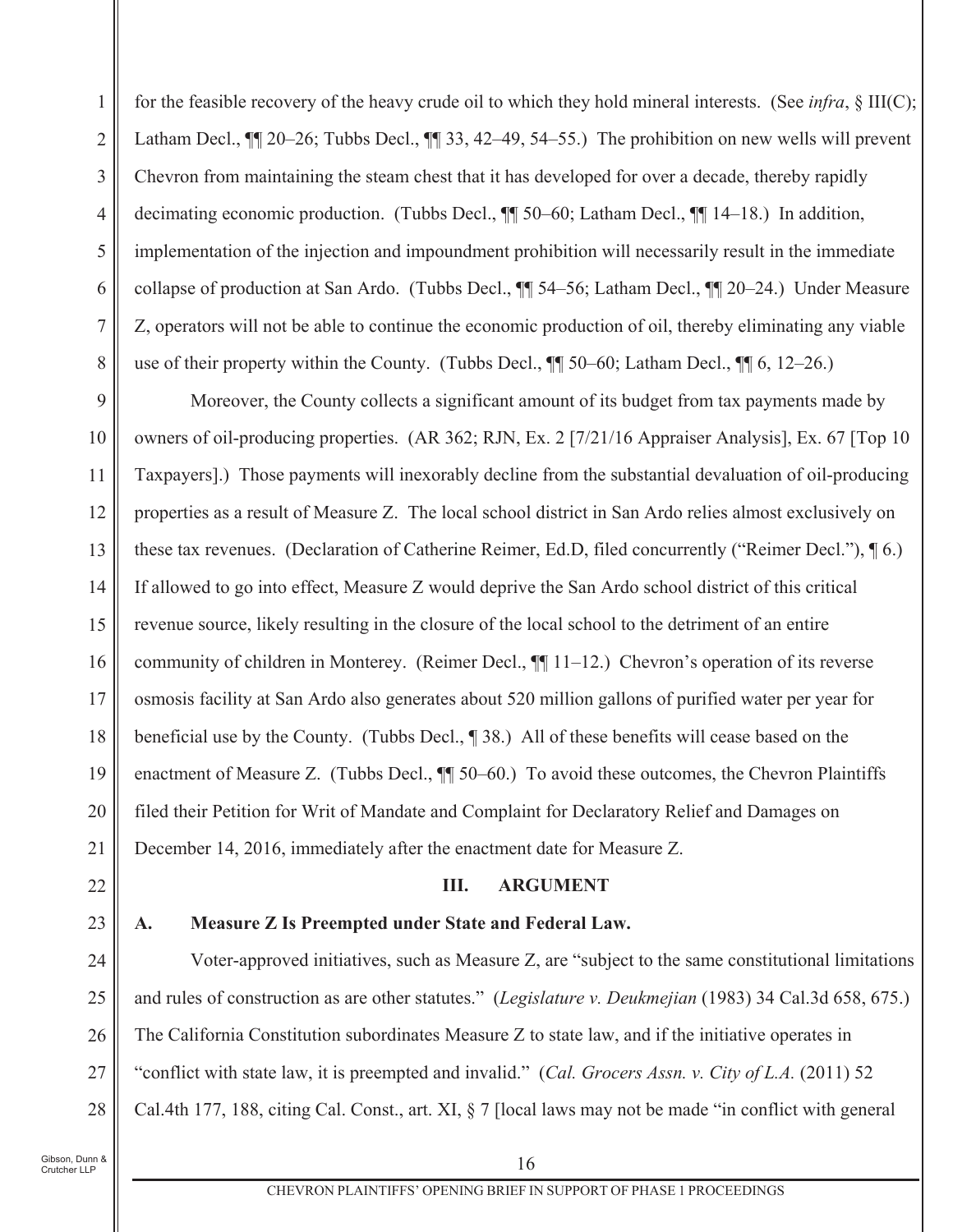laws"].) Under state preemption principles, "[a] conflict exists if the local legislation duplicates,  $\mathbf{1}$ contradicts, or enters an area fully occupied by general law." *(Ibid., citations omitted.)* Field  $\overline{2}$ preemption may be found if either "the subject matter has been so fully and completely covered by 3 general law as to clearly indicate that it has become exclusively a matter of state concern; [or] the  $\overline{4}$ 5 subject matter has been partially covered by general law couched in such terms as to indicate clearly that a paramount state concern will not tolerate further or additional local action." (Sherwin-Williams Co. v. 6 City of L.A. (1993) 4 Cal.4th 893, 898.)  $\overline{7}$ 

8 Likewise, the federal Supremacy Clause empowers Congress to preempt state and local law. 9 (Cal. Grocers, supra, 52 Cal.4th at p. 193, citing U.S. Const., art. VI, cl. 2.) "There are four species of federal preemption: express, conflict, obstacle, and field." (Viva! Internat, Voice for Animals v. Adidas 10 Promotional Retail Operations, Inc. (2007) 41 Cal.4th 929, 935.) Express preemption occurs when 11 12 Congress "define[s] explicitly the extent to which its enactments pre-empt state law." (*English v.* 13 General Electric Co. (1990) 496 U.S. 72, 78.) "[C] onflict preemption will be found when simultaneous compliance with both state and federal directives is impossible." (Viva!, supra, 41 Cal.4th at p. 936.) 14 15 Preemption also occurs when local law "stands as an obstacle to the accomplishment and execution of the full purposes and objectives of Congress." (Crosby v. Nat. Foreign Trade Council (2000) 530 U.S. 16 363, 373, citation omitted.) And field preemption arises "when it is clear . . . that Congress intended, by 17 18 legislating comprehensively, to occupy an entire field of regulation." (Capital Cities Cable, Inc. y. 19 Crisp (1984) 467 U.S. 691, 699.)

20 Under both state and federal preemption, county initiatives are preempted when they ban activities permitted and promoted by superior legal authority. California law is clear: "[W]here, as here, 21 the state expressly permits operation under a certain set of standards, it implies that the specified 22 23 standards are exclusive." (Suter v. City of Lafayette (1997) 57 Cal.App.4th 1109, 1125.) "Local authorities thus are preempted from . . . making impermissible that which the higher authority expressly 24 25 permits." *(Ibid.)* Federal preemption principles require the same conclusion. Even "when a statute or statutory scheme seeks to promote a certain activity and, at the same time, permits more stringent local 26 27 regulation of that activity, local regulation cannot be used to completely ban the activity or otherwise frustrate the statute's purpose." (Great Western Shows, Inc. v. County of L.A. (2002) 27 Cal.4th 853, 28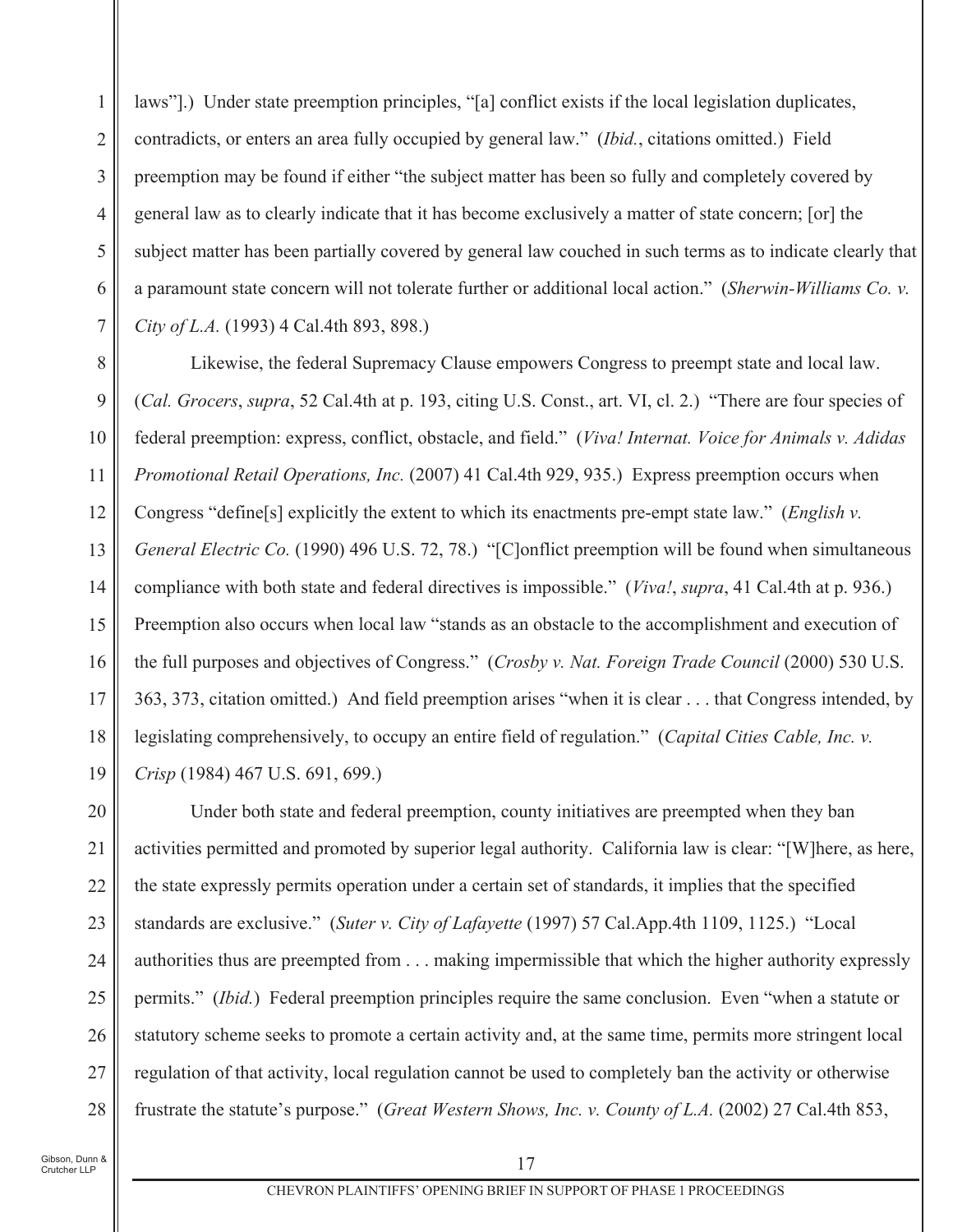868, citing *Blue Circle Cement, Inc. v. Bd. of County Comrs.* (10th Cir. 1994) 27 F.3d 1499.)

 $1.$ The Prohibition on Well Stimulation Treatments Is Preempted by State Law.

3 Measure Z prohibits land use anywhere in the County in support of WST. (AR 155.) This prohibition is in conflict with and preempted by state law that fully occupies the regulatory field by  $\overline{4}$ 5 permitting WST throughout California. (*Fiscal v. City & County of S.F.* (2008) 158 Cal.App.4th 895, 6 914–15.) The Legislature clearly intended to preempt local bans on WST. In addition to DOGGR's  $\tau$ general authority to regulate and develop oil and gas production, the Legislature expressly empowered 8 DOGGR to regulate WST, such as the "injection of air, gas, or other fluids into the productive strata" to "explore for and remove all hydrocarbons from any lands in the state[.]" (Pub. Resources Code, § 3106, 9 subds. (a), (b) & (d); Ellison Decl.,  $\P$  24–27.) In fact, the Legislature has directed that DOGGR "shall 10 ... permit the owners or operators of the wells to utilize all methods and practices known to the oil 11 12 industry for the purpose of increasing the ultimate recovery of underground hydrocarbons and which, in 13 the opinion of the supervisor, are suitable for this purpose in each proposed case." *(Ibid., emphasis*) added.) Not only has the Legislature empowered DOGGR to regulate WST statewide, it has required 14 15 DOGGR to permit WST to increase hydrocarbon production. *(Ibid.*; Ellison Decl.,  $\P$  4–6.)

The Legislature's intent to preempt local bans on WST was confirmed by the passage of SB 4 in 16 17 September 2013. Upon passage, SB 4 directed DOGGR to conduct a statewide Environmental Impact 18 Report ("SB 4 EIR") "to provide the public with detailed information regarding any potential 19 environmental impacts of well stimulation in the state."  $(Id, § 3161, subd. (b)(3)(A).)$  The Legislature 20 also specifically directed that WST was authorized "through a permitting process" prepared by DOGGR. (*Id.*, § 3161, subd. (b)(4); Ellison Decl.,  $\P$  25–26.) To supplement this statutory scheme, SB 21 4 further directed DOGGR to prepare extensive regulations governing WST statewide in consultation 22 23 with numerous state agencies.  $(Id, \S 3160, \text{subd. (b)(1).})$  Consistent with this directive, DOGGR spent over a year preparing formal WST regulations, which went into effect on July 1, 2015. (See Cal. Code 24 25 Regs., tit. 14,  $\S$  1751–1789.) These regulations establish an extensive regulatory scheme to permit and promote WST. (Id., §§ 1782, 1783.3, 1784, 1785.1, 1786; Ellison Decl., ¶ 26.) 26

With the implementation of SB 4, there can be no doubt the Legislature intended to preempt 27 local bans on WST, such as the prohibition in Measure Z. Indeed, upon completion of the SB 4 EIR, 28

 $\mathbf{1}$ 

 $\overline{2}$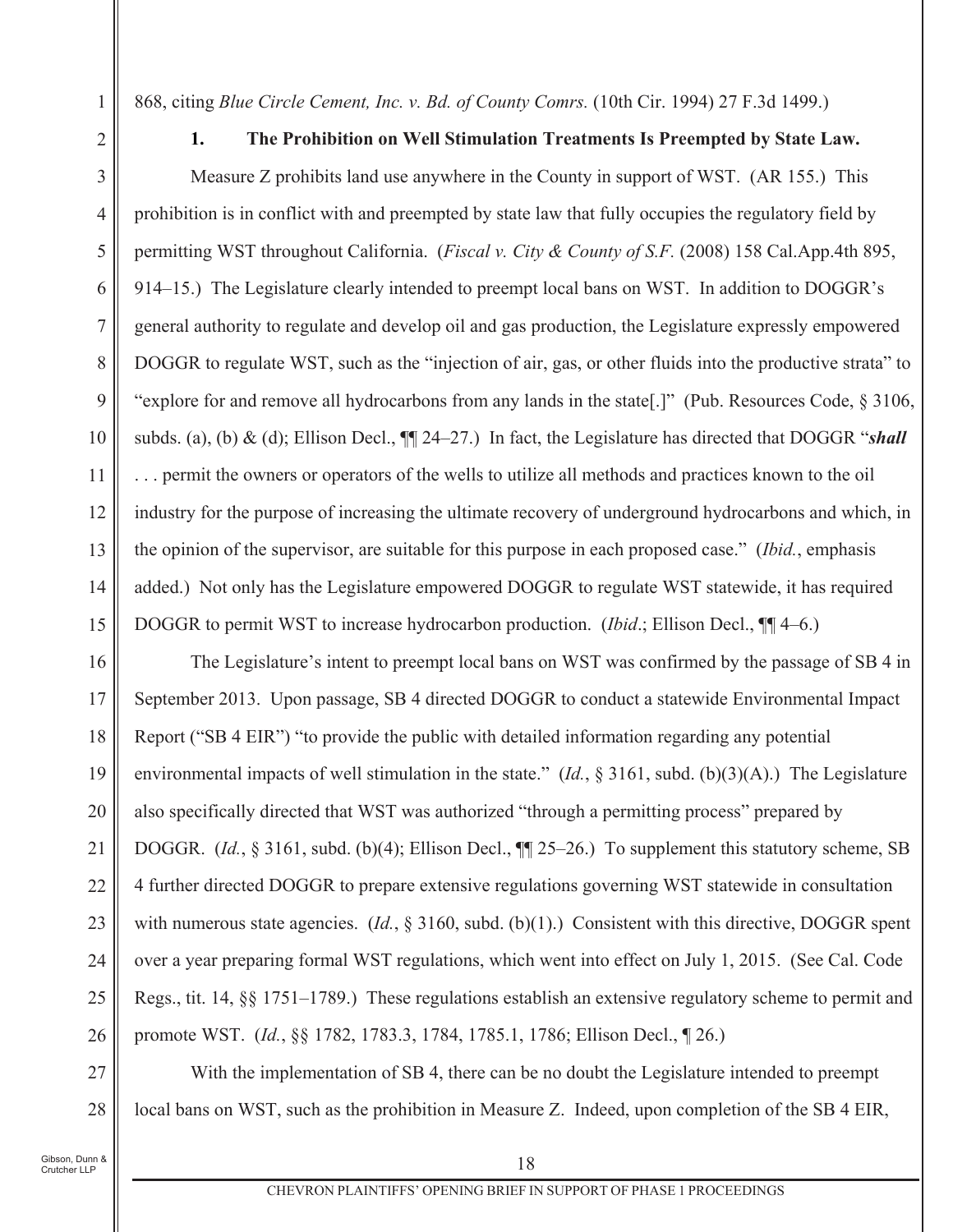DOGGR concluded "the very specific requirements of SB 4 itself are so detailed that they simply leave 1 no room for local governments to add further downhole requirements."<sup>7</sup> (RJN, Ex. 26 [SB 4 EIR] at  $\overline{2}$ C.2-45.) This conclusion is bolstered by the legislative history of SB 4; the final Senate Floor Analysis 3 states SB 4 "establishes a comprehensive regulatory program for oil and gas [WST]." (RJN, Ex. 31)  $\overline{4}$ 5 [9/12/13 Senate Analysis] at 2; see also RJN, Ex. 26 [SB 4 EIR] at C.2-19 [the "Legislature has recently 6 authorized the increased regulation of an activity that had been occurring lawfully for decades rather  $\overline{7}$ than outlawing the practice altogether" despite many calls for an outright ban].) Monterey County even 8 recognized that "[r]egulatory oversight of down-hole operations [specifying hydraulic fracturing] is a 9 regional issue that cannot be adequately addressed locally by individual counties and needs to be 10 handled by the State [.]"  $(RJN, Ex. 4 \frac{2}{13/13}$  Cnty. Ltr. ] at 1.)

California courts have consistently found local prohibitions such as Measure Z in conflict with 11 12 state statutes and policies like SB 4. In *Fiscal*, the court decided that a local initiative prohibiting residents from selling, distributing, transferring, and manufacturing firearms and ammunition was 13 preempted by a state statute that declared qualifying handguns "may be sold" in California. (*Fiscal*, 14 15 supra, 158 Cal.App.4th at pp. 914–915.) While case law often tolerates local regulations that supplement state statutes, the local regulations must be "not inconsistent with the purpose of the general 16 17 law." *(Id. at p. 915.)* Even though state handgun laws provide some room for local regulations, the municipal ban on handguns otherwise permitted under state law "swallows the state regulations whole." 18 19 (Ibid.; see also Water Ouality Assn. v. City of Escondido (1997) 53 Cal.App.4th 755, 765 [finding field 20 preemption where local ordinance banned water softening units permitted under state law]; Suter, supra, 57 Cal. App. 4th at p. 1125 [finding field preemption where local law prohibited method of firearm 21 storage permitted by state law. 22

23

Like the state laws at issue in *Fiscal*, which included provisions applicable to "*all* handguns sold

24 While Measure Z purports to affect only the surface uses associated with well stimulation and underground injection, this deceptive language is obviously pretextual and easily dismissed. (AR 154– 25 156.) As shown by Measure Z's findings and related ballot materials, Measure Z is entirely focused on the downhole activities related to well stimulation and injection, not surface land use. (AR 152–154.) 26 Measure Z is not concerned with the location of WST facilities; it aims to prevent all WST from threatening "underground formations" of water. (AR 152.) And Measure Z does not establish new 27 requirements for above-ground injection facilities; it bans all underground injection-related uses to allegedly prevent groundwater contamination. (AR 153.) 28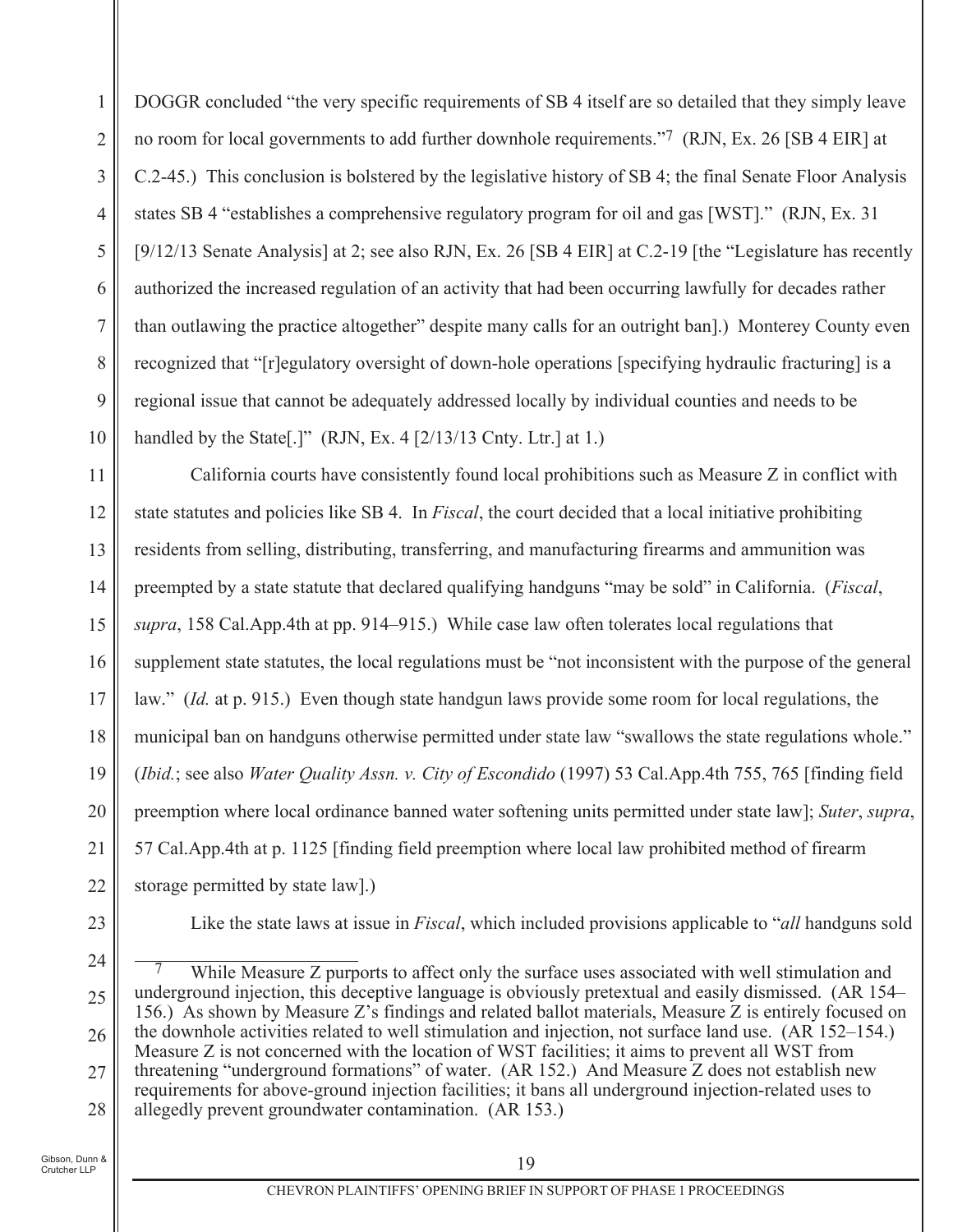in the state," SB 4 and related oil and gas laws comprehensively regulate all WST throughout the State.  $\mathbf{1}$  $\overline{2}$ (*Fiscal, supra, 158 Cal.App.4th at p. 912.*) As in *Fiscal*, the local ban on WST operates in the same "regulatory field" as the state laws permitting WST—in fact, Measure Z's definitions of WST are 3 identical to those in SB 4. (See id. at p. 914; compare AR 155 with Pub. Resources Code §§ 3152,  $\overline{4}$ 5 3157, 3158.) And just like the local ban in *Fiscal*, "here the state and local acts are irreconcilable, clearly repugnant, and so inconsistent that the two cannot have concurrent operation." (Fiscal, supra, 6 158 Cal.App.4th at p. 915, citation omitted.) If Measure Z goes into effect, it will invalidate the  $\overline{7}$ 8 permitting scheme set up by DOGGR to regulate and promote WST. Such a direct conflict with state 9 law must be preempted. (See, e.g., Friends of the Eel River v. N. Coast Railroad Authority (No. S222472, Cal. July 27, 2017) --- P.3d ----, 2017 WL 3185220, at \*10 [holding that "at least as to 10 privately owned railroads, state environmental permitting or preclearance regulation that would have the 11 12 effect of preventing a private railroad from operating pending CEQA compliance would be categorically 13 preempted"].) California long ago adopted a state policy in favor of promoting hydrocarbon recovery through WST. (See Pub. Resources Code,  $\S 3106$ , subd. (b); see also RJN, Ex. 6 [Brown interview].) 14 15 By banning WST, Measure Z critically undermines this state policy and is thereby preempted.

16

 $2.$ 

The Prohibition on Underground Injection is Preempted by Federal and State Law.

The ban on underground injection instituted by Measure Z is preempted by the SDWA and the 17 comprehensive regulatory scheme implemented by DOGGR under state law. Not only does the express 18 19 language of the SDWA forbid local bans on underground injection, U.S. EPA has approved DOGGR's 20 comprehensive regulatory scheme, which conflicts with and is frustrated by the obstacles presented by Measure Z. (See Crosby, supra, 530 U.S. at pp. 372–373; RJN, Exs. 73 & 75 [MOA]; Ellison Decl., [ 21  $(14)$ 22

23 First, the prohibition on underground injection conflicts with and violates the express terms of the SDWA. The SDWA directs U.S. EPA to oversee underground injection throughout the United 24 25 States. (42 U.S.C. § 300h, et seq.) But the SDWA also provides that states may obtain primacy in enforcing the UIC program in their jurisdiction, so long as the state has adopted and implemented 26 adequate standards and enforcement measures. (42 U.S.C. § 300h-1.) The SDWA establishes 27 "minimum requirements" for state UIC programs, including that such programs must authorize 28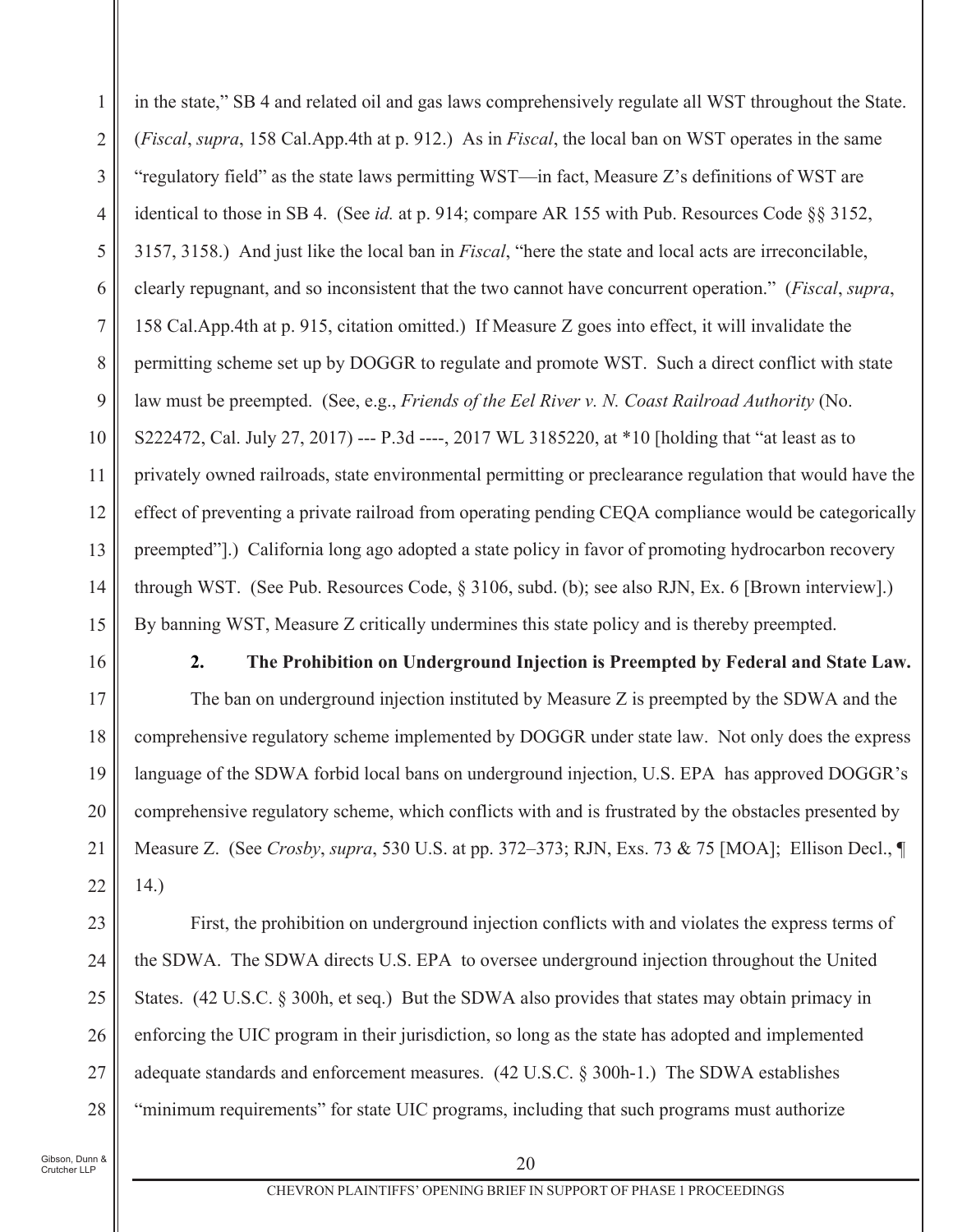underground injection by permit or rule, and not "interfere with or impede" underground injection  $\mathbf{1}$ unless "essential to assure" that underground sources of drinking water will not be endangered. (Id.,  $\overline{2}$ § 300h, subds. (b)(1), (2).) Measure Z conflicts with the express terms of the SDWA and is preempted.<sup>8</sup> 3 (See Riegel v. Medtronic, Inc. (2008) 552 U.S. 312, 330 [holding state law expressly preempted when  $\overline{4}$ 5 contrary to federal provision establishing "requirements" for federal regulatory oversight.)

6 The court in *EOT Production Co. v. Wender* came to a similar conclusion when addressing a  $\tau$ local ban on the disposal of "wastewater" in underground injection wells. ((S.D.W.Va. 2016) 191 8 F.Supp.3d 583, 603.) The *EOT* court found that "the SDWA specifically provides that a state's UIC permitting program, whether run by the state or the EPA, may not prohibit 'the underground injection of 9 10 wastewater" brought to the surface in connection with oil and gas operations. (Id. at p. 601, citing 42) U.S.C. §§ 300h, subd. (b)(2), 300h-1, subd. (c)(1).) According to the  $EOT$  court, the local prohibition 11 12 on disposal of was tewater through underground injection thereby "directly violate<sup>[d]</sup> this statutory requirement." (EOT, supra, 191 F.Supp.3d at p. 601.) While a state UIC program does not foreclose all 13 local regulation, by precluding regulators from banning underground injection, the SDWA "surely  $\dots$ 14 prevents such local law from *altogether preventing* UIC activity." (*Ibid.*, emphasis added.) Like the 15 ordinance at issue in *EOT*, Measure Z expressly violates the SDWA and is void.<sup>9</sup> Measure Z's injection 16 prohibition is almost identical to that in  $EOT$ . As in  $EOT$ , Measure Z prohibits the underground 17

18 8 Measure Z is not "essential to assure" the protection of drinking water supplies. The responsibility for protecting drinking water is entrusted exclusively to the State Water Board, DOGGR 19 and/or U.S. EPA. (42 U.S.C. § 300h, subds. (b)(1), (2).) DOGGR and the State Water Board, the agencies with the specialized technical knowledge and experience, have already stated that underground 20 injection at San Ardo will not endanger drinking water sources, and should continue. (RJN, Exs. 27) [8/12/16 DOGGR Ltr.], 28 [12/5/16 State Wat. Bd. Ltr.], 29 [Public Hrg Ntc.].)

21 The SDWA has a savings clause stating that "[n]othing in this subchapter shall diminish any authority of a State or political subdivision to adopt or enforce any law or regulation respecting 22 underground injection but no such law or regulation shall relieve any person of any requirement otherwise applicable under this subchapter."  $(42 \text{ U.S.C. } § 300h-2, \text{ subd. } (d).)$  While somewhat 23 ambiguous, nothing in this language would allow a county to prohibit injection activity that is specifically permitted by the State and specifically contemplated to be the subject of regulation, not 24 prohibition under the SDWA. Where "the state has undertaken to allow UIC wells [pursuant to the authority provided by the SDWA], [that] action operates to diminish the counties' powers to prohibit 25 them." (EQT, supra, 191 F.Supp.3d at p. 601 [holding that "the superior, overriding power of the state must enable the state to occupy the field to the exclusion of its own subdivisions, lest its superiority be 26 circumscribed"]; see also *Bath Petroleum Storage, Inc. v. Sovas* (N.D.N.Y. 2004) 309 F.Supp.2d 357, 367–368 ["interpret[ing] this savings clause to reinforce that Congress intended that states retain 27 authority respecting underground injection so long as it does not impinge on the UIC program administered by the EPA".) 28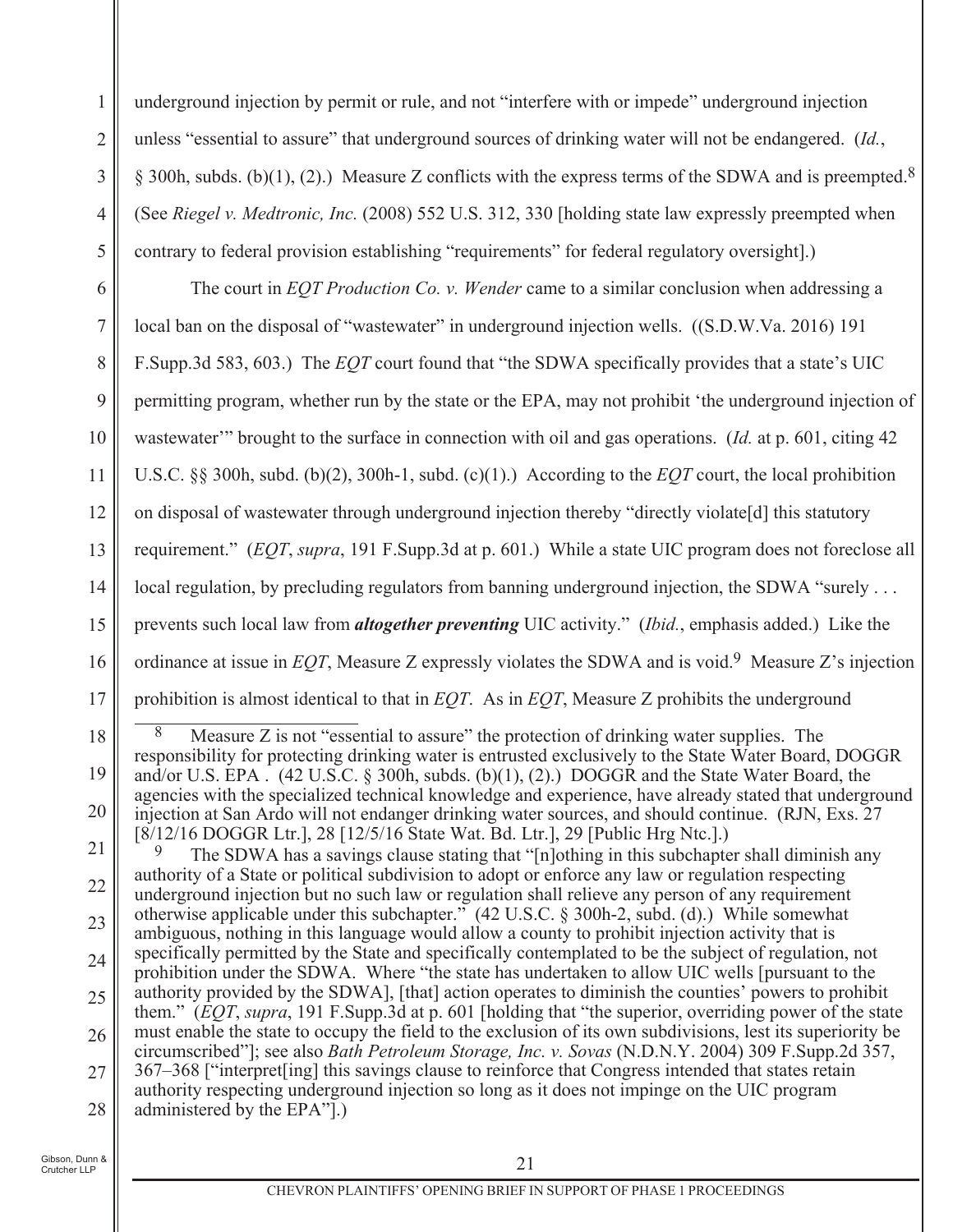injection of "oil and gas wastewater" anywhere in the County, even when such injection has been  $\mathbf{1}$ expressly permitted by DOGGR through the UIC program. (See *EOT*, *supra*, 191 F. Supp. 3d at p. 602.)  $\overline{2}$ As the EOT court explained, "[t] the county cannot unilaterally prohibit conduct that federal and state law 3 both expressly permit." *(Ibid.)*  $\overline{4}$ 

5 Second, the underground injection prohibition "stands as an obstacle to the accomplishment and execution of the full purposes and objectives of Congress." (Crosby, supra, 530 U.S. at p. 377.) In 6  $\overline{7}$ 1982, DOGGR was granted primacy by U.S. EPA to implement and enforce the UIC program in 8 California pursuant to the SDWA, and it has done so. (See 40 C.F.R. § 147.250.) "The principal 9 legislative history explains that . . . [Congress] contemplated regulation, not prohibition, because of the importance of avoiding needless interference with energy production and other commercial uses."  $(W,$ 10 Neb. Resources Council v. U.S. EPA (8th Cir. 1991) 943 F.2d 867, 870.) Because Measure Z prohibits 11 12 underground injection permitted by the SDWA, it "stands as an obstacle" to congressional intent. 13 *(Capital Cities, supra, 467 U.S. at pp. 698–699, 706 [finding obstacle preemption where state law* prohibited out-of-state cable television transmissions that were "permit [ted], indeed encouraged]" by 14 15 federal law]; see also *Crosby*, *supra*, 530 U.S. at pp. 376–378 [finding obstacle preemption where 16 "unvielding application" of state law "penalizes some private action that the Federal Act... may 17 allow"]; Whistler Investments, Inc. v. Depository Trust and Clearing Corp. (9th Cir. 2008) 539 F.3d 18 1159, 1166 [finding obstacle preemption for state-law "challenges to the existence or the operation" of 19 federal program intended to "regulate and control a national system" for clearing security transactions].

20 This determination is bolstered by federal preemption principles applied by the California 21 Supreme Court. According to the court, "local governments, even if granted regulatory authority, may not wholly exclude activities that are sanctioned or encouraged by state law." (City of Riverside v. 22 23 Inland Empire Patients Health and Wellness Center, Inc. (2013) 56 Cal.4th 729, 760.) This proposition is drawn from "several federal decisions under the federal Resource Conservation and Recovery Act 24 25 (RCRA)." *(Ibid.)* Upon analyzing those decisions, the Court noted that RCRA comprehensively regulates hazardous waste at a federal level, while contemplating supplementary state and local 26 27 regulations. *(Ibid.)* In such circumstances, "a complete local ban on the processing, recycling, and disposal of industrial waste, imposed without consideration of specific and legitimate local health and 28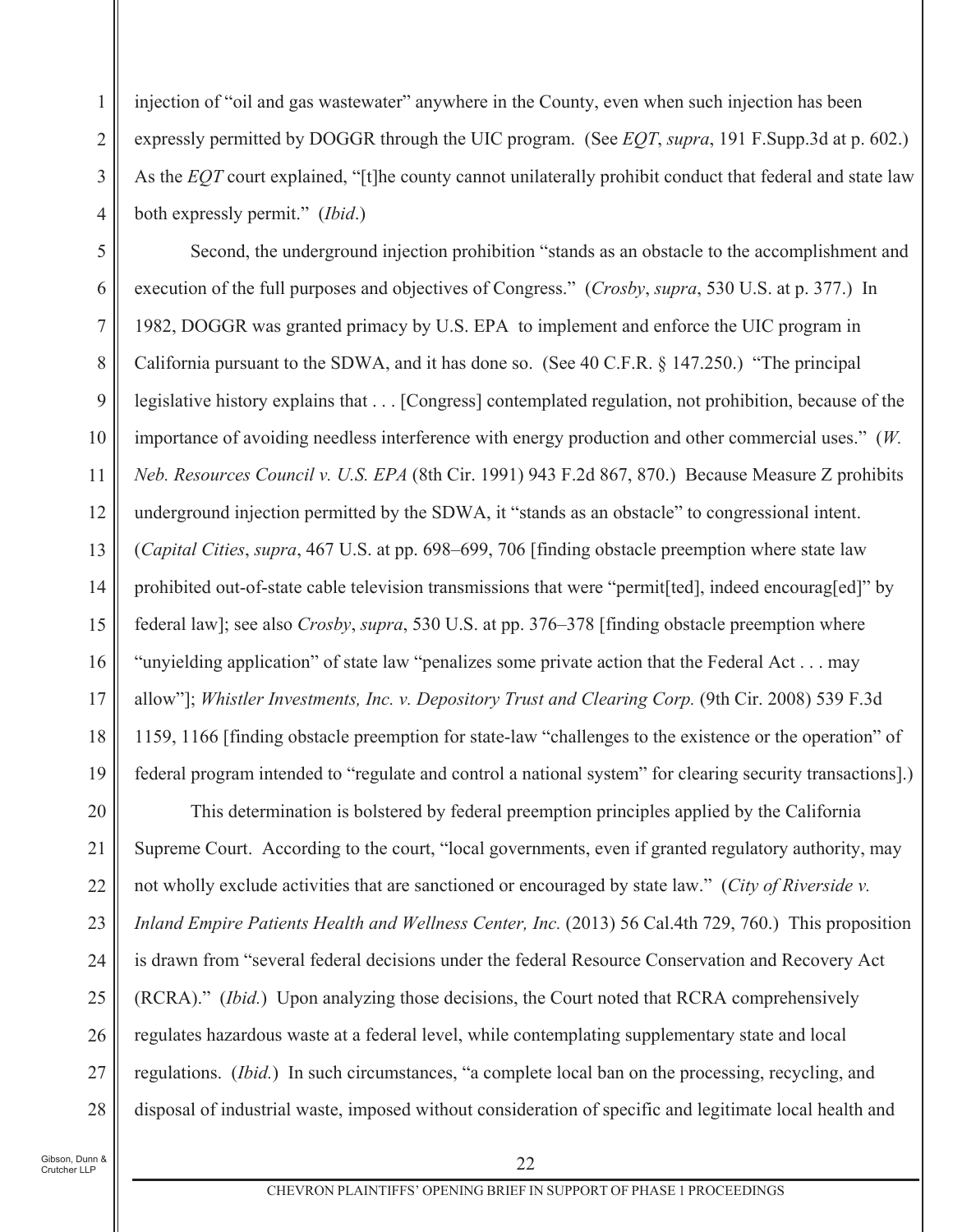safety concerns," would frustrate the purpose of RCRA and is thereby preempted. (*Id.* at p. 760, citing Blue Circle Cement, supra, 28 F.3d at pp. 1506–1509.)

The similarities between RCRA and the SDWA are inescapable. Both regulatory regimes establish comprehensive systems to govern certain encouraged activities—*i.e.*, hazardous waste or wastewater management—that could, if regulated improperly, potentially threaten human health and the environment. And both statutes rely on supplementary state and local regulations to fully realize their purpose. The prohibition on underground injection instituted by Measure Z conflicts with the SDWA and its implementing UIC program, just like the local prohibition concerning industrial waste at issue in Blue Circle Cement conflicted with RCRA. Measure Z is preempted and void.

10 Finally, the comprehensive nature of the state UIC program indicates that DOGGR was intended to "be the sole source" of underground injection regulations under both federal and state law. (See 11 12 United States v. Locke (2000) 529 U.S. 89, 116-17; see also Fiscal, supra, 158 Cal.App.4th at p. 912-13 914.) The California UIC program administered by DOGGR comprehensively governs the regulation of underground injection in this state, with requirements on permitting, inspection, enforcement, 14 15 mechanical integrity testing, plugging and abandonment oversight, data management, and public outreach. (See, e.g., Ellison Decl., ¶ 16–18; Cal. Code Regs., tit. 14, 88 1724.6, 1724.9, 1724.10.) In 16 17 *Locke*, the Court held that Congress intended its Coast Guard regulations to be the only reporting 18 obligations for certain matters covered by a challenged state law. (Locke, supra, 529 U.S. at pp. 116– 19 117.) The Court noted the federal statute said the Coast Guard "shall" establish reporting regulations, 20 and thus Congress did not intend "reporting obligations to be cumulative," especially obligations that impose "a significant burden." (*Id.* at p. 116.) Here, U.S. EPA and the State specifically agreed on the 21 regulations that will govern underground injection within the state. (40 C.F.R. § 147.250.) Like the 22 23 federal statute in *Locke*, the SDWA states that upon approval by U.S. EPA, "the State shall have primary enforcement responsibility for underground water sources[.]" (42 U.S.C. § 300h-1, subd. 24 (b)(3).) DOGGR has specifically permitted each injection well that is the subject of Measure  $Z$ 's 25 prohibition. (Tubbs Decl.,  $\P$ [ 20, 21; Ellison Decl.,  $\P$ [ 14–17.) The County lacks authority to state how 26 27 long operators are allowed to operate under a state permit. By purporting to implement a "phase-out" period whereby operators must discontinue injection activity specifically permitted by the State, 28

 $\mathbf{1}$ 

 $\overline{2}$ 

3

 $\overline{4}$ 

5

6

 $\overline{7}$ 

8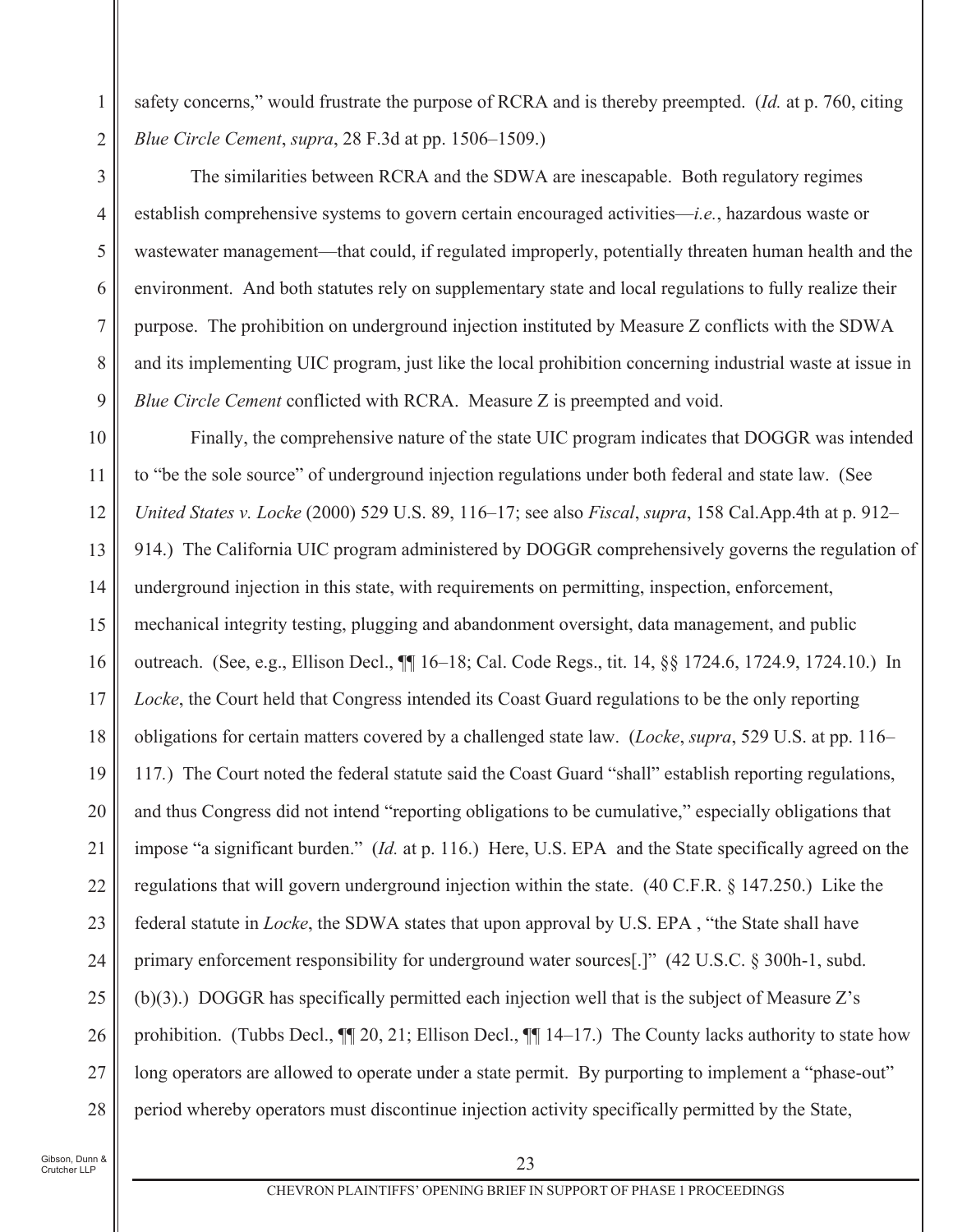Measure Z "has enacted a total ban on an activity [that] state law allows." (Fiscal, supra, 158)  $\mathbf{1}$  $\overline{2}$ Cal.App.4th at pp. 914–915.) Because DOGGR has fully occupied the field of underground injection regulation under both state and federal law, Measure Z is preempted and void. 3

 $\overline{4}$ 

 $3.$ 

#### The Prohibition on New Wells Is Preempted by State Law.

5 The California Legislature has for decades "encourage [d] the wise development of oil and gas resources." (Pub. Resources Code, § 3106, subd. (d); Ellison Decl., ¶[ 3–5.) To that end, section 3106 6 "declare[s] as a policy of this state that [an operator] . . . [is] allow[ed] . . . to do what a prudent operator  $\tau$ 8 using reasonable diligence would do, having in mind the best interests of the lessor, lessee, and the state in producing and removing hydrocarbons[.]" (Pub. Resources Code, § 3106, subd. (b).) The State has 9 10 established detailed rules governing oil and gas operations, and DOGGR has promulgated extensive regulations to fulfill its legislative mandate. (*Id.*, §§ 3000–3473; see also Cal. Code Regs., tit. 14, 11 12 §§ 1681–1998.2; Ellison Decl.,  $\P$ [ $7-21$ .) "California has the most rigorous regulations in the country 13 for oil and gas exploration, development and production, and their historic and on-going implementation has greatly minimized, and in many cases prevented, the types of environmental impacts that have 14 15 occurred in other states." (RJN, Ex. 26 [SB 4 EIR] at C.10-24.) The Legislature intended to preempt any local ordinance that arbitrarily prohibits production techniques, including the drilling of new oil 16 wells, used to maintain, enhance and grow oil production, as is done in San Ardo. (See *infra* § III.C.1.) 17

18 The California Attorney General came to a similar conclusion in its 1976 opinion concerning the 19 preemptive intent of Public Resources Code section 3106 and Division 3 of the Public Resources Code. 20 (RJN, Ex. 32 [59 Ops.Cal.Atty.Gen. 461], 469, 477 (1976).) Those laws preempt local regulations of oil and gas production so that the state may "conserve, protect and prevent waste of those resources while 21 simultaneously encouraging the ultimate recovery of them." *(Id. at pp. 462–469.)* The Attorney 22 23 General explained that preemption is needed as "[o]il, gas and geothermal resources are flung far and wide around the state; to leave the simultaneous regulation of their development to various local entities 24 25 would subject development of the state's fuel resources to the 'checkerboard of regulations[.]" (*Id.* at p. 477.) While local governments may institute "more stringent, supplemental regulations" based on 26 local land use concerns, those regulations may "not conflict with, interfere with, or frustrate the state's 27 regulation for purposes of conservation and protection of resources." (Id. at p. 479.) The Attorney 28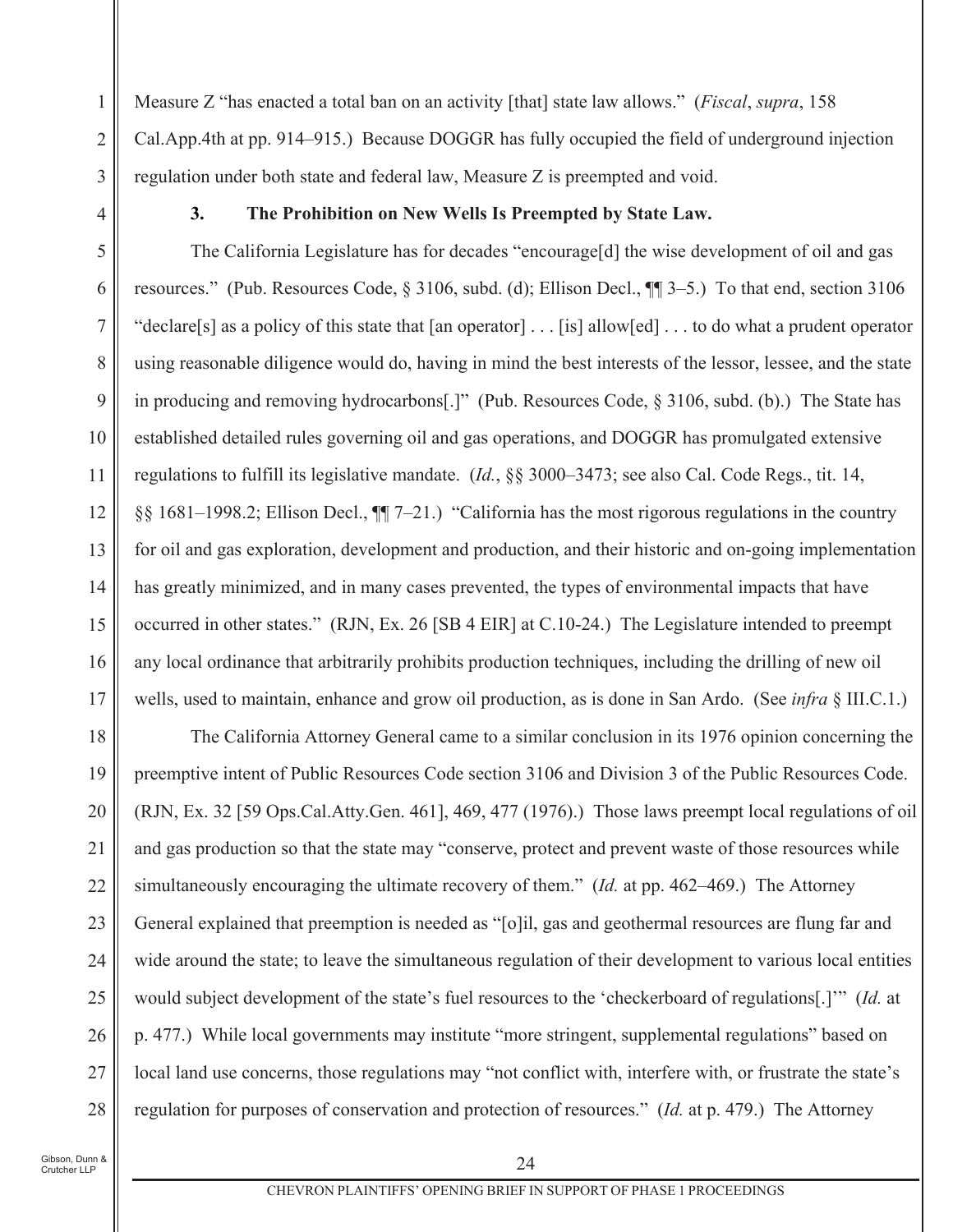General concluded any regulation on the "manner" of production short of "a complete prohibition of oil and gas activity"<sup>10</sup> is preempted. (*Id.* at pp. 469, 478.)

By banning certain production techniques—but not expressly banning all oil and gas activity— 3 Measure Z falls squarely within DOGGR's jurisdiction. Measure Z does not isolate new wells to certain  $\overline{4}$ 5 parts of the County based on local environmental concerns. (See Big Creek Lumber Co. v. County of Santa Cruz (2006) 38 Cal.4th 1139, 1145 [upholding land use ordinance that "restricted timber" 6  $\overline{7}$ harvesting to specified zone districts" against preemption challengel.) In Big Creek Lumber, for 8 example, the Court found no preemption where the ordinance "avoids speaking to *how* timber operations may be conducted and addresses only *where* they may take place." *(Id.* at pp. 1152–1153.) 9 But here, Measure Z says "how" oil production must be conducted throughout the entire County. 10 "[T] otal bans are not viewed in the same manner as added regulations, and justify greater scrutiny." 11 12 (*Fiscal, supra,* 158 Cal.App.4th at p. 915.) Through Measure Z, county voters are not "simply imposing additional restrictions on state law to accommodate local concerns," but instead have enacted a total ban 13 on a production technique regulated by state law for over 56 years. *(Ibid.)* As such, Measure Z is 14 15 preempted and void in its entirety.

16

17

18

19

 $\overline{4}$ .

 $\mathbf{1}$ 

 $\overline{2}$ 

### The Preempted Portions of Measure Z Cannot Be Severed from the Remainder.

If this Court finds that either prohibition on WST  $or$  underground injection is preempted, Measure Z must be invalidated in its entirety. The official campaign materials in support of Measure Z unquestionably demonstrate both prohibitions were critical to the passage of Measure Z. (AR 364, 387.) "The cases prescribe three criteria for severability: the invalid provision must be grammatically,

 $\overline{10}$ Measure Z is not an outright "complete prohibition of oil and gas activity" in the sense 22 contemplated by the Attorney General. If it were, it is highly unlikely that Measure Z would have passed. (See, e.g., RJN, Ex. 1 [7/12/16 Tr.] at 12:17–15:18 [Measure Z supporters adamantly arguing 23 that Measure Z does not impact existing operations. Measure Z prohibits specific production techniques permitted by state and federal law. The initiative was presented (albeit deceptively) to the 24 voters as not impacting existing operations at all, in that it "preserves current oil jobs and County tax revenue." (AR 364 [Argument in Favor of Measure Z] [stating that Measure Z "prohibits new wells ... 25 but allows existing oil wells to be reworked via re-drilling, or horizontal drilling, to extend their productive lives"].) While Measure Z will render infeasible any oil production within the County (see 26 *infra* § II.B), it does so by restricting the manner of operations, rather than prohibiting all oil and gas activity within an area. New wells are used in San Ardo not only to recover new sources of 27 hydrocarbons, but also to maintain the steam chest necessary to operate steamflooding. (See *infra*  $\S$  II.B  $&$  III.C.) 28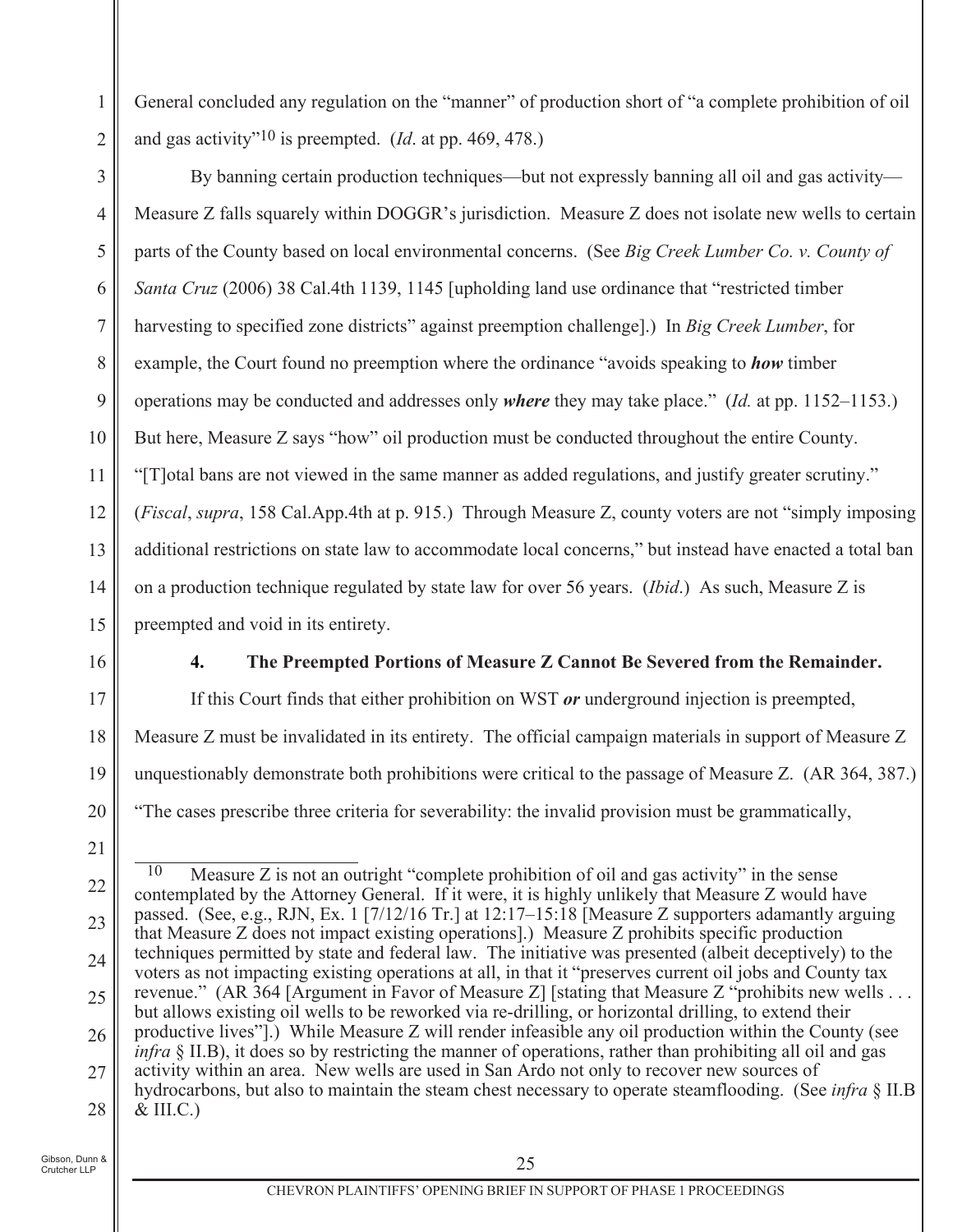functionally, and volitionally separable." (Calfarm Ins. Co. v. Deukmejian (1989) 48 Cal.3d 805, 821.)  $\mathbf{1}$  $\overline{2}$ If severing the invalidated provision fails any of these criteria, Measure Z must be wholly invalidated; though "[v]olitional severability is the most important factor."<sup>11</sup> (*Acosta v. City of Costa Mesa* (9th Cir. 3 2012) 694 F.3d 960, 974, 977.) To be volitionally severable, "[t] the remaining portions must constitute  $\overline{4}$ 5 an independent operative expression of legislative intent, unaided by the invalidated provisions . . . [and cannot] be inextricably connected to them by policy considerations." (Barlow v. Davis (1999) 72 6  $\overline{7}$ Cal.App.4th 1258, 1265.) "The test is whether it can be said with confidence that the electorate's 8 attention was sufficiently focused upon the parts to be severed so that it would have separately considered and adopted them in the absence of the invalid portions." (Gerken v. Fair Political Practices 9 10 Com. (1993) 6 Cal.4th 707, 714–715.) When applying this test, courts "consider legislative history or the voter-guidance materials presented with a proposed stature," as well as the text of the initiative. 11 12  $(A \cos t a, \text{ supra}, 694 \text{ F}.3d \text{ at } p. 977.)$ 

13

#### The Prohibitions on WST or Injection Cannot Be Volitionally Severed.  $\overline{a}$ .

If either the prohibitions on WST or underground injection are declared void and preempted, it 14 15 cannot "be said with confidence" that County voters would have approved the initiative with the remaining provisions. *(Gerken, supra, 6 Cal.4th at p. 714.)* First, Measure Z acknowledges the 16 initiative arose from the failed effort to convince the Board of Supervisors in 2015 to "adopt a 17 moratorium on fracking and acid well stimulation." (AR 152.) Further, the proponents of Measure Z 18 19 clearly understood the initiative to principally concern hydraulic fracturing. After "attend [ing] several 20 meetings of the Board of Supervisors related to fracking," intervenor Dr. Laura Solorio wrote to County supervisors about "the REAL AND POTENTIAL health and environmental effects of fracking" on July 21 12, 2016—the same day the Board of Supervisors considered several items related to certification and 22 23 analysis of Measure Z. (RJN, Ex. 3.) Further, Measure Z also refers to the fact that a small portion of underground injection in Monterey County has been allowed into aquifers that had not previously been 24

 $\overline{11}$ While Measure Z does contain a severability clause stating that each part of Measure Z "would have been adopted or passed even if [other parts] were declared invalid or unconstitutional" (AR 161), 26 that clause does not dictate whether invalid provisions of Measure Z may be severed by this Court. Instead, "[t]he final determination depends on whether the remainder is complete in itself and would 27 have been adopted by the legislative body had the latter foreseen the partial invalidity of the statute.]" (Calfarm, supra, 48 Cal.3d at p. 821, citation omitted.) 28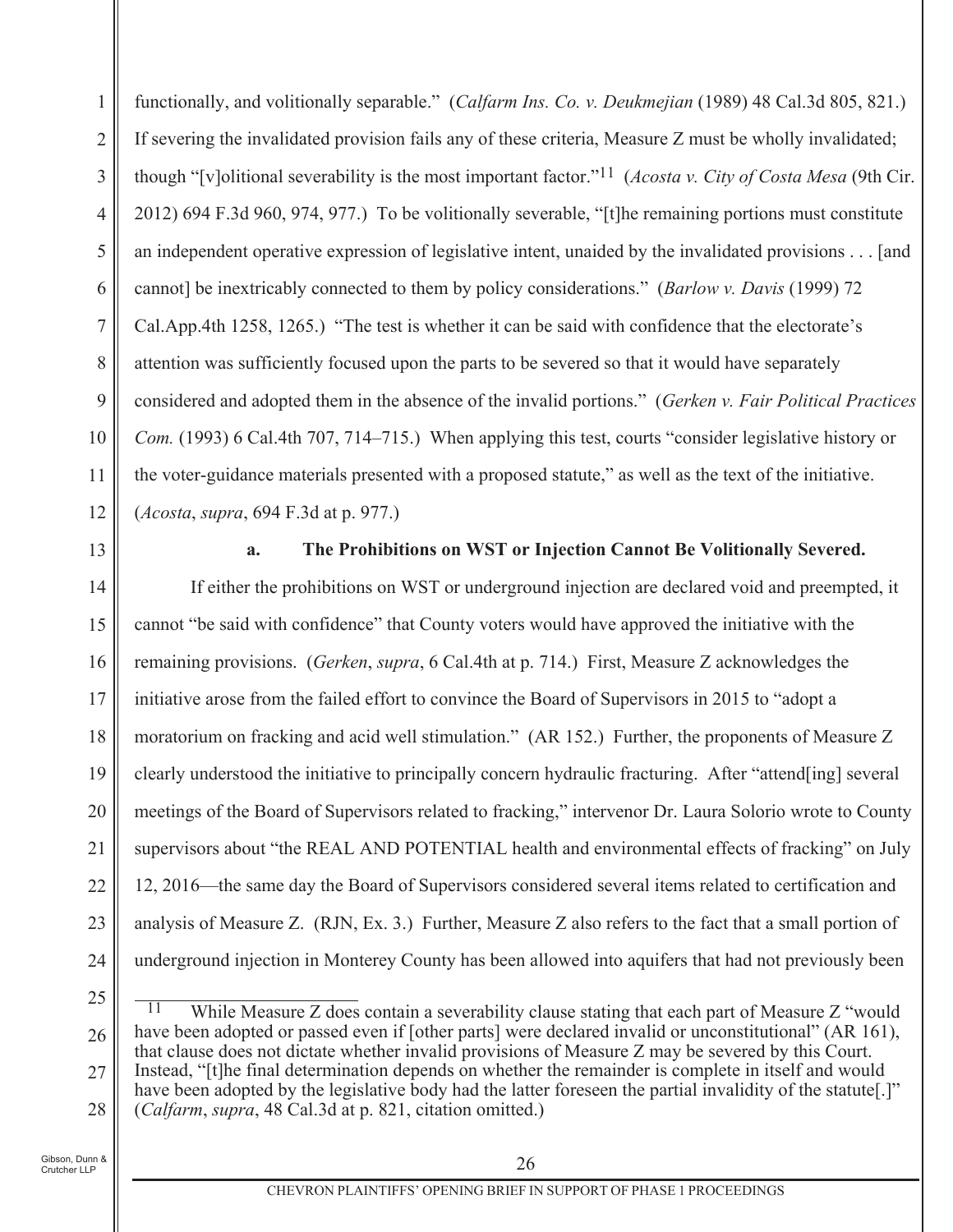exempted for injection under the federal SDWA.<sup>12</sup> (AR 153.) Once the well stimulation moratorium failed, Measure Z proponents seized on this issue to put their initiative over the top.

The voter guidance materials similarly show that neither section can properly be severed from Measure Z. In the "Argument in Favor of Measure Z," proponents repeatedly emphasize the risks posed by "[f] racking, acidizing, and wastewater injection." (AR 364.) Further, proponents argued "fracking, acidizing, and wastewater injection . . . endanger our aquifers," and claimed fracking and underground injection contribute to cancer, chronic illnesses, and earthquakes. (*Ibid.*) In the "Rebuttal to Argument" Against Measure Z," proponents urged "Measure Z stops oil companies from passing the risks of fracking and wastewater injection on to the people of Monterey County." (AR 387.)

10 If either the WST or injection prohibition is held preempted, "it is by no means clear that the electorate would have approved the measure," thereby requiring invalidation of the whole of Measure Z. 11 12 (Birkenfeld v. City of Berkeley (1976) 17 Cal.3d 129, 173.) The situation here is closely analogous to the California Supreme Court decision in *Birkenfeld*. In that case, the Court considered the validity of 13 an initiative amendment to a city charter providing for residential rent control. *(Id.* at p. 135.) The 14 15 Birkenfeld Court held that the initiative placed invalid limitations on the powers of the rent control board to adjust maximum rents. (*Id.* at p. 173.) The Court further concluded that the invalid portions 16 could not be severed from the remainder, thereby requiring invalidation of the entire initiative. (Id. at 17 pp. 173–174.) The *Birkenfeld* Court relied on statements in the argument in favor of the initiative that 18 19 was distributed to voters, which guaranteed restrictions on the rent control board to adjust maximum 20 rents. (Id. at p. 173.) Based on these statements, the Court held that "it is by no means clear" that voters would have approved the initiative absent those restrictions. *(Ibid.)* As in *Birkenfeld*, it is not clear that 21 Measure Z would have been approved without the prohibitions on WST and underground injection. 22 23 And the voter-information materials and legislative history offer a "persuasive reason" that both the

24

1

 $\overline{2}$ 

3

 $\overline{4}$ 

5

6

 $\overline{7}$ 

8

<sup>12</sup> DOGGR subsequently implemented corrective action regulations to bring the UIC program into compliance with the SDWA as directed by U.S. EPA. (RJN, Ex. 30 [1/17/17 Update re: UIC Well 25 Review].) During the UIC program revision, DOGGR conducted an exhaustive statewide review of the UIC wells in the state to ensure that no drinking water sources were endangered. *(Ibid.)* DOGGR has 26 the discretionary authority under this process to determine whether to allow operators to continue underground injection within this state. (RJN, Ex. 33 [CBD v. DOGGR Statement of Decision].) And, 27 as discussed above, the State has preliminarily concurred with exempting all relevant portions of the San Ardo aquifers. (RJN, Ex. 28 [12/5/16 State Water Board Concurrence].) 28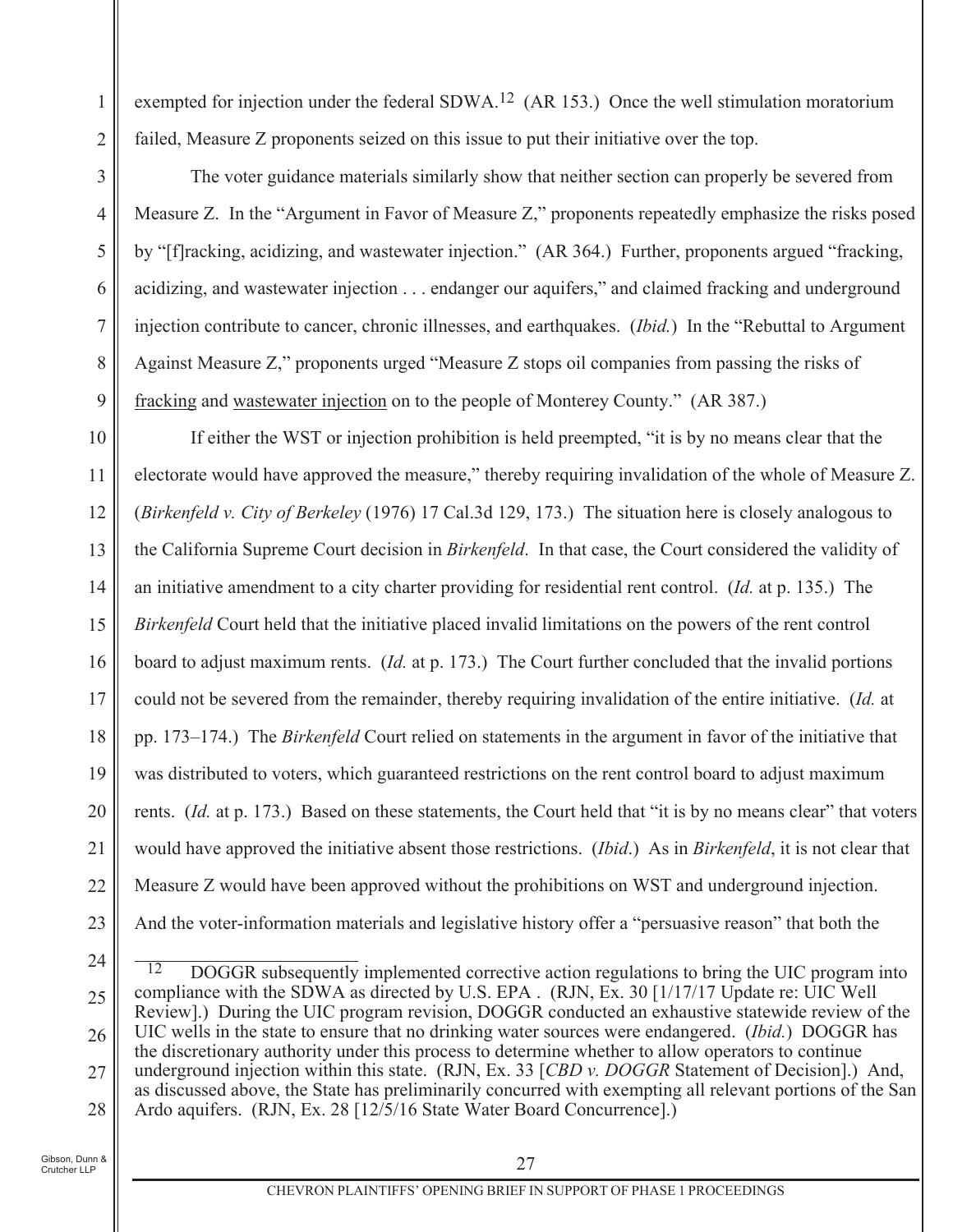WST and underground injection provisions were so critical to the enactment of Measure Z, that the  $\mathbf{1}$  $\overline{2}$ Measure would not have been enacted if either were absent. (Calfarm, supra, 48 Cal.3d at p. 822) [severing invalid provision because "no persuasive reason" offered].) Consequently, if either the WST 3 or injection prohibition are invalidated, so must the whole of Measure Z.  $\overline{4}$ 

5

11

 $\mathbf{b}$ . Voters Would Not Have Separately Approved the Remainder of Measure Z.

If this Court determines the WST and underground injection prohibitions are preempted, the 6  $\tau$ outcome is even more decisive. In contrast to the attention devoted to WST and underground injection, 8 the voter guidance materials contain scant reference to either the impoundment or new well prohibitions. 9 Neither the "Argument in Favor of Measure Z" nor the "Rebuttal to Argument Against Measure Z" even 10 uses the word "impoundment." (See AR 364, 387.) The only arguable reference to the impoundment prohibition in these materials claims Measure Z encourages the treatment of produced water "for 12 beneficial reuse." (AR 364.) But, as described below, the initiative actually prevents the treatment of 13 produced water through the RO plant,  $13$  and Measure Z contains no exception for such activity.

In the voter guide, the only specific reference to the merits of the new well prohibition is an 14 15 attempt to minimize the impact of that prohibition. The "Argument in Favor of Measure Z" notes that "Measure Z is fair and balanced" because it allows most wells in the County to continue operating and 16 "preserves current oil jobs and County tax revenue." (AR 364.) Nowhere do the proponents explain 17 18 why new wells should be prohibited. Instead, they argue the benefits of WST and underground 19 injection prohibitions would outweigh any negative impact caused by the new well ban.

20 By relying entirely on the supposed threat caused by well stimulation and injection, proponents have functionally admitted that the remaining provisions alone would not serve "some substantial 21 portion of their purpose." (Santa Barbara Sch. Dist. v. Super. Ct. (1975) 13 Cal.3d 315, 331–332 22 23 [permitting severance of restriction on local school district discretion to allow elimination of "state" commitment to racial balance . . . and thereby to allow local control subject only to constitutional 24 25 restriction"]. If this Court finds state and federal law preempts the WST and underground injection

<sup>13</sup> Chevron's operations at the San Ardo site do not use excavated sumps, depressions, or other basins in the ground to manage produced water or other wastewater as defined by Measure Z. (RJN, Ex. 27 20 [4/1/16 Rpt. to Regional Water Bd.] at ES-1.) Thus the impoundment prohibition will only affect the release of purified water from the RO facility. 28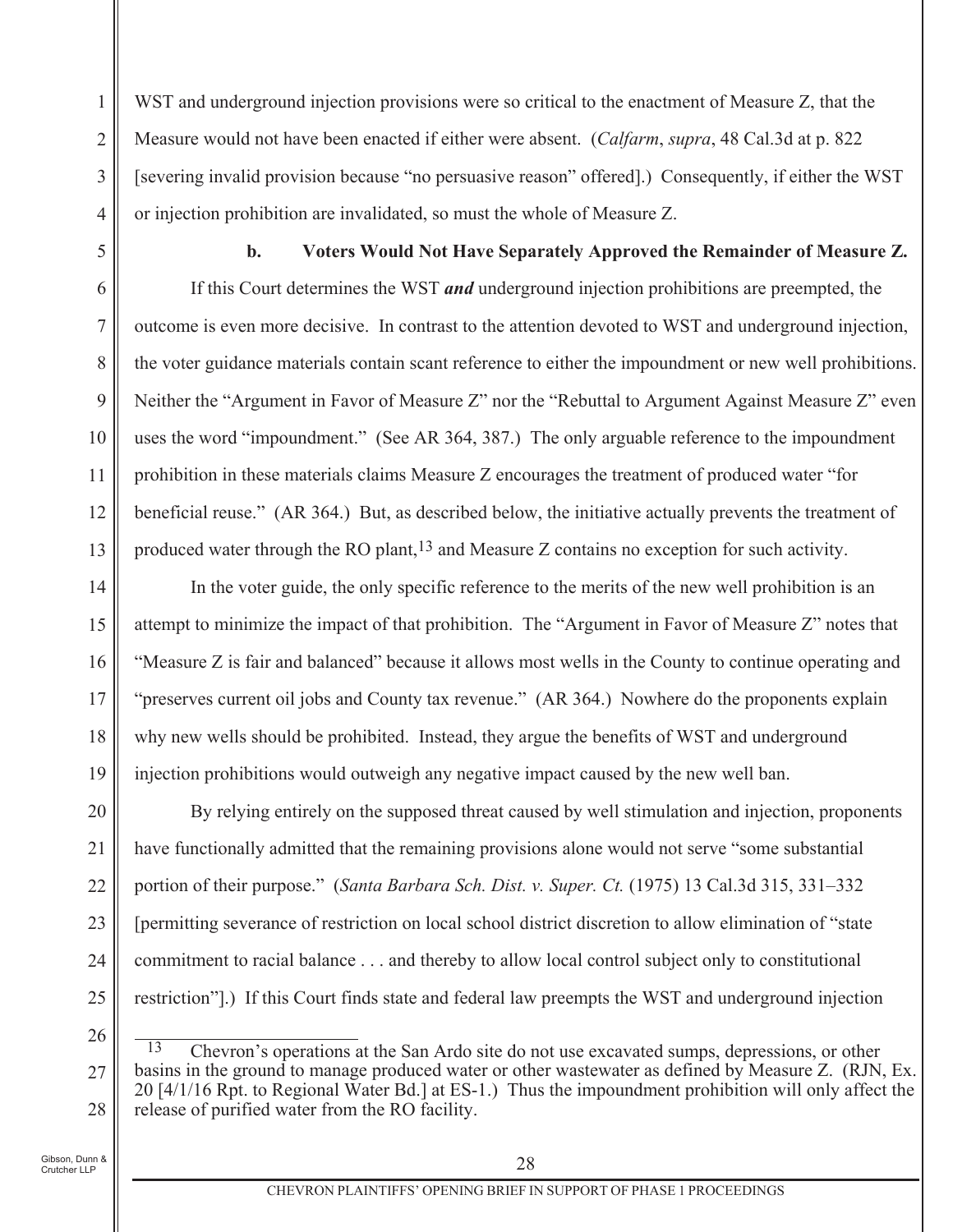provisions, the entirety of Measure Z is clearly void.

 $\overline{2}$ 

**B.** 

1

### Measure Z Is Impermissibly Vague in Violation of Due Process.

Under the federal and state Constitutions, the County may not deprive persons of life, liberty, or 3 property without due process of law. (U.S. Const., 14th amend.,  $\S$  1; Cal. Const., art. I,  $\S$  7, subd. (a).)  $\overline{4}$ 5 "Elementary notions of fairness enshrined in our constitutional jurisprudence dictate that a person receive fair notice not only of the conduct that will subject him to punishment, but also of the severity of 6 the penalty that a State may impose." (BMW of N. Am., Inc. v. Gore (1996) 517 U.S. 559, 574.) "A  $\tau$ 8 statute is void for vagueness if persons of common intelligence must guess as to its meaning and differ as to its applications." (People v. iMERGENT, Inc. (2009) 170 Cal.App.4th 333, 339, citation omitted.) 9 This principle is essential to due process, which requires "clarity in regulation" and "invalidation of 10 laws that are impermissibly vague." (FCC v. Fox Television Stations, Inc. (2012) 567 U.S. 239, 253.) 11 12 "[T] he void for vagueness doctrine is applicable to cases that involve civil penalties, not just criminal 13 liability." (Prime Healthcare Servs., Inc. v. Harris (S.D.Cal. 2016) 216 F.Supp.3d 1096, 1123–24; see also Morrison v. State Bd. of Educ. (1969) 1 Cal.3d 214, 231.) Each of the three prohibitions in 14 15 Measure Z fails to give adequate notice to Chevron of the conduct to be avoided, while subjecting Chevron to potentially arbitrary and discriminatory enforcement. 16

17

1.

### The WST Provision Creates Conflicting Prohibitions and Exceptions.

The well stimulation prohibition appears to sweep all oil and gas operations into its purview 18 19 while simultaneously offering exceptions to enforcement that could swallow the provision whole. This 20 section broadly prohibits the "use of any facility . . . in support of [WST]," with WST defined as "any treatment of a well designed to enhance oil and gas production or recovery by increasing the 21 permeability of the formation." (AR 155.) Generally speaking, every "treatment" of a well in San 22 23 Ardo—from routine maintenance to horizontal drilling—is "designed to . . . increas[e] the permeability of the formation." *(Ibid.)* Despite prohibiting treatments to increase permeability in San Ardo, 24 25 including "hydraulic fracturing" and "acid well stimulation," Measure Z proceeds to permit "steam" flooding, water flooding, or cyclic steaming and ... routine well cleanout work, routine well 26 maintenance, routine removal of formation damage due to drilling, bottom hole pressure surveys, or 27 routine activities that do not affect the integrity of the well or the formation." (Ibid.) 28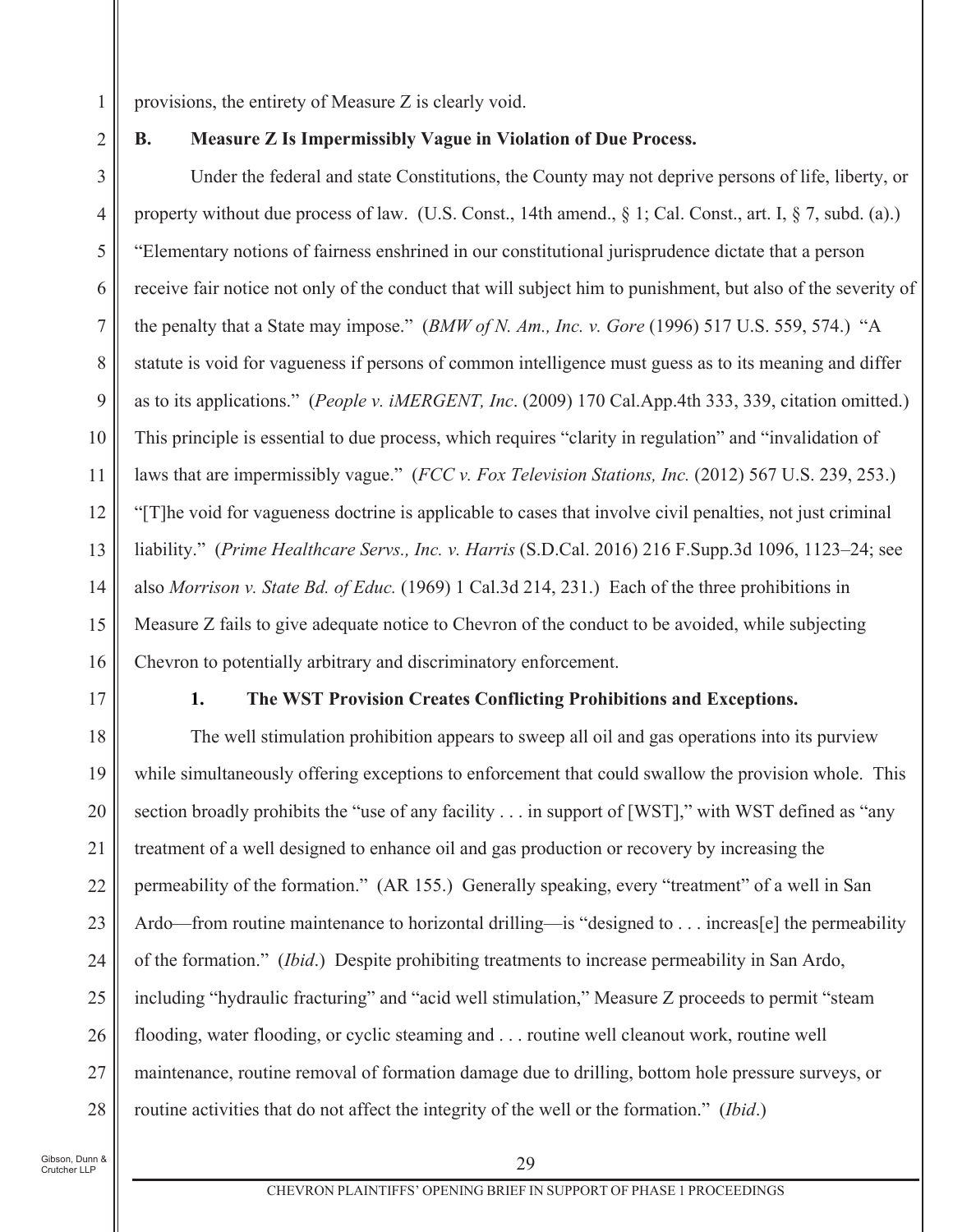Based on this definition, Chevron cannot be reasonably certain what conduct is prohibited.  $\mathbf{1}$  $\overline{2}$ "Hydraulic fracturing" does not occur in Monterey County. (RJN, Ex. 2 [7/21/16 Appraiser Analysis at COUNTY 0001219]; Tubbs Decl.,  $\P$  42–44; Stip. Facts,  $\P$  29.) And the only other example in this 3 definition—"acid well stimulation treatment"—directly contradicts the exception for "well  $\overline{4}$ 5 maintenance." (AR 155.) How would County officials enforce Measure Z if Chevron uses "one or more acids" for "well maintenance" in compliance with DOGGR guidance? (*Ibid*.; Tubbs Decl., 1 53.) 6 Even though this conduct qualifies as "well maintenance," it also may constitute "acid well stimulation"  $\overline{7}$ 8 treatment" otherwise prohibited by the initiative. Or what if, as regularly occurs, Chevron needs to drill a new well as part of its "routine well maintenance" or "steam flooding"? Does this provision allow a 9 10 new well for maintenance or steam flooding, or does that fall within the new well prohibition?

11

 $2.$ 

### Measure Z's Definition of Wastewater Is Ambiguous and Circular.

12 Under the well stimulation provision, Chevron is unquestionably permitted to conduct enhanced oil recovery techniques such as "steam flooding, water flooding, or cyclic steaming." But Chevron is 13 simultaneously prohibited from "us[ing] any facility . . . in support of oil and gas wastewater injection," 14 15 defined to include any "oil and gas wastewater injection into a well for underground storage or disposal." And while the definition of "oil and gas wastewater" is hopelessly circular—Measure Z uses 16 "wastewater" to define "wastewater"—it explicitly includes all "produced water." When Chevron 17 18 conducts "steam flooding, water flooding, or cyclic steaming" in San Ardo, it does so with produced 19 water, which is prohibited under Measure Z. And steamflooding would seemingly be prohibited by 20 Measure Z, because steam injection to enhance oil recovery has the practical effect of storing produced water underground for which Chevron would otherwise need to find an alternative means of disposal. 21 (Declaration of Wayman Gore, filed with NARO's Opening Brief, 15.) Given the ambiguous and 22 23 circular definition of "wastewater," how are County officials supposed to determine whether underground injection for purposes of enhanced oil recovery also violates Measure Z? The initiative 24 25 and its supporting materials offer no guidelines for the County.

26

27

28

 $3.$ 

### Measure Z Cannot Make Up Its Mind Whether to Prohibit Impoundment.

The San Ardo RO facility impounds produced water in "depressions or basins in the ground" as it releases the purified water into constructed wetlands and recharge basins. (AR 155; Tubbs Decl.,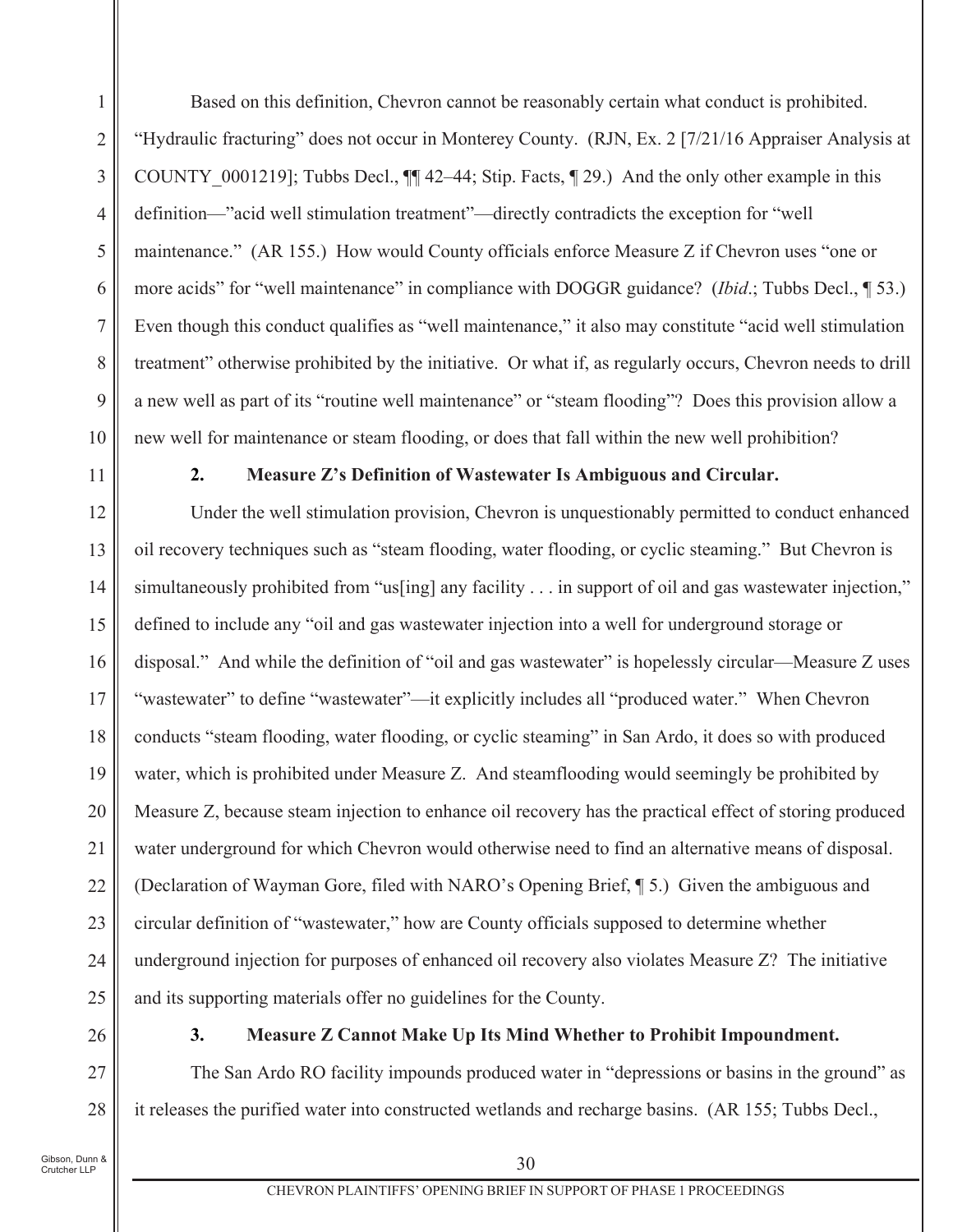$\P$  31, 37, 40, 41, 48.) Without such impoundments, the RO facility would not function; and Measure Z  $\mathbf{1}$  $\overline{2}$ prohibits the "use of any facility ... in support of ... oil and gas was tewater impoundment." (AR 157.) By being a facility used in support of impoundments, the RO facility would violate this prohibition. But 3 Measure Z also explicitly cites the "wastewater treatment facility constructed in 2007" (i.e., the RO  $\overline{4}$ 5 facility) as a proper method of impoundment. (AR 153.) Neither Chevron nor County officials can be reasonably certain whether impoundment of produced water at the RO facility violates Measure Z. 6

 $\overline{4}$ .

 $\tau$ 

#### The Prohibition on "Drilling New Oil and Gas Wells" Is Unconstitutionally Vague.

The initiative does not define what wells should be considered "new." For example, Chevron 8 often expands existing wells with horizontal "side-tracking," where new holes are bored into the side of 9 the existing well and creates a new bottom hole that is adjacent to the current well. (Tubbs Decl.,  $\P$  47, 10 51–52.) Under Measure Z, such activity would appear to be prohibited. Indeed, "oil and gas wells" are 11 12 broadly defined to include any "wells drilled for the purpose of exploring for, recovering, or aiding in the recovery of, oil and gas." (AR 156.) The expansion of existing wells through "side-tracking" falls 13 squarely within this prohibition. Yet in the "Argument in Favor of Measure Z," proponents asserted 14 15 Measure Z "allows existing wells to be reworked via re-drilling, or horizontal drilling, to extend their productive lives." (AR 364.) Proponents seem to be at odds with the text of their own initiative. 16 Moreover, while Measure Z "does not affect oil and gas wells drilled prior to the Effective Date and 17 which have not been abandoned," the initiative does not define "abandoned." (AR 156.) County 18 19 officials are thus empowered to arbitrarily decide whether the prohibition includes wells that have 20 "idled"—an important industry distinction ignored by Measure Z. (Tubbs Decl., ¶ 14–17; Ellison Decl.,  $\P$ [22–23.) Given these fundamental ambiguities inherent in each part of Measure Z, "it is 21 unclear as to what fact must be proved" to comply with the initiative. (FCC, supra, 567 U.S. at p. 253.) 22

23

#### $5.$ Measure Z Does Not Define the Enforcement Mechanisms for these Prohibitions.

Assuming Measure Z can overcome the vested rights of oil operators such as Chevron to 24 25 continue and expand production in San Ardo—an issue to be decided, if necessary, in subsequent phases of these proceedings—the plain language of Measure Z prohibits permitted and zoning-compliant 26 activities. Measure Z provides no guidance as to how the County shall enforce Measure Z. While the 27 County can bring enforcement actions for zoning violations, and seek penalties as either an infraction or 28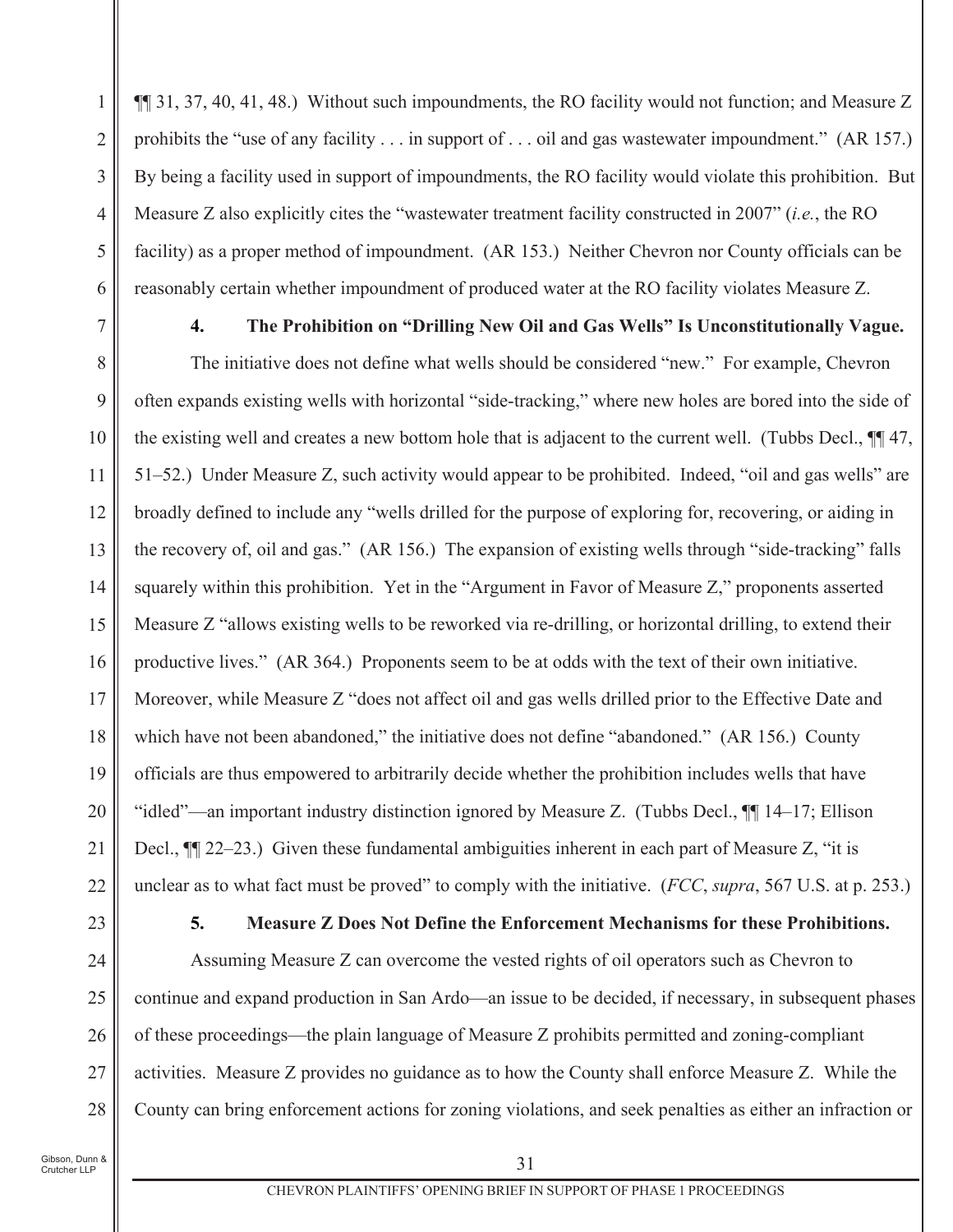misdemeanor (RJN, Ex. 34 [Monterey County Code, Ch. 21.84.040]), all of the operations prohibited by 1  $\overline{2}$ Measure Z are compliant with the applicable zoning restrictions, and are conducted pursuant to existing permits from the County and State. (See, e.g., RJN, Exs. 7 [1949 Permit], 17 [RO Admin. Permit], 34 3 [County ordinance]; Tubbs Decl.,  $\P$  5.) Measure Z is devoid of any guidance or instruction to County  $\overline{4}$ 5 officials on how or when to initiate such enforcement actions. If Measure  $Z$  is to be enforced at all, its penalty provisions are "so standardless that it authorizes . . . seriously discriminatory enforcement." 6  $\tau$ (*FCC*, *supra*, 567 U.S. at p. 253.)

8 Measure Z offers no means to navigate these fundamental ambiguities. Instead, Measure Z 9 allows County officials unfettered discretion to determine whether an operator's conduct complies with Measure Z simultaneously as it decides whether to enforce the initiative. As explained by the U.S. 10 Supreme Court, "[i]t is one thing to expect regulated parties to conform their conduct to an agency's 11 12 interpretations once the agency announces them; it is quite another to require regulated parties to divine the agency's interpretations in advance or else be held liable when the agency announces its 13 interpretations for the first time in an enforcement proceeding and demands deference." (Christopher v. 14 15 SmithKline Beecham Corp. (2012) 567 U.S. 142, 158-159.) Due process does not tolerate such vagueness, and Measure Z must be rendered void for this reason. 16

### 17

 $\mathbf{C}$ .

#### Measure Z Violates the Takings Clause of the U.S. and California Constitutions.

18 The Takings Clause to the U.S. Constitution, and its California counterpart, guarantee that 19 private property shall not be taken without just compensation. (U.S. Const., 5th amend.; Cal. Const., 20 art. I,  $\S$  19.) This constitutional protection covers not only physical takings of property, but also regulatory takings. (See Palazzolo v. Rhode Island (2001) 533 U.S. 606, 617 ["T] here will be instances 21 when government actions do not encroach upon or occupy property yet still affect and limit its use to 22 23 such an extent that a taking occurs"].) "In facial takings claims, [the court's] inquiry is limited to 'whether the mere enactment of the [regulation] constitutes a taking." (Tahoe-Sierra Pres. Council. 24 25 Inc. v. Tahoe Regional Planning Agency (9th Cir. 2000) 216 F.3d 764, 773, citation omitted; see also Hodel v. Va. Surface Mining & Reclamation Assn. (1981) 452 U.S. 264, 295.) "A person may bring a 26 facial challenge by showing that the subject of [the] particular challenge has the effect of infringing 27 some constitutional or statutory right, but need not necessarily show that he or she has personally 28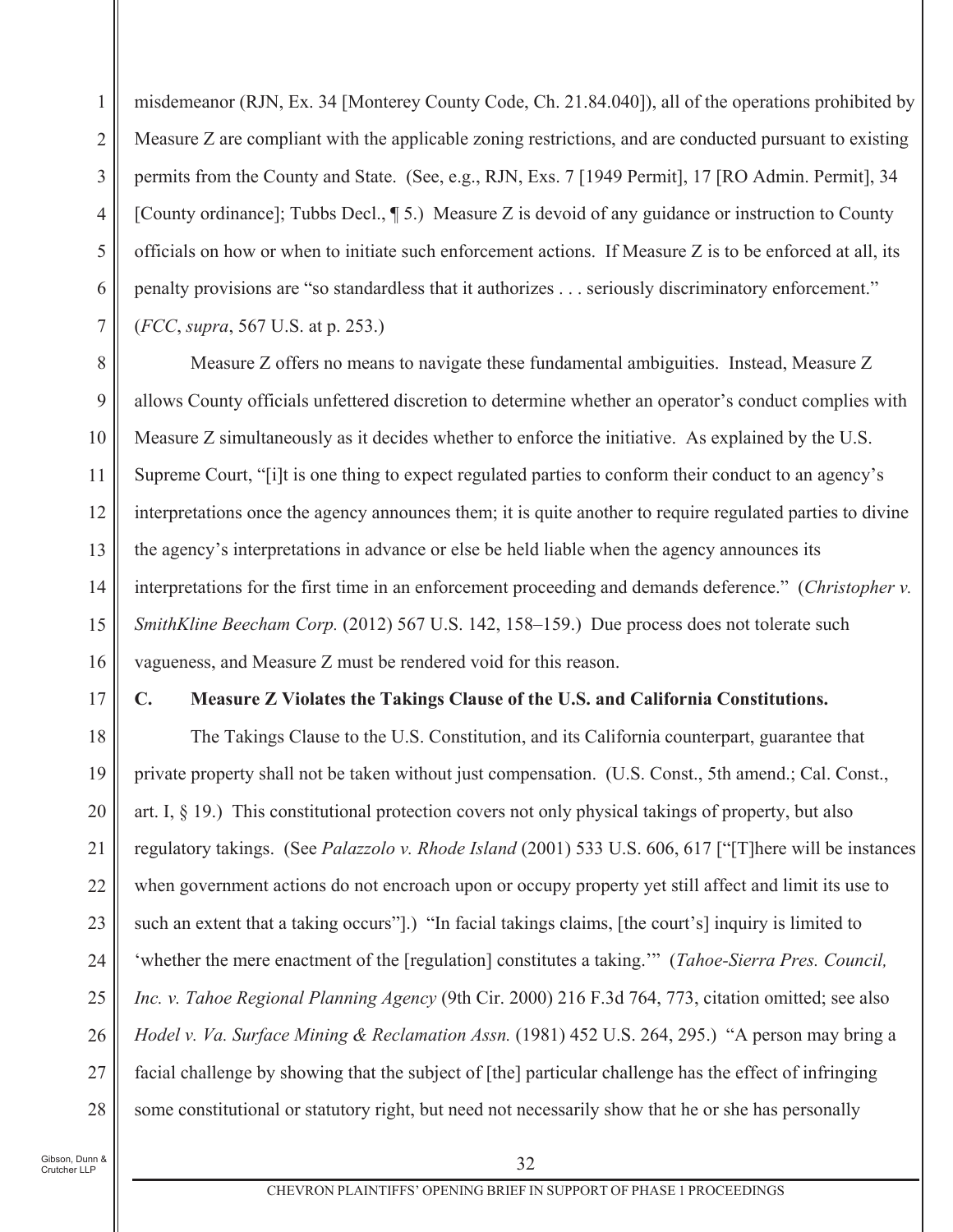1  $\overline{2}$ 3  $\overline{4}$ 5 suffered this infringement." (Vergara v. State (2016) 246 Cal.App.4th 619, 643, review denied, citations omitted.) Specifically, in a facial challenge, "[the court]  $look[s]$  only to the regulation's general scope and dominant features, rather than to the effect of the application of the regulation in specific circumstances." (*Tahoe-Sierra*, *supra*, 216 F.3d at p. 773, citation omitted; see also *Garneau v. City of Seattle* (9th Cir. 1998) 147 F.3d 802, 807.)

A "regulatory taking" occurs when governmental action so restricts the owner's use and enjoyment of the property that it amounts to a "taking" even though there is no planned or formal exercise of the power of eminent domain. (See, e.g., *Hensler v. City of Glendale* (1994) 8 Cal.4th 1, 13  $[$ "[A] 'regulatory taking' ... results from the application of zoning laws or regulations which limit development of real property".). "[W]hile property may be regulated to a certain extent, if regulation goes too far it will be recognized as a taking." (*Lucas v. S.C. Coastal Council* (1992) 505 U.S. 1003, 1014.) A land use regulation "goes too far" and constitutes a categorical taking where it "denies an owner economically viable use of his land."<sup>14</sup> (*Id.* at pp. 1015–1016 [finding "categorical treatment appropriate  $\ldots$  where regulation denies all economically beneficial or productive use of land".)

15 16 17 18 19 20 21 22 23 24 In evaluating takings claims, courts have recognized landowners' right to extract natural resources from a property. In the seminal U.S. Supreme Court case of *Pennsylvania Coal Co. v. Mahon*, the Court found a regulatory taking where a property restriction prohibited coal mining that would "cause the subsidence of, among other things, any structure used as human habitation."  $(1922)$  260 U.S.  $393, 412-413$ .) Similarly, under California law, a regulation that "affords the respondents no adequate means of protection or substitute for their right to extract oil from the property" constitutes a taking. (*Braly v. Board of Fire Com'rs of City of L.A.* (1958) 157 Cal. App. 2d 608, 613–16 [the right to extract oil and gas from a property "is as much entitled to protection as the property itself, and the undue restriction of the use thereof is as much a taking for constitutional purposes as appropriating or destroying it," citations omitted].) Finally, Measure Z will result in a complete loss of royalty payments

25

,我们也不会有什么?""我们的话,我们也不会有什么?""我们的话,我们也不会有什么?""我们的话,我们也不会有什么?""我们的话,我们也不会有什么?""我们的话

6

 $\tau$ 

8

9

10

11

12

13

<sup>26</sup> 27 28 For purposes of this Phase 1 proceeding, the Chevron Plaintiffs are not pursuing a takings claim under the ad hoc, multifactored test discussed by the United States Supreme Court in *Penn Central Transportation Co. v. New York City* (1978) 438 U.S. 104, and by the California Supreme Court in *Kavanau v. Santa Monica Rent Control Board* (1997) 16 Cal.4th 761. The Chevron Plaintiffs reserve all rights to pursue a takings claim under this standard in subsequent stages of these proceedings or as part of any administrative proceeding before the County of Monterey.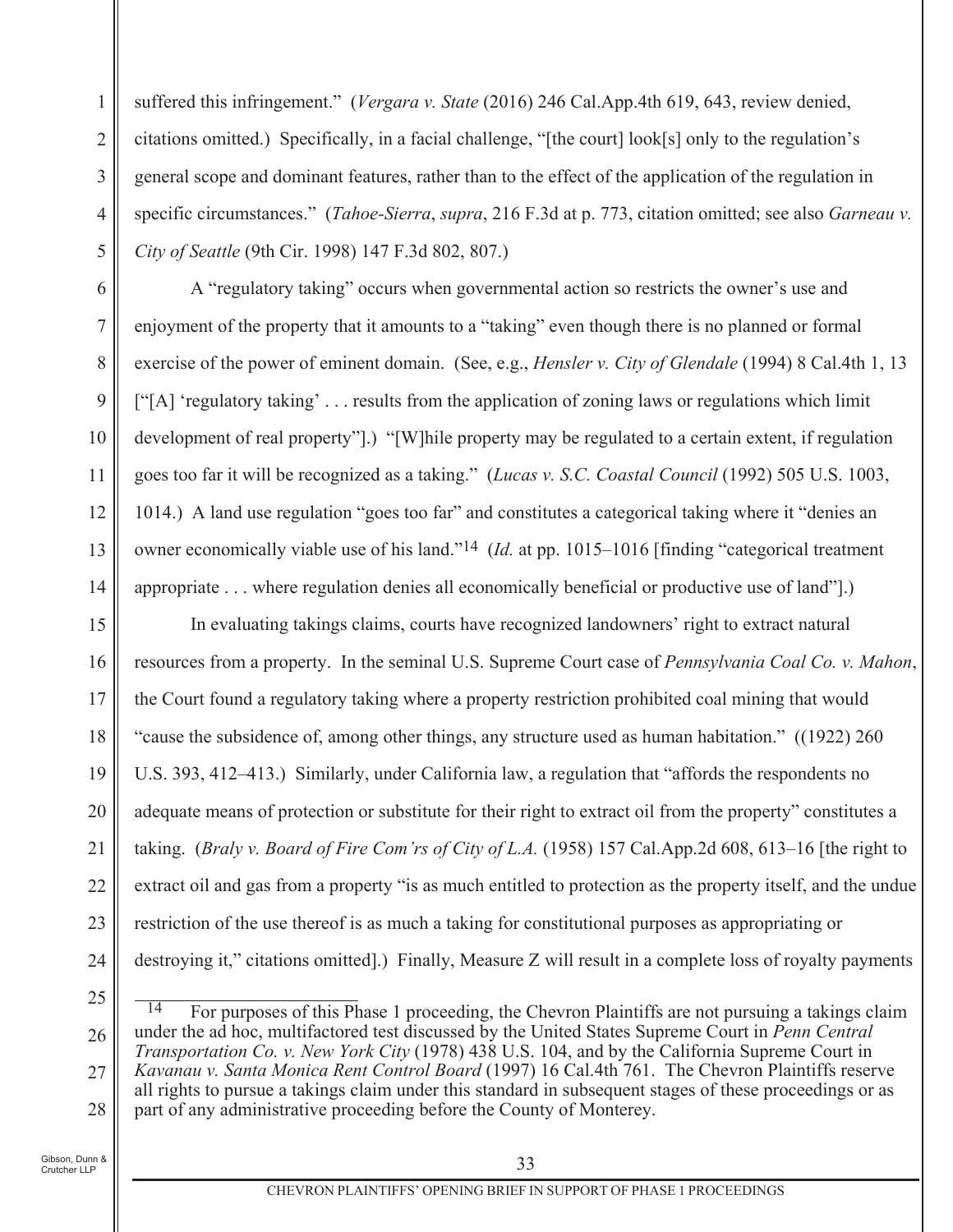for the owners of mineral rights within the County, rendering useless their rights in those property interests. (See Declaration of Thomas Orradre, filed concurrently ("Orradre Decl."),  $\P$ [5–6.)

1.

 $\mathbf{1}$ 

 $\overline{2}$ 

3

 $\overline{4}$ 

5

6

7

8

9

10

11

12

13

## New Wells Are Needed To Maintain Current Oil Production in the County.

In seeking passage of Measure Z, its ballot proponents repeatedly made the untrue statement that the prohibition on new wells will not impact existing oil production operations. (See AR 364.) In fact, this prohibition will prevent operators from maintaining their current operations and level of production. (Latham Decl.,  $\P$  6, 13–18; Tubbs Decl.,  $\P$  47, 51–53.) As an initial matter, the prohibition on new wells will cause an immediate exponential decline in oil production throughout Monterey County. (Latham Decl.,  $\P$  6, 13–18; Tubbs Decl.,  $\P$  47, 51–53.) It is a fundamental fact of oil operations that production from individual wells will inevitably and quickly decline as the production of fluid from a well depletes the available oil surrounding that well. (Tubbs Decl., 152.) As documented through analysis of historical production data, oil production generally declines by 20% per year without the ability to continue drilling new wells. (Tubbs Decl.,  $\sqrt{2}$  52; Latham Decl.,  $\sqrt{2}$  15–17.)

Given the unique characteristics of the heavy crude oil formations in Monterey County, Measure 14 15 Z's prohibition on new wells will have an even more devastating impact on ongoing operations. Heavy crude oil is not mobile without the application of enhanced oil recovery techniques, such as 16 steamflooding. (Tubbs Decl., 11 32-33, 43-44; Latham Decl., 11 7-11; Stip. Facts, 11 16-17.) After 17 heating produced water that is extracted from the formation, operators inject steam that lowers the 18 viscosity of the heavy oil, which allows it to migrate to producer wells that can then pump out the oil-19 20 bearing produced water. (Tubbs Decl., ¶¶ 43–44; Latham Decl., ¶ 9.) Oilfield operations in Monterey County are entirely dependent on steamflooding and enhanced oil recovery. (Tubbs Decl.,  $\P$  43–49; 21 Latham Decl., 11.) Steamflooding creates a large "steam chest" within the oil-bearing formations 22 after the investment of significant time and resources. (Tubbs Decl., 144.) A steam chest represents a 23 large bubble of steam trapped by the cap rock that allows for the extraction of oil with a very high 24 percentage yield. (*Ibid.*) The presence of steam allows for the extraction of a higher percentage of oil 25 than otherwise possible through other means of enhanced oil recovery. (Ibid.; see also Latham Decl., 26  $\P\P$ 9–11, 14.) A steam chest is critical to the economically feasible production of oil in Monterey 27 County. (Tubbs Decl., ¶ 57–59; Latham Decl., ¶ 14–15.) But the constant encroachment of water 28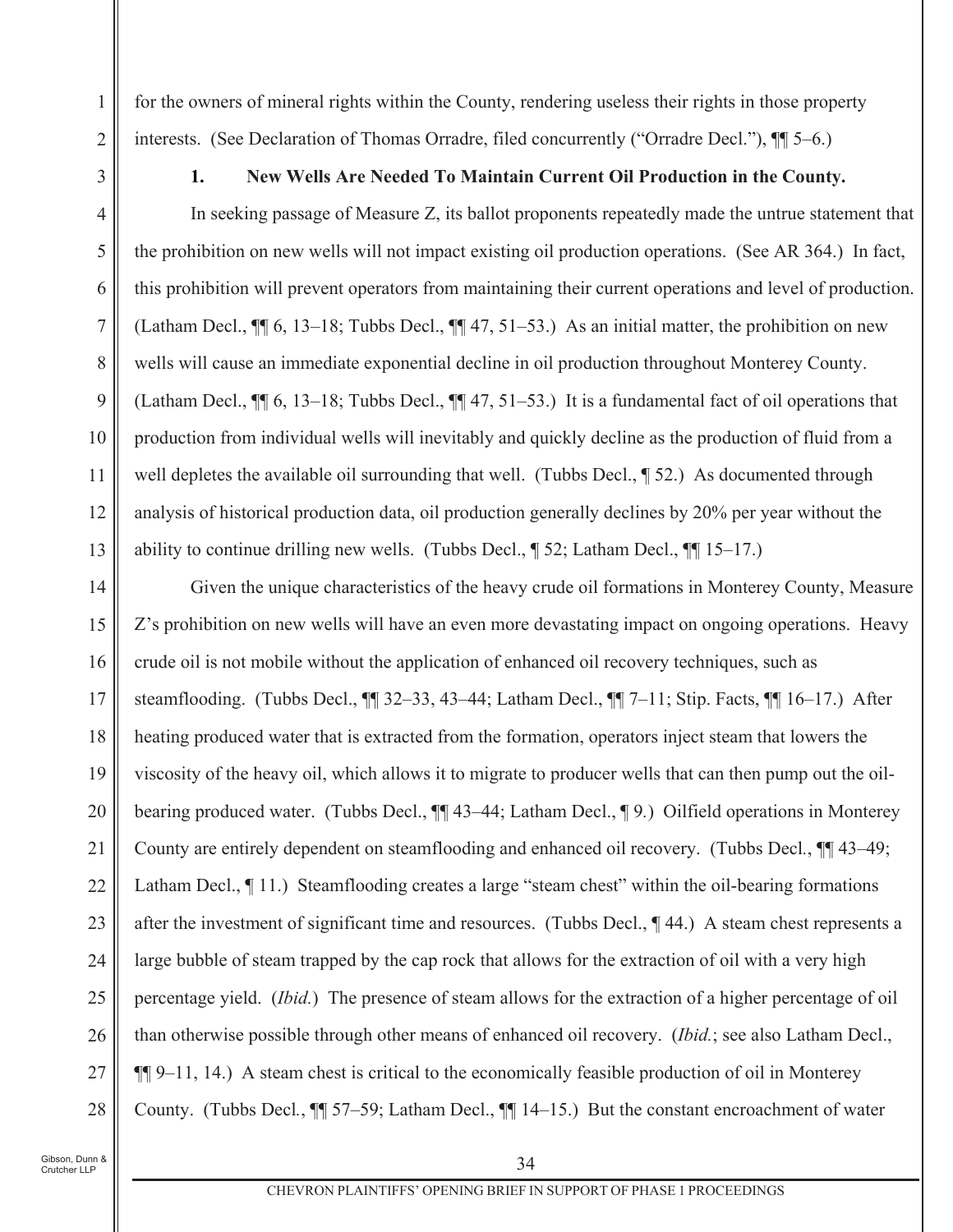from the edges of the steam chest can quickly quench the steam and cause the collapse of the steam chest. (Tubbs Decl.,  $\P$  47; Latham Decl.,  $\P$  22.)

Chevron must continuously replace or side-track non-productive wells, add infill horizontal 3 wells, and drill new wells at the perimeter of the steam chest in order to avoid the cooling and collapse  $\overline{4}$ 5 of the steam chest through the encroachment of native water within the formation. (Tubbs Decl.,  $\P$ 47; Latham Decl.,  $\P$  14, 22.) Without the drilling of new wells, the native water in the formation would 6 provide a constant influx of colder temperature and higher pressure, which can quickly cause the 7 collapse of the steam chest. (Tubbs Decl., ¶47; Latham Decl., ¶22; Stip. Facts, ¶[19–20.) As Measure 8 Z prevents Chevron from adding or replacing wells that are critical to prevent the encroachment of 9 10 water into the steam chest, Measure Z's drilling prohibition will result in the collapse of the steam chest within the San Ardo Field. (Tubbs Decl., 157; Latham Decl., 11 14, 22.) Once a steam chest has 11 12 collapsed, it would not be economical to re-establish the existing steam chest in order to resume the current extraction of the remaining oil. *(Ibid.)* Measure Z's drilling prohibition will prevent operators 13 from maintaining their current operations, which will stop all economic production of oil from the San 14 15 Ardo Field. (Tubbs Decl., ¶ 57–59; Latham Decl., ¶ 13–18.)

16

1

 $\overline{2}$ 

 $2.$ **Measure Z Makes It Impossible to Use Needed Enhanced Oil Recovery Techniques.** 

Measure Z requires Chevron to phase out underground injection of water and impoundment 17 operations at San Ardo. Although the steamflood techniques used by Chevron have minimal risk of 18 19 sub-surface contamination, the plain language of Measure Z prohibits any injection of produced water, 20 even for enhanced oil recovery. (RJN, Ex. 23 [7/31/15 State Ltr. to EPA]; Tubbs Decl., [1] 54–56.) Chevron would not even be allowed to continue operation of its RO plant as this facility requires the 21 release of produced water into an impoundment after treatment, and the disposal of a concentrated brine 22 stream by injection. (Tubbs Decl.,  $\P$  41, 55.) The terms of Measure Z would prohibit both activities 23 from continuing. Once Chevron is prohibited from injecting or impounding produced water, operations 24 25 will cease shortly thereafter. (*Id.*,  $\P$  54–56, 60; Stip. Facts,  $\P$  23.) There is simply no other economically feasible means to dispose of the large amounts of produced water extracted during 26 production operations.<sup>15</sup> (Tubbs Decl.,  $\P$  48.) 27

28

In fact, the County's own Supervising Appraiser recognized that "[i]f the oil companies were not  $\overline{15}$ [Footnote continued on next page]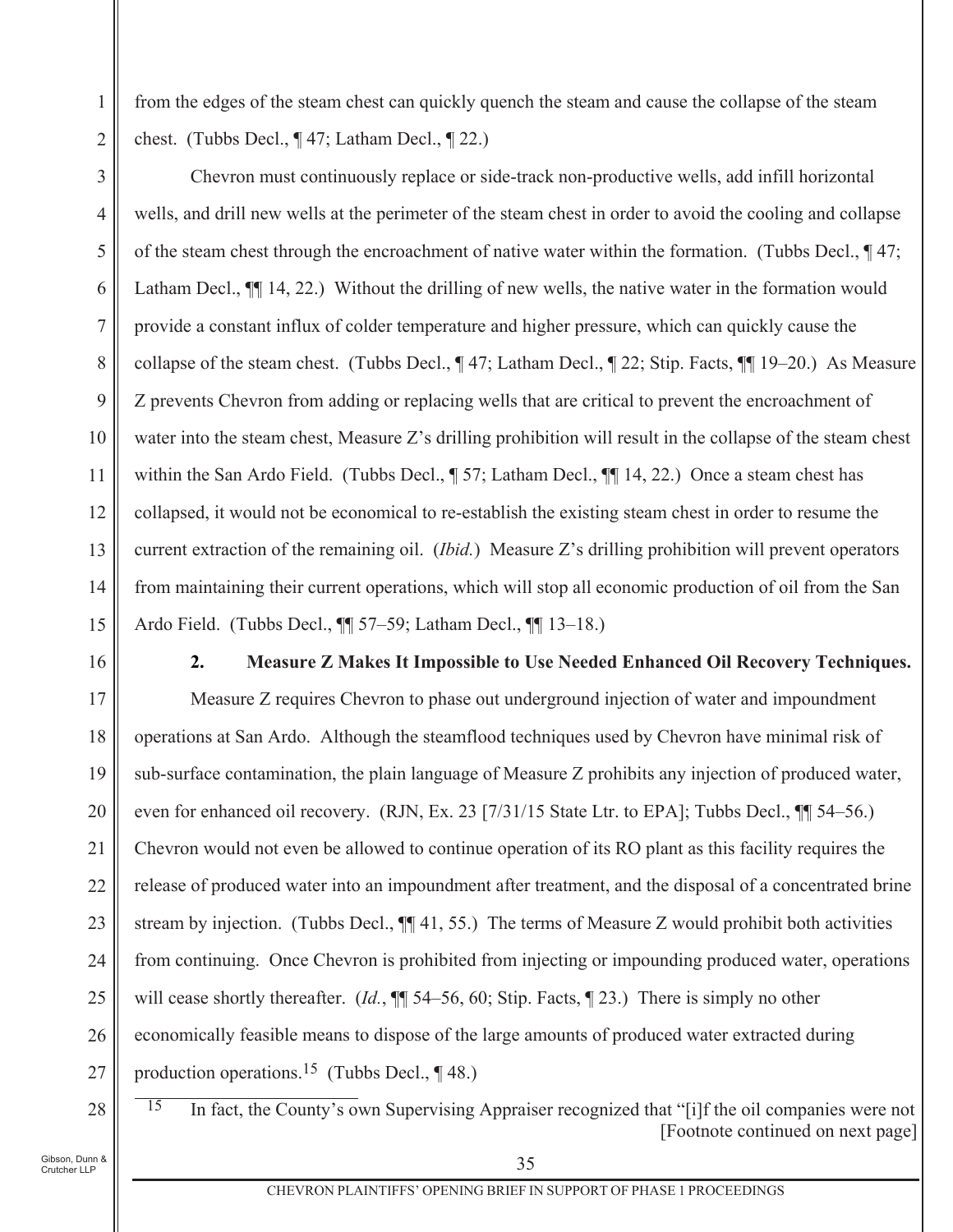Measure Z artificially compresses the time period in which operators are expected to recover  $\mathbf{1}$  $\overline{2}$ their investment into the oilfield at San Ardo, during a period of historically low oil prices. (Latham Decl.,  $\P$ [23–25.) While Measure Z assumes that five to fifteen years will provide a reasonable amount 3 of amortization for Chevron to recoup its investment in the San Ardo Field, this provision reflects a  $\overline{4}$ 5 fundamental misunderstanding as to the nature of large, heavy crude oil fields such as the San Ardo 6 Field. Unlike billboards or storefront operations, oilfield operations are not simply a large upfront  $\overline{7}$ investment that can then be amortized and recouped. (See, e.g., Nat. Advertising Co. v. County of 8 *Monterey* (1970) 1 Cal.3d 875, 879 [finding billboard signs "should await expiration of a reasonable amortization period in order to permit plaintiff to recover their original cost," which was between five 9 10 and nine years]; see also *People v. Gates* (1974) 41 Cal.App.3d 590, 604 [finding eighteen month amortization period reasonable where appellant made "no investments in any permanent improvements 11 on the subject parcel"].) Instead, Chevron must make continuous, large-scale investments to continue 12 the economic operation of the San Ardo Field. (Tubbs Decl.,  $\P$  55–59; Latham Decl.,  $\P$  22.) A 13 complicated oilfield operation such as at San Ardo requires significant capital investment and large 14 15 ongoing operational expenses, under the assumption that operations will continue for at least 50 to 60 more years. (Tubbs Decl., ¶ 56; see also Latham Decl., ¶ 23–24.) No oil company would continue to 16 17 invest capital and resources into an oil field if all operations must cease within fifteen years. Chevron is no different—all planned capital investments into the field will cease once Measure Z is implemented. 18 (Tubbs Decl., ¶ 56; see also Latham Decl., ¶¶ 23–24.) In effect, Measure Z will cause the loss of all 19 20 economic value upfront, regardless of whether certain provisions are implemented at a later date.<sup>16</sup>

21

22 allowed or banned from drilling new wells and they could not displace the was tewater that was produced from the wells, the oil companies would be effectively 'Shut In' and would most likely end 23 production within a very short time[.]" (RJN, Ex. 2 [7/21/16 Appraiser Analysis] at COUNTY 1220.) 16 Measure Z violates due process as "it puts a business in an impossible position due to a shortage 24 of relocation sites." (World Wide Video of Wash., Inc. v. City of Spokane (9th Cir. 2004) 368 F.3d 1186, 1200; see also Santa Barbara Patients' Collective Health Co-op. v. City of Santa Barbara (C.D. Cal. 25 2012) 911 F.Supp.2d 884, 894 [holding that ordinance precluding relocation put plaintiff in "an impossible position,' forcing Plaintiff to close its business and lose its permit without due process". 26 Unlike billboards or retail stores, oilfield reserves must be extracted where they are located. The oil fields affected by Measure Z cannot be relocated outside of the County. Any "amortization period 27 prescribed by legislation which provides for the eventual discontinuance of nonconforming uses" must be "reasonable and commensurate with the investment involved." (Nat. Advertising, supra, 1 Cal.3d at 28 [Footnote continued on next page]

<sup>[</sup>Footnote continued from previous page]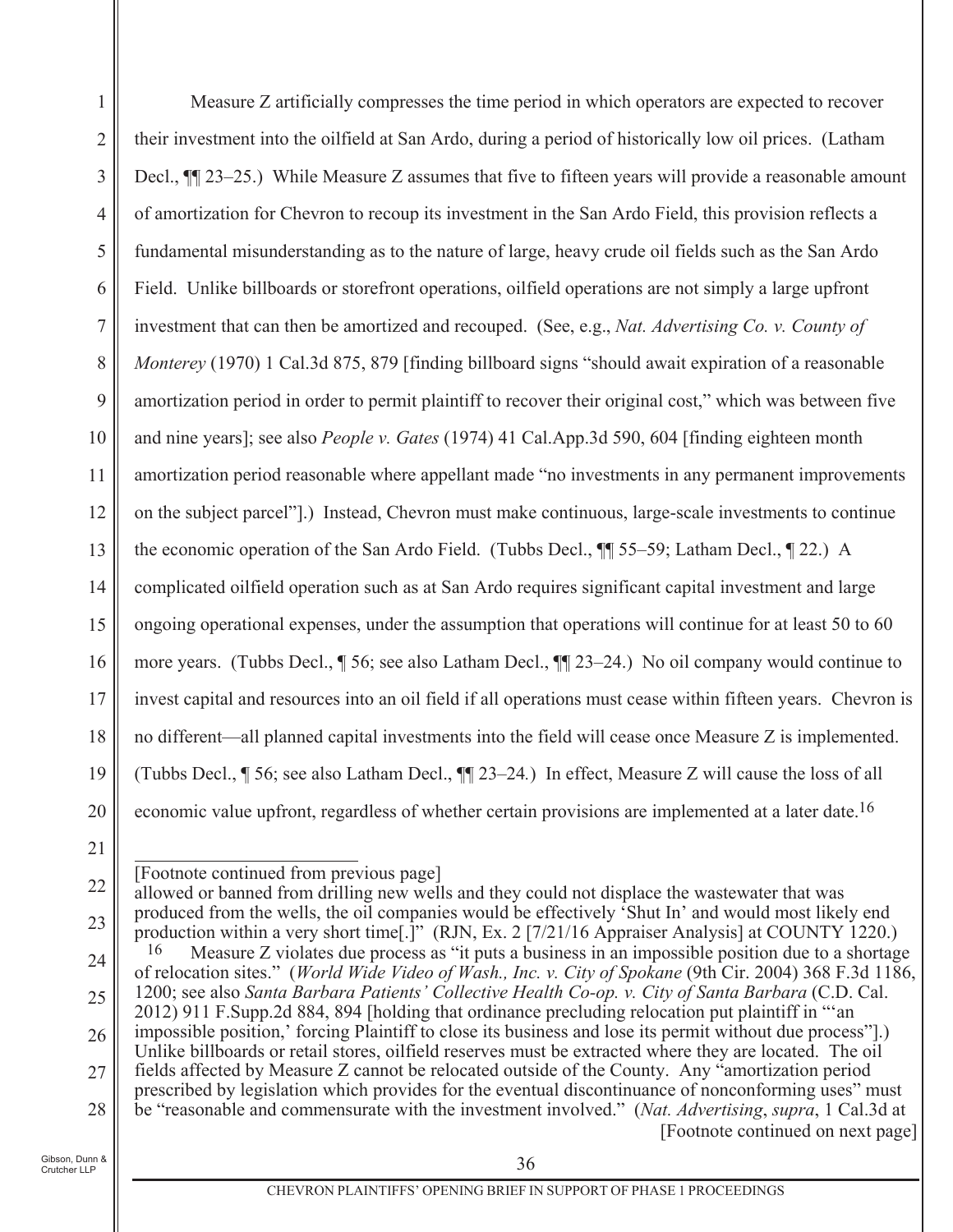The County cannot take all economic value from a property based on a meaningless amortization  $\mathbf{1}$  $\overline{2}$ period. (See People ex rel. Dept. of Transportation v. Diversified Properties Co. III (1993) 14 Cal.App.4th 429, 443–44 [finding taking where the "City, by way of its development restrictions, [took] 3 steps] to 'bank' the subject property for the State—presumably so that the State could, at a later date,  $\overline{4}$ 5 condemn the subject property in an undeveloped (and, consequently, less costly) condition".) Measure Z has the effect of immediately crippling ongoing oil production operations within the County, but 6  $\tau$ purports to allow operators to continue these valueless operations for a few additional years. Regardless 8 of the misleading language in Measure Z, the court must consider the actual effect of the Measure.

9

 $3.$ 

## Measure Z Will Deprive the Oilfields of All Economically Viable Use.

10 Any implementation of Measure Z will cause an unconstitutional taking of the property rights held by royalty owners and oil operators, and the entire Measure should be invalidated immediately. 11 12 (Penn. Coal, supra, 260 U.S. at pp. 414–415 ["To make it commercially impracticable to mine certain coal has very nearly the same effect for constitutional purposes as appropriating or destroying it.".) In 13 California, the mineral estate is the dominant estate, which may not be subject to unreasonable 14 15 interference by the surface owner. (Cassinos v. Union Oil Co. (1993) 14 Cal.App.4th 1770, 1780; Wall v. Shell Oil Co. (1962) 209 Cal. App. 2d 504, 516–517.) Measure Z has the effect of taking away all 16 value for these mineral rights. (Latham Decl.,  $\P$  21; Orradre Decl.,  $\P$  6.) No matter how Measure Z is 17 implemented, it will strip the oil-producing properties of any viable economic use. Where a measure 18 19 will have the same result regardless of how it is applied by the agency, then the measure is facially 20 invalid. (Tobe v. City of Santa Ana (1995) 9 Cal.4th 1069, 1084 [a statute is facially invalid where it will "inevitably pose a present total and fatal conflict with applicable constitutional provisions".) The 21 regulatory taking effected by Measure Z falls well within the parameters established by Lucas.<sup>17</sup> 22

<sup>[</sup>Footnote continued from previous page]

<sup>24</sup> p. 879.) Even taking into account Measure Z's maximum fifteen-year phase-out period, this prohibition would substantially reduce the 60-year life expectancy assumed for new wells. (Tubbs Decl.,  $\P$  56.) 25

<sup>17</sup> In Lucas, the U.S. Supreme Court found that all economically viable uses of the landowner's beachfront property had been eliminated when state law barred the landowner from erecting single-26 family homes after the landowner purchased the property expressly for that purpose. *(Lucas, supra,* 505) U.S. at pp. 1008–1009.) The Court found a taking, despite the fact the owners could continue to use the 27

property to "picnic, swim, camp in a tent, or live on the property in a movable trailer." (See id. at p. 1044 (dis. opn. of Blackmun, J.); see also Monks v. City of Rancho Palos Verdes (2008) 167 28

<sup>[</sup>Footnote continued on next page]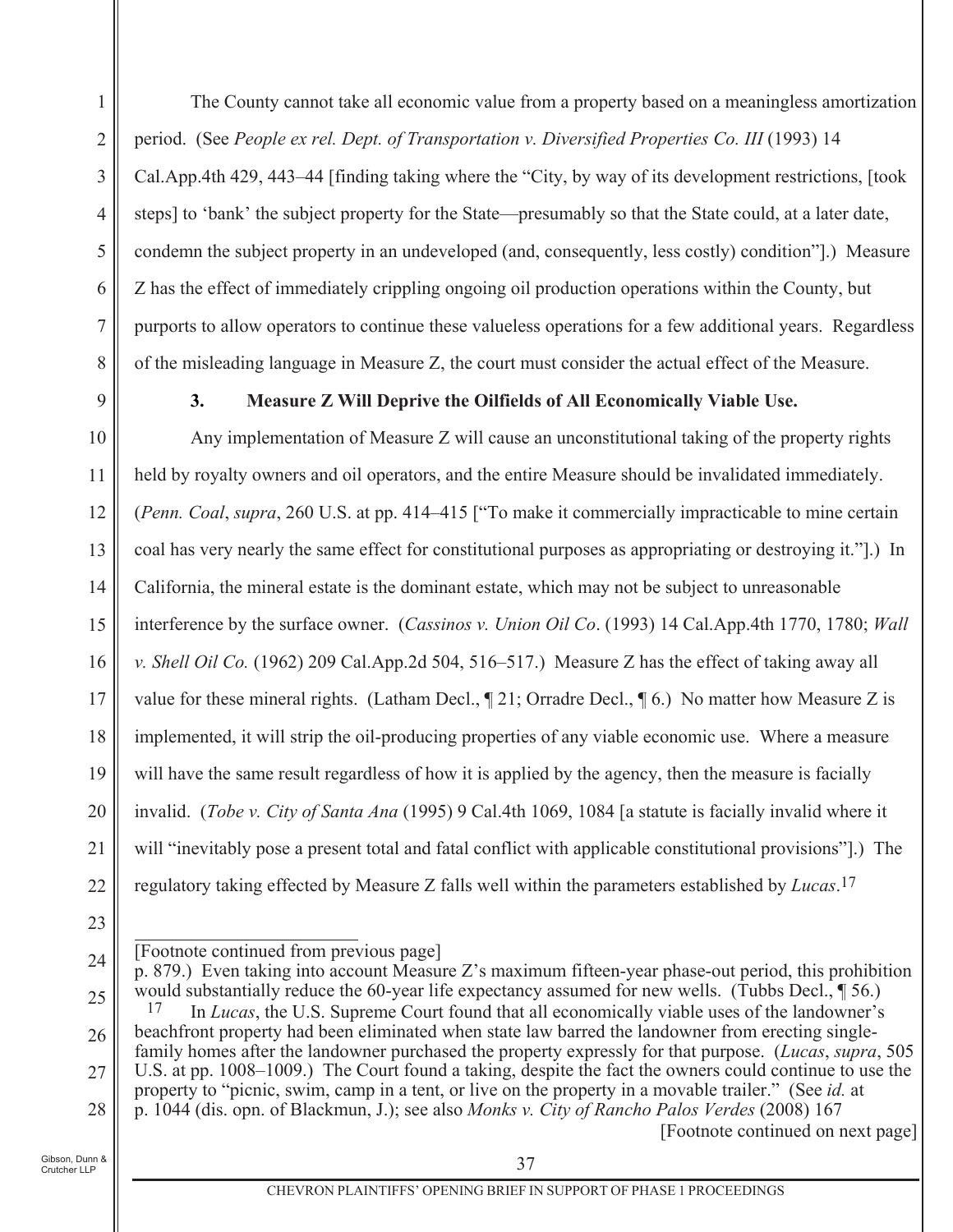$\mathbf{1}$  $\overline{2}$ 3  $\overline{4}$ 5 6  $\tau$ 8 9 10 11 12 13 14 15 Chevron's existing operations within the San Ardo Field are zoned for Heavy Industry. (RJN, Ex. 17 [6/29/05 Cnty. Permit] ["parcel is zoned 'HI (Mineral Extraction)' (Heavy Industrial)"].) The only other large-scale operations that exist in the locality are agriculture and grazing, neither of which are permissible uses on land zoned for Heavy Industry. (RJN, Ex. 34 [Monterey County Code, Ch. 21.28].) Without oil operations, the County has precluded all viable, permissible uses for this property. *(Del Monte Dunes at Monterey, Ltd. v. City of Monterey (9th Cir. 1996) 95 F.3d 1422, 1434, affd.*  $(1999)$  526 U.S. 687 ["As the land was zoned for multi-unit residential use, once the jury determined that it was unusable for that purpose, it was entitled to conclude that the City's actions had effected a taking"]; see also *Lucas*, *supra*, 505 U.S. at p. 1016 fn. 7 [noting that an owner's reasonable expectations are shaped by the uses permitted by state law]; *Outdoor Sys., Inc. v. City of Mesa* (9th Cir. 1993) 997 F.2d 604, 616 [holding that "the existence of permissible uses [generally] determines whether a development restriction denies a property holder the economically viable use of its property"].) The severe restrictions on the only economically beneficial use of the San Ardo property effect an unconstitutional taking. Unless the County provides just compensation for this taking, Measure Z must be invalidated.

16

### 4. Section 6(C) of the Measure Does Not Provide a Safe Harbor from Facial Claims.

17 18 19 20 21 22 23 24 25 While Measure Z establishes an exemption process when its application "effects an unconstitutional taking of property" (AR 160), the Board of Supervisors is specifically prohibited from making these types of determinations, and therefore the exemption process is entirely meaningless; the Board is not competent to make the necessary findings that will permit an exemption under Measure Z. As Measure  $Z$  was adopted by initiative, the County is incapable of amending or repealing the scope of the Measure without a vote of the people. (See Cal. Evid. Code,  $\S$  9217; see also AR 161.) While Measure Z allows the Board of Supervisors to issue an exemption of any portion of the measure, such exemption is dependent on a determination by the Board that the initiative constitutes an unconstitutional taking of property, and is limited "to the minimum extent necessary to avoid such a

26

,我们也不会有什么?""我们的话,我们也不会有什么?""我们的话,我们也不会有什么?""我们的话,我们也不会有什么?""我们的话,我们也不会有什么?""我们的话

27 28 [Footnote continued from previous page] Cal.App.4th 263, 305 [finding taking where regulations permitted "temporary minor nonresidential structure" but prohibited all other economically beneficial usel.)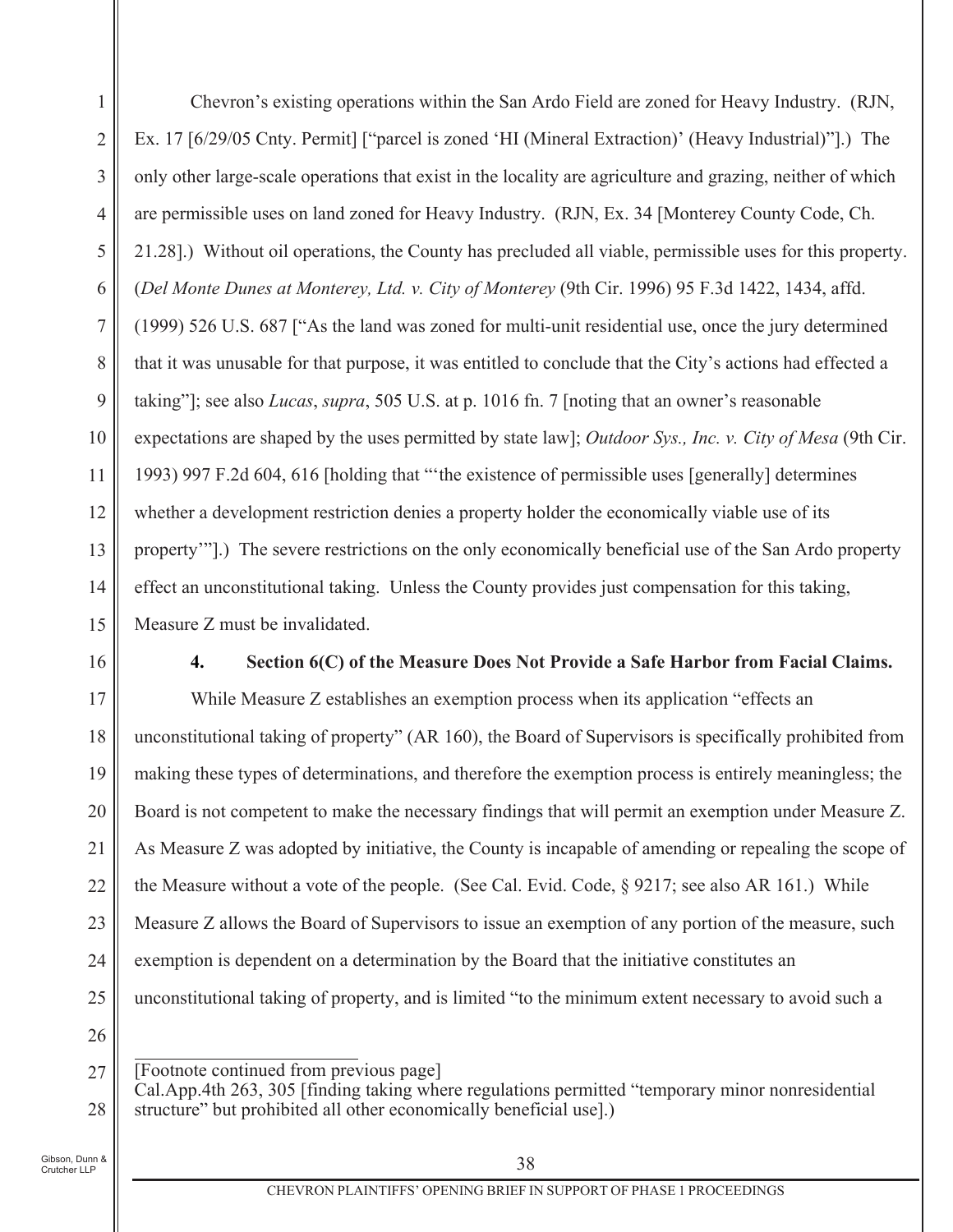taking." (AR 160.) Measure Z's exemption provision is fundamentally flawed as the Board of Supervisors is barred from adjudicating these constitutional questions. (*Hensler, supra, 8 Cal.4th 1, 16* ["[A] h administrative agency is not competent to decide whether its own action constitutes a taking"]; Healing v. Cal. Coastal Com. (1994) 22 Cal.App.4th 1158, 1178 [holding that the Coastal Commission "is not an adjudicatory body authorized to decide issues of constitutional magnitude".)

As Measure Z does not allow the Board to consider an exemption on any grounds not based on constitutional law, the exemption process established by Measure Z is futile. (Hunt v. City of L.A. (9th Cir. 2011) 638 F.3d 703, 713 ["[Clopying [the Court's] legal standard and pasting it into [an exemption] provision] does not offer the City a per se safe harbor from a vagueness challenge"]; Nat. People's Action v. Blue Island (N.D.Ill. 1984) 594 F.Supp. 72, 79–80 [finding facial violation where "the exemption in the present ordinance alludes to state and federal law and constitutions, thereby referring to a vast and diverse body of law as guidance for the potential [violator]"].)

13 Before bringing a facial challenge, the Chevron Plaintiffs are not required to "seek a final decision regarding the application of the regulation to the property at issue before the government entity 14 15 charged with its implementation[.]" (Levald, Inc. v. City of Palm Desert (9th Cir. 1993) 998 F.3d 680, 686.) By definition in a facial taking, the "mere enactment" of Measure Z amounts to a taking, and 16 future administrative exhaustion is unnecessary. (Tahoe-Sierra, supra, 216 F.3d at p. 773.) As 17 18 discussed above, any exemption short of a complete revocation of Measure Z would still result in a 19 taking. Given that any application of Measure Z will strip oil-producing properties of all value, it would 20 be a meaningless gesture to require a party to seek an exemption from the Board of Supervisors on facial constitutional issues that, unless found to be fully exempt, will then simply be appealed to the 21 judiciary. In such cases, the parties "need not seek a variance from the ordinance or exhaust 22 23 administrative remedies . . . [and] may immediately contest the allegedly invalid regulation" in this Court. (Sinclair Oil Corp. v. County of Santa Barbara (1996) 96 F.3d 401, 407-08.) 24

#### IV. **CONCLUSION**

For the foregoing reasons, Measure Z is facially and legally invalid and should be struck down.

Gibson, Dunn & Crutcher LLP

25

26

27

28

 $\mathbf{1}$ 

 $\overline{2}$ 

3

 $\overline{4}$ 

5

6

 $\overline{7}$ 

8

9

10

11